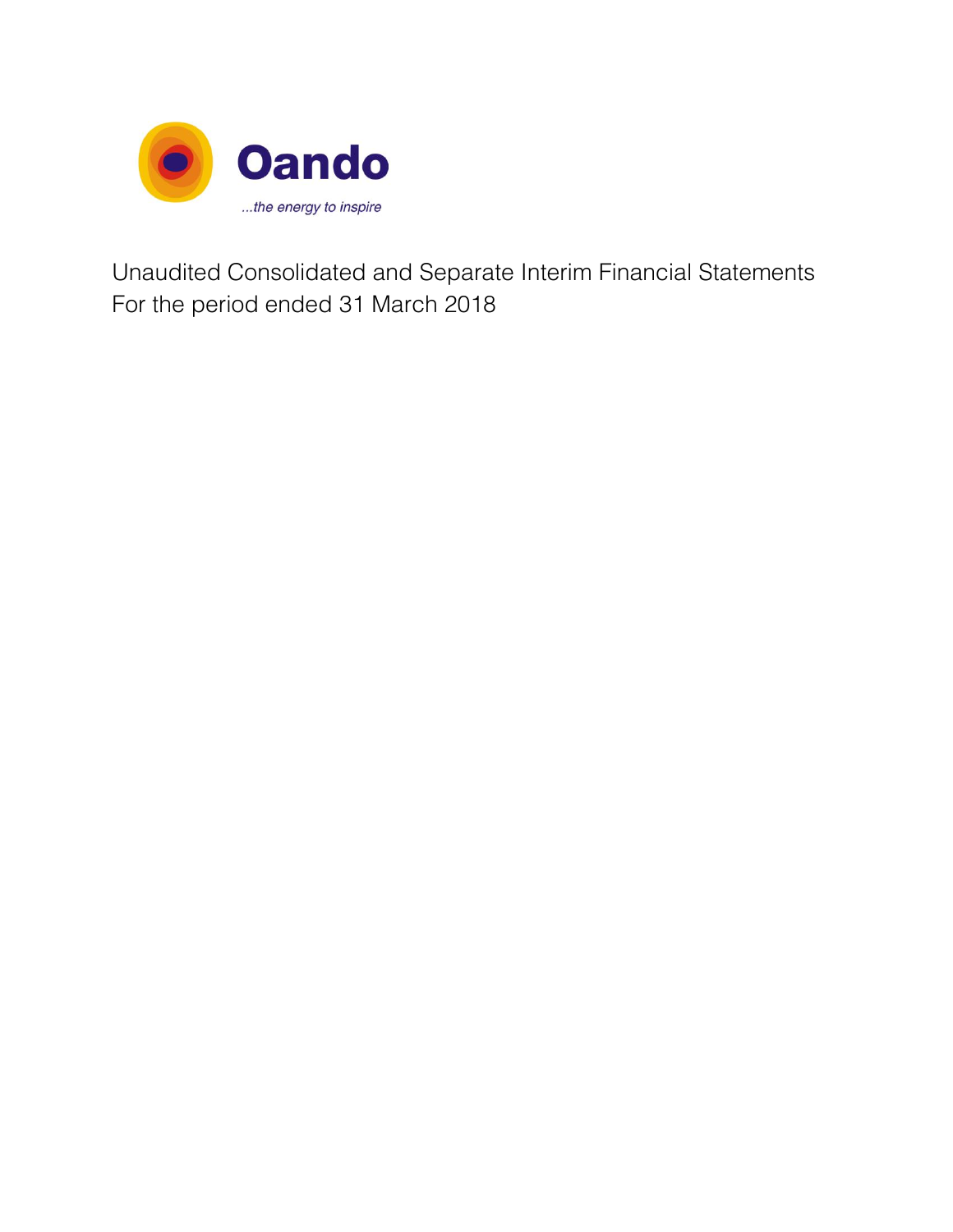# OANDO PLC

#### UNAUDITED INTERIM CONSOLIDATED & SEPARATE FINANCIAL STATEMENTS FOR THE PERIOD ENDED 31 MARCH 2018

| <b>CONTENTS</b>                                                                               | <b>PAGE</b>    |
|-----------------------------------------------------------------------------------------------|----------------|
| Unaudited consolidated and separate statements of profit or loss & other comprehensive income | $3 - 6$        |
| Unaudited consolidated and separate statements of financial position                          | $\overline{7}$ |
| Unaudited consolidated and separate statements of changes in equity                           | $8 - 9$        |
| Unaudited consolidated and separate statements of cash flows                                  | 10             |
| Notes to the interim financial statements                                                     | $11 - 32$      |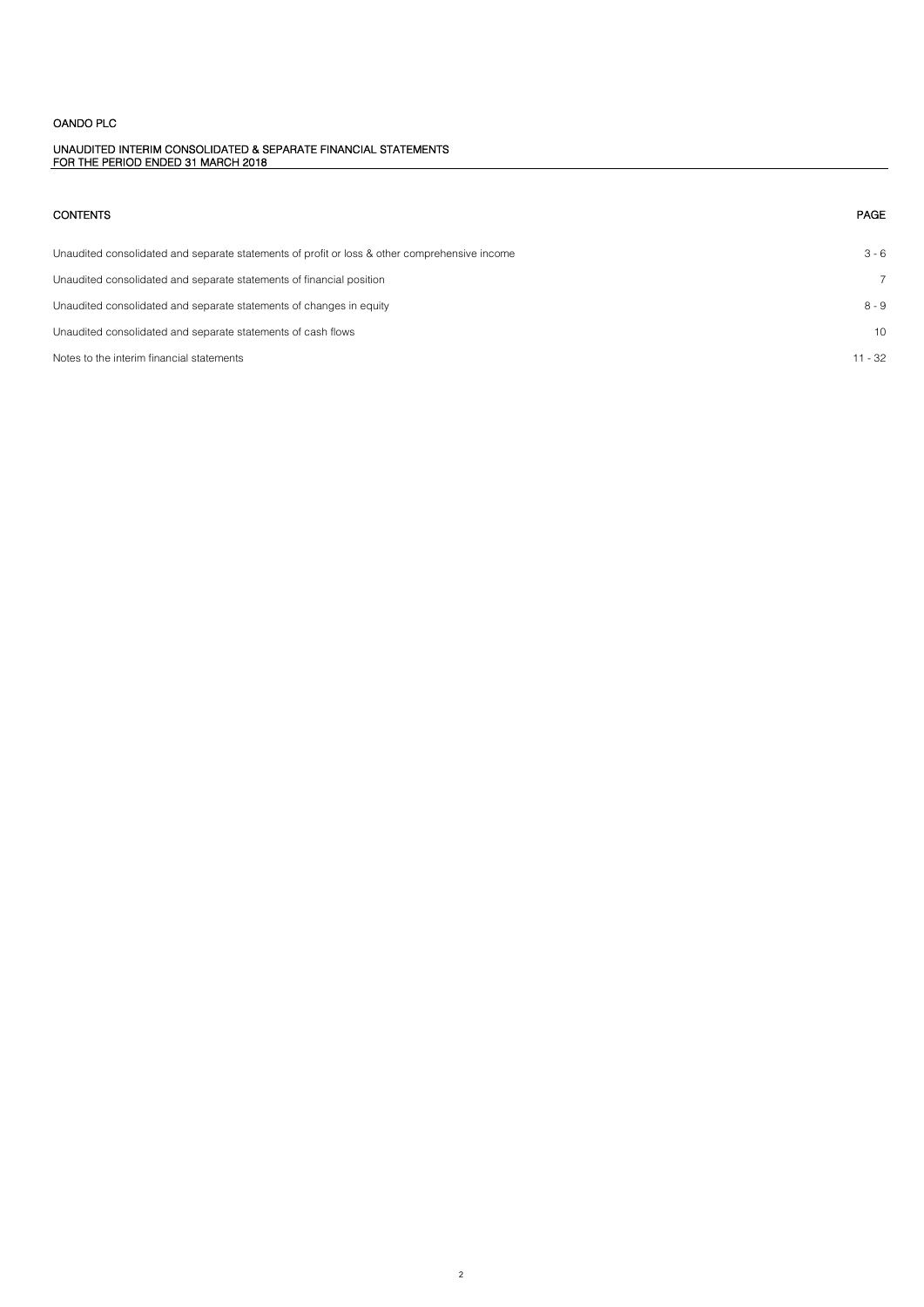| <b>GROUP</b>                                                                                                                                                             | <b>NOTE</b> | Three months<br>2018<br>N'000 | Three months<br>ended 31 March ended 31 March<br>2017<br>N'000 |
|--------------------------------------------------------------------------------------------------------------------------------------------------------------------------|-------------|-------------------------------|----------------------------------------------------------------|
| Continuing operations                                                                                                                                                    |             |                               |                                                                |
| Revenue                                                                                                                                                                  | 3.3         | 150,546,956                   | 138,272,046                                                    |
| Cost of sales                                                                                                                                                            |             | (122, 605, 130)               | (124, 862, 041)                                                |
| Gross profit                                                                                                                                                             |             | 27,941,826                    | 13,410,005                                                     |
| Other operating income                                                                                                                                                   |             | 802,279                       | 7,499,881                                                      |
| Administrative expenses                                                                                                                                                  |             | (13,855,245)                  | (13, 286, 498)                                                 |
| Operating profit                                                                                                                                                         | 3.3         | 14,888,860                    | 7,623,388                                                      |
| Finance costs                                                                                                                                                            |             | (10, 642, 210)                | (10,664,825)                                                   |
| Finance income                                                                                                                                                           |             | 2,399,351                     | 2,269,846                                                      |
| Finance costs - net                                                                                                                                                      | 3.3         | (8, 242, 859)                 | (8, 394, 979)                                                  |
| Share of (loss)/profit of associate                                                                                                                                      |             | (139, 915)                    | 124,557                                                        |
| Profit/(loss) before income tax from continuing operations                                                                                                               | 3.3         | 6.506.086                     | (647, 034)                                                     |
| Income tax (expense)/credit                                                                                                                                              | 3.3         | (2,314,506)                   | 1,218,074                                                      |
| Profit for the period from continuing operations                                                                                                                         |             | 4,191,580                     | 571,040                                                        |
| <b>Discontinued operations</b>                                                                                                                                           |             |                               |                                                                |
| Profit after tax for the period from discontinued operations                                                                                                             | 18d         |                               | 1,140,663                                                      |
| Profit for the period                                                                                                                                                    |             | 4,191,580                     | 1,711,703                                                      |
| Profit attributable to:                                                                                                                                                  |             |                               |                                                                |
| Equity holders of the parent                                                                                                                                             |             | 2,228,496                     | 607,989                                                        |
| Non-controlling interest                                                                                                                                                 |             | 1,963,084                     | 1,103,714                                                      |
|                                                                                                                                                                          |             | 4,191,580                     | 1,711,703                                                      |
| Earnings per share from continuing and discontinued operations attributable to ordinary equity holders<br>of the parent during the period (expressed in kobo per share): |             |                               |                                                                |
| Basic and diluted earnings per share                                                                                                                                     | 17          |                               |                                                                |
| From continuing operations                                                                                                                                               |             | 18                            | (4)                                                            |
| From discontinued operations                                                                                                                                             |             | $\sim$                        | 9                                                              |
| From profit for the period                                                                                                                                               |             | 18                            | 5                                                              |
|                                                                                                                                                                          |             |                               |                                                                |

The accounting policies and notes form an integral part of these unaudited interim consolidated and separate financial statements.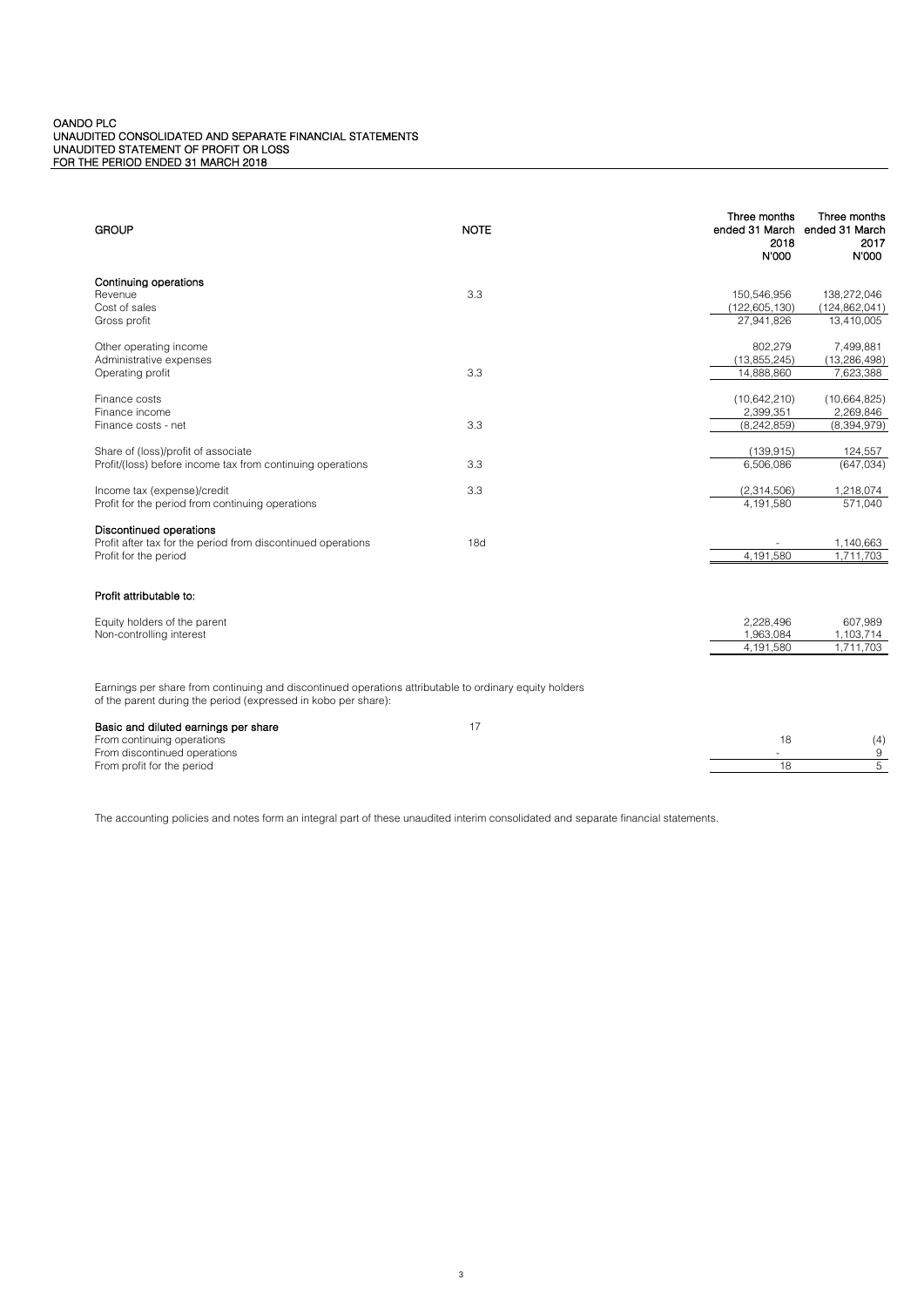| <b>GROUP</b>                                                                                                                                                                                  | Three months<br>ended 31 March<br>2018<br>N'000 | Three months<br>ended 31 March<br>2017<br>N'000 |
|-----------------------------------------------------------------------------------------------------------------------------------------------------------------------------------------------|-------------------------------------------------|-------------------------------------------------|
| Profit for the period                                                                                                                                                                         | 4,191,580                                       | 1,711,703                                       |
| Other comprehensive income/(loss):<br>Items that will not be reclassified to profit or loss in subsequent periods:                                                                            |                                                 |                                                 |
| Items that may be reclassified to profit or loss in subsequent periods:<br>Exchange differences on translation of foreign operations<br>Other comprehensive income for the period, net of tax | 302.654<br>302.654                              | 77,402<br>77,402                                |
| Other comprehensive income for the period, net of tax                                                                                                                                         | 302,654                                         | 77,402                                          |
| Total comprehensive profit for the period, net of tax                                                                                                                                         | 4,494,234                                       | 1,789,105                                       |
| Attributable to:<br>- Equity holders of the parent<br>- Non-controlling interests<br>Total comprehensive profit for the period, net of tax                                                    | 2,562,902<br>1.931.332<br>4,494,234             | 372,748<br>1.416.357<br>1,789,105               |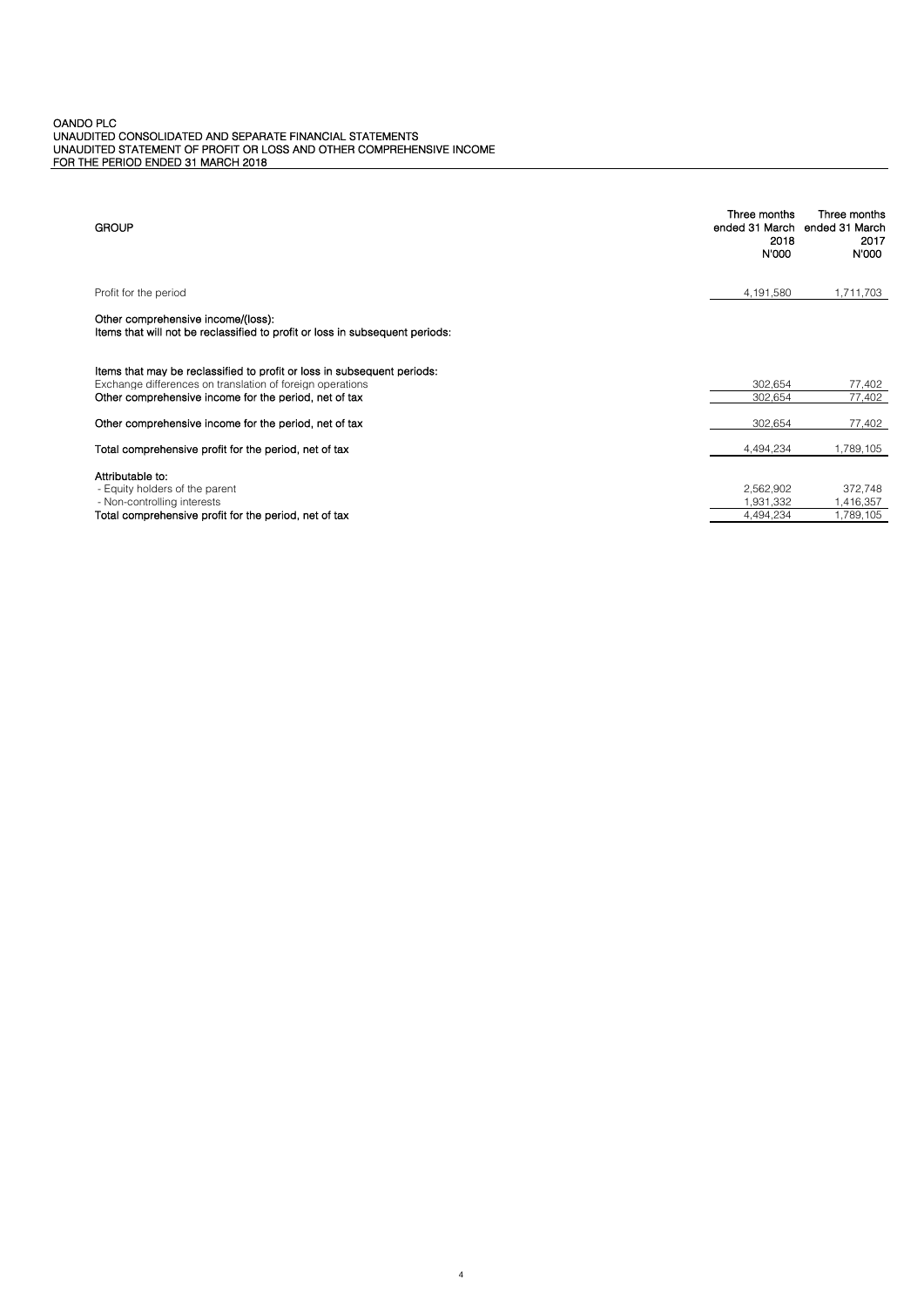| <b>COMPANY</b>                                                      | <b>NOTE</b> | Three months<br>Three months<br>ended 31 March<br>ended 31 March<br>2018<br>2017<br>N'000<br>N'000 |        |
|---------------------------------------------------------------------|-------------|----------------------------------------------------------------------------------------------------|--------|
| Revenue<br>Cost of sales<br>Gross profit                            | 3.3         |                                                                                                    | $\sim$ |
| Other operating income<br>Administrative expenses<br>Operating loss | 3.3         | 904,731<br>5,020,332<br>(1, 191, 699)<br>(6,346,160)<br>(286,968)<br>(1,325,828)                   |        |
| Finance costs<br>Finance income<br>Finance costs - net              | 3.3         | (3,937,561)<br>(4,611,771)<br>436,431<br>285,360<br>(4, 175, 340)<br>(3,652,201)                   |        |
| Loss before income tax                                              | 3.3         | (5,501,168)<br>(3,939,169)                                                                         |        |
| Income tax expense<br>Loss for the period                           | 3.3         | (37,043)<br>(3,939,169)<br>(5,538,211)                                                             |        |

# Loss attributable to:

| Equity holders of the parent | (3,939,169) | (5,538,211) |
|------------------------------|-------------|-------------|
| Non-controlling interest     |             |             |
|                              | (3,939,169) | (5,538,211) |

The accounting policies and notes form an integral part of these unaudited interim consolidated and separate financial statements.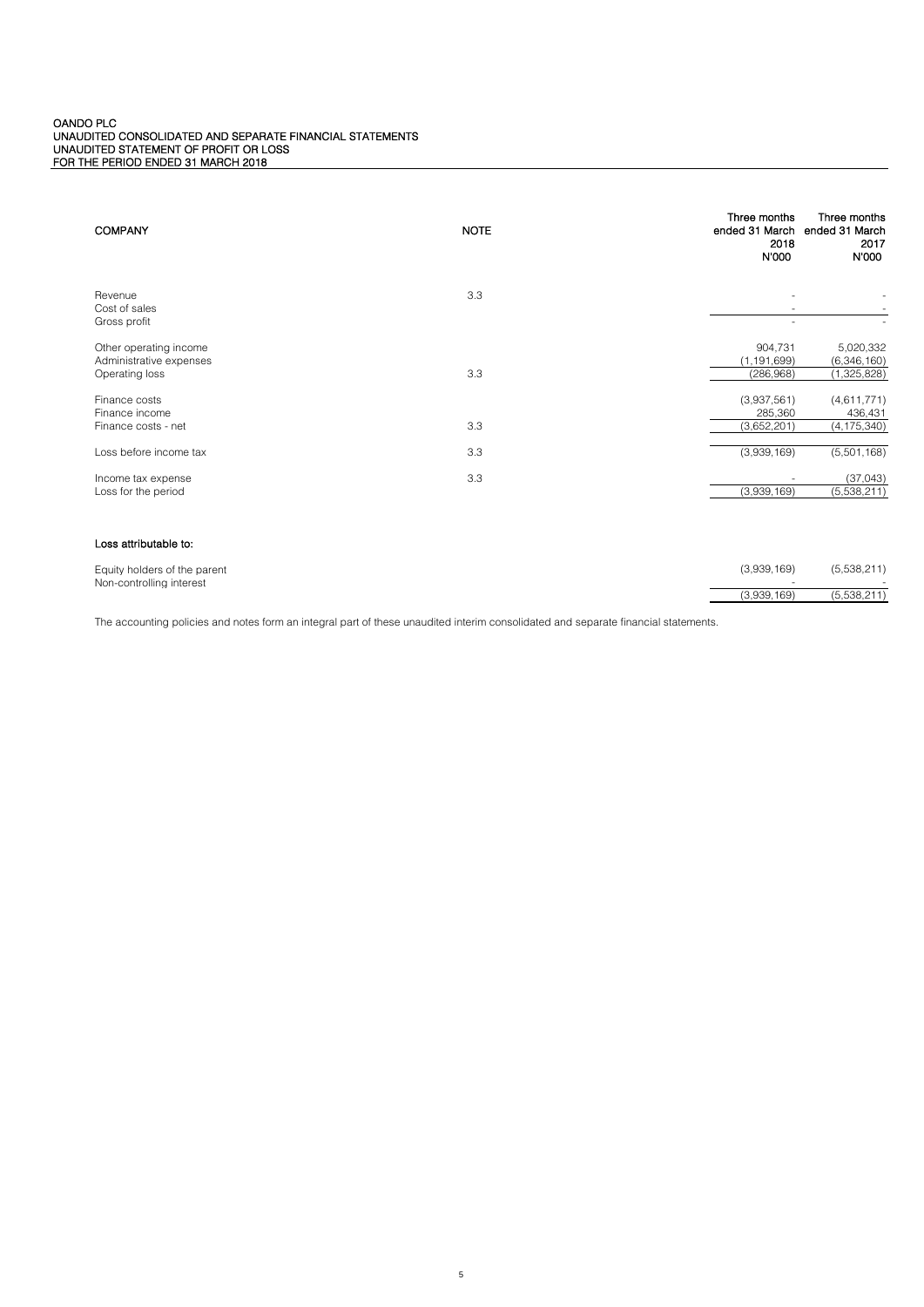| <b>COMPANY</b>                                                                                                     | Three months<br>2018<br>N'000 | Three months<br>ended 31 March ended 31 March<br>2017<br>N'000 |
|--------------------------------------------------------------------------------------------------------------------|-------------------------------|----------------------------------------------------------------|
| Loss for the period                                                                                                | (3,939,169)                   | (5,538,211)                                                    |
| Other comprehensive (loss)/income:<br>Items that will not be reclassified to profit or loss in subsequent periods: |                               |                                                                |
| Other comprehensive loss for the period, net of tax                                                                |                               |                                                                |
| Total comprehensive loss for the period, net of tax                                                                | (3,939,169)                   | (5,538,211)                                                    |
| Attributable to:<br>- Equity holders of the parent<br>- Non-controlling interests                                  | (3,939,169)                   | (5,538,211)                                                    |
| Total comprehensive loss for the period, net of tax                                                                | (3,939,169)                   | (5,538,211)                                                    |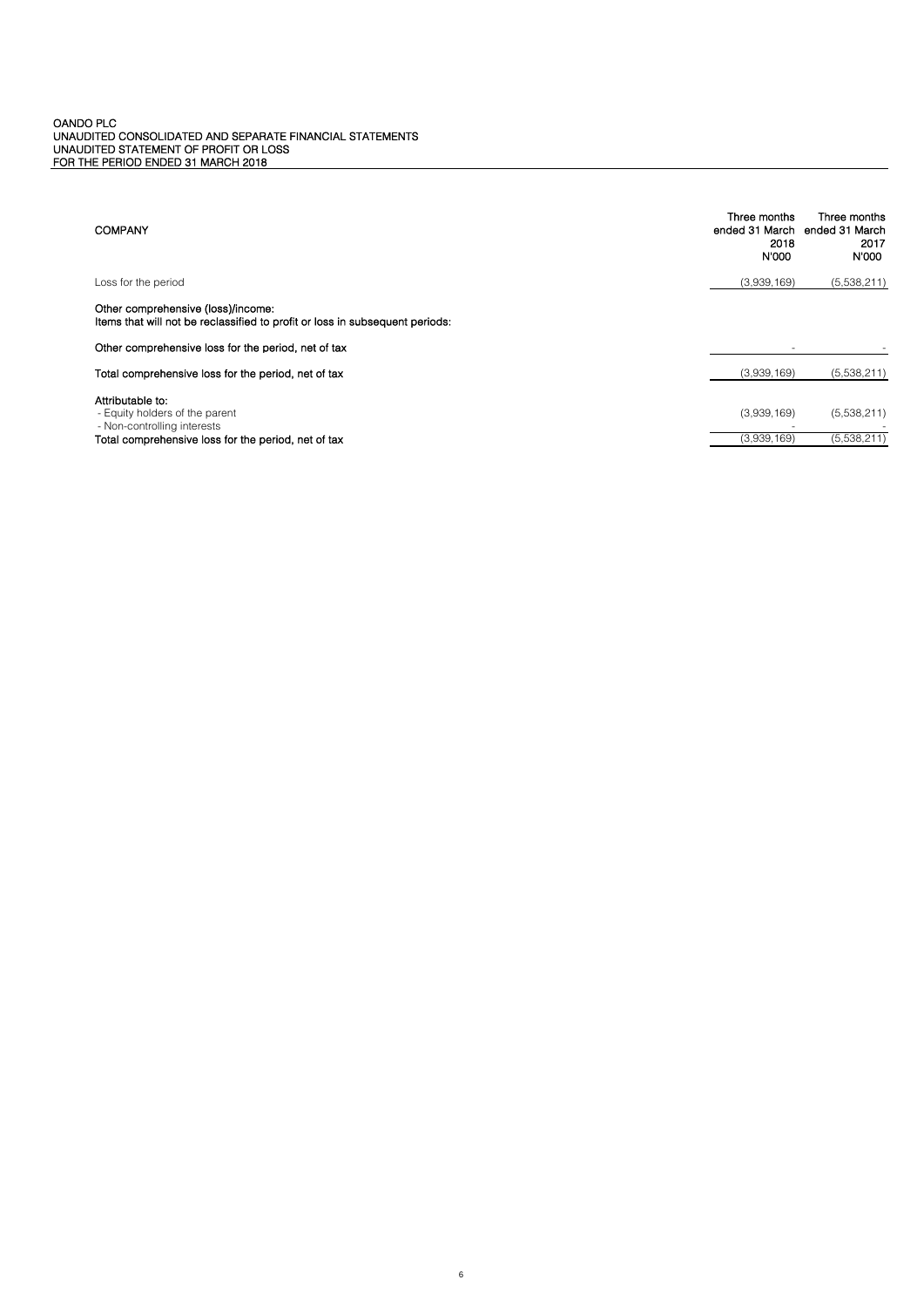# OANDO PLC<br>UNAUDITED CONSOLIDATED AND SEPARATE FINANCIAL STATEMENTS<br>UNAUDITED STATEMENT OF FINANCIAL POSITION<br>AS AT 31 MARCH 2018

| Assets                                                | <b>NOTE</b>    | Group<br>2018<br><b>N'000</b> | Group<br>2017<br>N'000 | Company<br>2018<br>N'000 | Company<br>2017<br>N'000 |
|-------------------------------------------------------|----------------|-------------------------------|------------------------|--------------------------|--------------------------|
| Non-ourrent assets                                    |                |                               |                        |                          |                          |
| Property, plant and equipment                         | $\overline{4}$ | 335,259,359                   | 343,466,113            | 1,460,914                | 1,507,722                |
| Intangible assets                                     | 5              | 426,839,615                   | 426,866,570            |                          |                          |
| Investment property                                   | 6              | 1,033,000                     | 1,033,000              | 1,033,000                | 1,033,000                |
|                                                       | $\overline{7}$ | 7,399,960                     | 7,540,014              | 2,716,431                | 2,716,431                |
| Investment in associate                               |                | 44.276.873                    | 46, 108, 713           |                          |                          |
| Deferred tax assets                                   |                |                               |                        |                          |                          |
| Finance lease receivables                             |                | 72,633,341                    | 72,539,702             |                          | 9,365,366                |
| Non-current receivables                               | g              | 22,611,554                    | 23,202,580             | 9,365,366                |                          |
| Investment in subsidiaries                            |                |                               |                        | 55,368,549               | 55,368,549               |
| Restricted cash                                       | 12a            | 7,799,105                     | 12,479,146             | 250,000                  |                          |
|                                                       |                | 917,852,807                   | 933,235,838            | 70.194.260               | 69,991,068               |
| <b>Current assets</b>                                 |                |                               |                        |                          |                          |
| Inventories                                           | 10             | 1,832,761                     | 2,583,094              |                          |                          |
| Derivative financial assets                           |                | 9.414                         | 18,572                 |                          |                          |
| Trade and other receivables                           | 11             | 135,250,386                   | 93.798.956             | 142,255,722              | 141,588,922              |
| Prepayments                                           |                | 4,067,967                     | 2,582,527              | 1,347,775                | 1,289,580                |
| Available-for-sale financial assets                   | 8              | 61,855                        | 61,856                 | 59,895                   | 59,895                   |
| Cash and cash equivalents (excluding bank overdrafts) | 12a            | 17.144.745                    | 7,895,061              | 564,935                  | 915,653                  |
|                                                       |                | 158,367,128                   | 106,940,066            | 144,228,327              | 143,854,050              |
|                                                       |                |                               |                        | 214,422,587              | 213,845,118              |
| <b>Total assets</b>                                   |                | 1,076,219,935                 | 1,040,175,904          |                          |                          |
| <b>Equity and Liabilities</b>                         |                |                               |                        |                          |                          |
| Equity attributable to equity holders of the parent   |                |                               |                        |                          |                          |
| Share capital                                         | 16             | 6.215.706                     | 6,215,706              | 6,215,706                | 6,215,706                |
| Share premium                                         | 16             | 176,588,527                   | 176,588,527            | 176,588,527              | 176,588,527              |
| Retained loss                                         |                | (136, 448, 603)               | (138, 677, 099)        | (197, 269, 207)          | (193,330,038)            |
| Other reserves                                        |                | 131,809,428                   | 131,475,022            | 17,690                   | 17,690                   |
|                                                       |                | 178, 165, 058                 | 175,602,156            | (14, 447, 284)           | (10, 508, 115)           |
| Non controlling interest                              |                | 89,764,956                    | 87,833,624             |                          |                          |
| <b>Total equity</b>                                   |                | 267,930,014                   | 263,435,780            | (14, 447, 284)           | (10.508.115)             |
| Liabilities                                           |                |                               |                        |                          |                          |
| Non-current liabilities                               |                |                               |                        |                          |                          |
| Borrowings                                            | 14             | 98,168,386                    | 99,587,920             | 87,320,834               | 87,320,834               |
| Deferred tax liabilities                              |                | 217,693,235                   | 222,207,944            |                          |                          |
| Provision and other liabilities                       | 15             | 54,959,226                    | 54,880,692             |                          |                          |
|                                                       |                | 370,820,847                   | 376,676,556            | 87,320,834               | 87,320,834               |
| <b>Current liabilities</b>                            |                |                               |                        |                          |                          |
| Trade and other payables                              | 13             | 232,018,678                   | 187,935,945            | 121,909,545              | 117,389,268              |
| Borrowings                                            | 14             | 128,970,858                   | 137,854,339            | 17,236,247               | 17,239,886               |
| Current income tax liabilities                        |                | 74,611,911                    | 72,405,657             | 535,618                  | 535,618                  |
| Dividend payable                                      |                | 1,650,277                     | 1,650.277              | 1,650,277                | 1,650,277                |
| Provision and other liabilities                       | 15             | 217,350                       | 217,350                | 217,350                  | 217,350                  |
|                                                       |                | 437,469,074                   | 400,063,568            | 141.549.037              | 137,032,399              |
|                                                       |                |                               |                        |                          |                          |
| <b>Total liabilities</b>                              |                | 808,289,921                   | 776,740,124            | 228,869,871              | 224,353,233              |
| Total equity and liabilities                          |                | 1,076,219,935                 | 1,040,175,904          | 214,422,587              | 213,845,118              |

of europeying the compolidated and separate financial statements were approved by the Board of Directors on 26 April 2018 and signed on its behalf by:

Α ٧V

Group Chief Executive<br>Mr. Jubril Adewale Tinubu<br>FRC/2013/NBA/00000003348

Le  $\epsilon$ 2C C Group Chief Financial Officer

Mr Olufemi Adeyemo<br>FRC/2013/ICAN/000000003349

The accounting policies and notes form an integral part of these unaudited interim consolidated and separate noancial statements.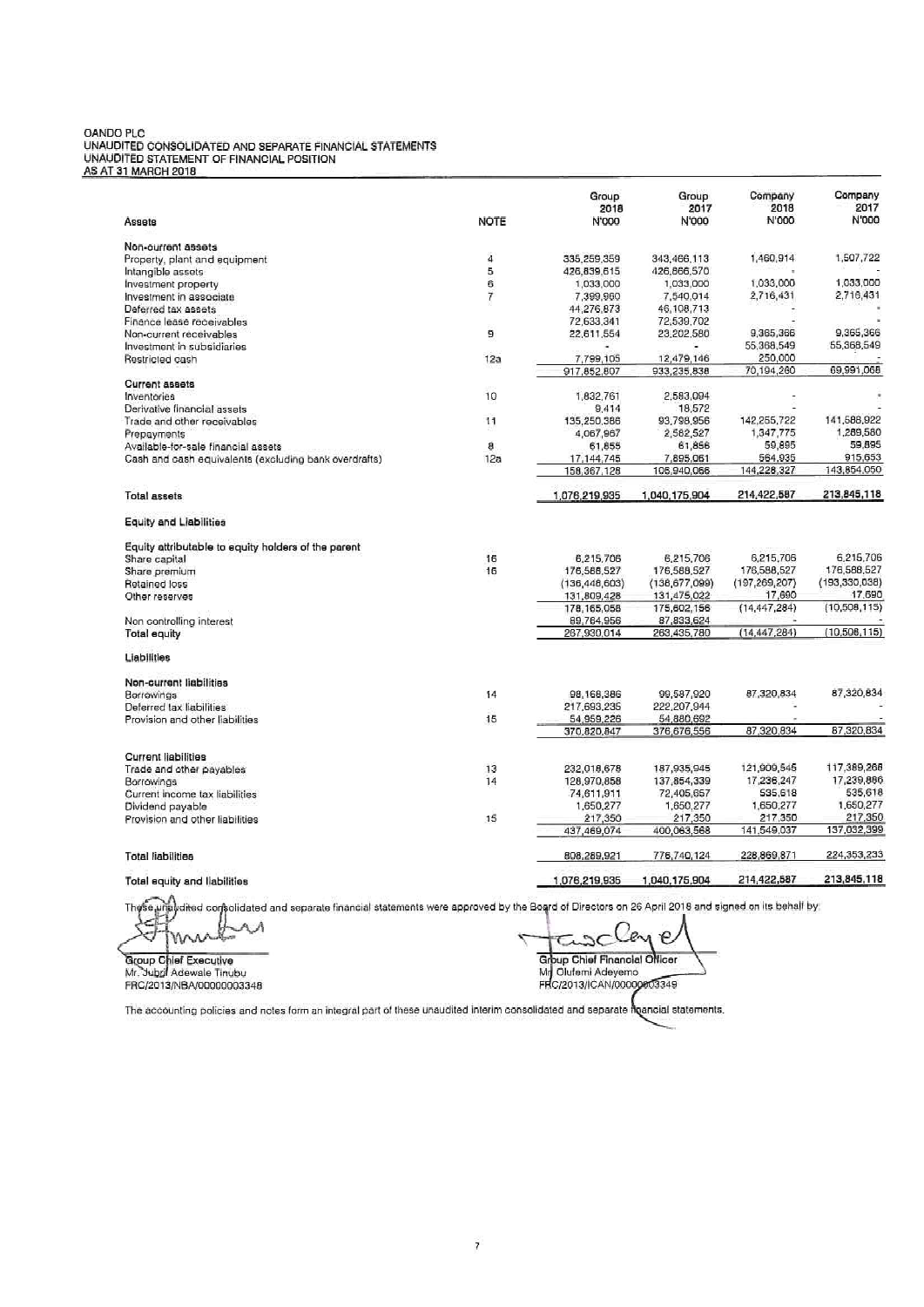#### OANDO PLC UNAUDITED CONSOLIDATED AND SEPARATE FINANCIAL STATEMENTS UNAUDITED STATEMENT OF CHANGES IN EQUITY FOR THE PERIOD ENDED 31 MARCH 2018

| <b>GROUP</b>                                                                                                  | <b>Share Capital</b><br>& Share<br>Premium<br>N'000 | Other reserves<br>N'000 | Retained<br>earnings<br>N'000 | Equity holders of<br>parent<br>N'000 | Non controlling<br>interest<br>N'000 | Total equity<br>N'000 |
|---------------------------------------------------------------------------------------------------------------|-----------------------------------------------------|-------------------------|-------------------------------|--------------------------------------|--------------------------------------|-----------------------|
| Balance as at 1 January 2017                                                                                  | 180,824,232                                         | 93,826,307              | (152, 287, 138)               | 122,363,401                          | 69,981,178                           | 192,344,579           |
| Profit for the period                                                                                         |                                                     |                         | 607,989                       | 607,989                              | 1,103,714                            | 1,711,703             |
| Other comprehensive (loss)/income for the period                                                              | ۰                                                   | (235, 241)              |                               | (235, 241)                           | 312,643                              | 77,402                |
| Total comprehensive income/(loss) for the period                                                              | 180.824.232                                         | 93,591,066              | (151, 679, 149)               | 122,736,149                          | 71,397,535                           | 194, 133, 684         |
| Conversion of OODP's convertible debt                                                                         | ,980,000                                            |                         |                               | 1,980,000                            |                                      | 1,980,000             |
| Total transactions with owners of the parent,                                                                 |                                                     |                         |                               |                                      |                                      |                       |
| recognised directly in equity                                                                                 | .980.000                                            |                         |                               | 1,980,000                            |                                      | 1.980.000             |
| Balance as at 31 March 2017                                                                                   | 182.804.232                                         | 93,591,066              | (151,679,149)                 | 124,716,149                          | 71,397,535                           | 196,113,684           |
| Balance as at 1 January 2018                                                                                  | 182,804,233                                         | 131,475,022             | (138,677,099)                 | 175,602,156                          | 87,833,624                           | 263,435,780           |
| Profit for the period                                                                                         |                                                     |                         | 2,228,496                     | 2,228,496                            | 1,963,084                            | 4,191,580             |
| Other comprehensive income/(loss) for the period                                                              |                                                     | 334,406                 |                               | 334,406                              | (31, 752)                            | 302,654               |
| Total comprehensive income/(loss) for the period                                                              | 182,804,233                                         | 131,809,428             | (136,448,603)                 | 178,165,058                          | 89,764,956                           | 267,930,014           |
| Total transactions with owners of the parent,<br>recognised directly in equity<br>Balance as at 31 March 2018 | 182,804,233                                         | 131,809,428             | (136, 448, 603)               | 178,165,058                          | 89,764,956                           | 267,930,014           |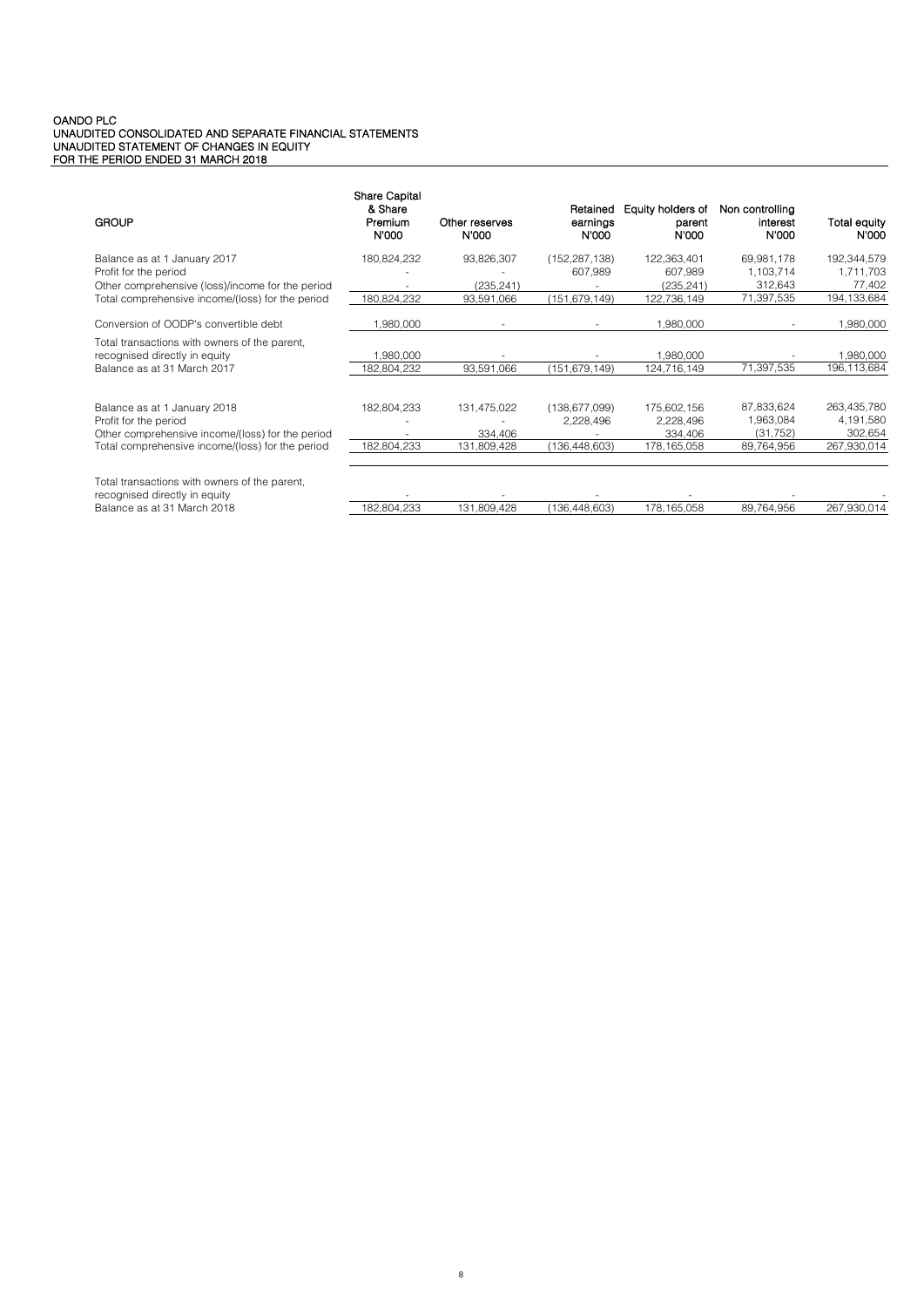#### OANDO PLC UNAUDITED CONSOLIDATED AND SEPARATE FINANCIAL STATEMENTS UNAUDITED STATEMENT OF CHANGES IN EQUITY FOR THE PERIOD ENDED 31 MARCH 2018

| Company                                                                                                    | <b>Share Capital</b><br>N'000 | Other reserves<br>N'000 | Retained<br>earnings<br>N'000 | Total equity<br>N'000 |
|------------------------------------------------------------------------------------------------------------|-------------------------------|-------------------------|-------------------------------|-----------------------|
| 1 January 2017                                                                                             | 180,824,232                   |                         | (168, 509, 605)               | 12,314,627            |
| Loss for the period                                                                                        | $\overline{\phantom{a}}$      |                         | (5,538,211)                   | (5,538,211)           |
| Other comprehensive income for the period<br>Total comprehensive loss                                      |                               | ٠                       | (5,538,211)                   | (5,538,211)           |
| Conversion of OODP's convertible debt                                                                      | 1,980,000                     |                         |                               | 1,980,000             |
| Total transactions with owners of the parent, recognised directly in equity<br>Balance as at 31 March 2017 | 000,080,1<br>182,804,232      | ٠                       | (174, 047, 816)               | 000,080,<br>8,756,416 |
| Balance as at 1 January 2018                                                                               | 182,804,233                   | 17,690                  | (193, 330, 038)               | (10,508,115)          |
| Loss for the period                                                                                        |                               |                         | (3,939,169)                   | (3,939,169)           |
| Other comprehensive income for the period                                                                  |                               |                         |                               |                       |
| Total comprehensive loss for the period                                                                    |                               |                         | (3,939,169)                   | (3,939,169)           |
| Total transactions with owners of the parent, recognised directly in equity                                |                               |                         |                               |                       |
| Balance as at 31 March 2018                                                                                | 182.804.233                   | 17,690                  | (197,269,207)                 | (14, 447, 284)        |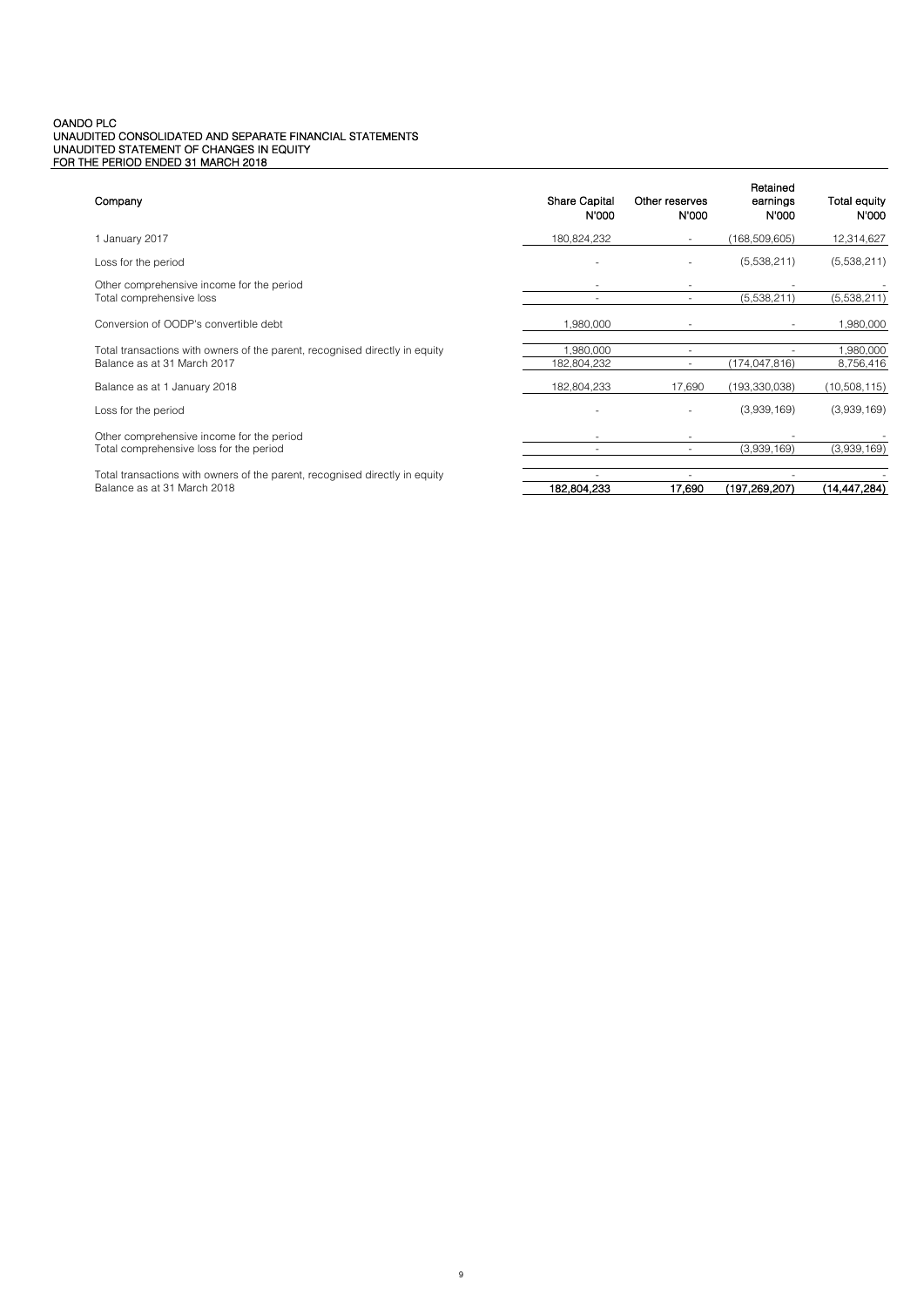#### OANDO PLC UNAUDITED CONSOLIDATED AND SEPARATE FINANCIAL STATEMENTS UNAUDITED STATEMENT OF CASH FLOWS FOR THE PERIOD ENDED 31 MARCH 2018

|                                                                                                                                                                                                            | <b>NOTE</b>     | Group<br>2018<br>N'000                             | Group<br>2017<br>N'000                        | Company<br>2018<br>N'000                  | Company<br>2017<br>N'000                       |
|------------------------------------------------------------------------------------------------------------------------------------------------------------------------------------------------------------|-----------------|----------------------------------------------------|-----------------------------------------------|-------------------------------------------|------------------------------------------------|
| Cash flows from operating activities                                                                                                                                                                       |                 |                                                    |                                               |                                           |                                                |
| Cash generated from operations<br>Net (decrease)/increase in working capital<br>Interest paid                                                                                                              | 19<br>20        | 21,771,926<br>(3, 150, 207)<br>(3,584,228)         | 12,838,260<br>(1, 152, 844)<br>(8,587,949)    | (104, 825)<br>3,911,127<br>(3,873,439)    | (3,238,319)<br>(466, 108)<br>(779, 604)        |
| Income tax paid<br>Net cash from/(used in) operating activities                                                                                                                                            |                 | (2,702,571)<br>12,334,920                          | (1,533,889)<br>1,563,577                      | (67, 137)                                 | (4,484,031)                                    |
| Cash flows from investing activities                                                                                                                                                                       |                 |                                                    |                                               |                                           |                                                |
| Purchases of property plant and equipment<br>Available for sale investment<br>Disposal of subsidiary, net of cash                                                                                          |                 | (2,303,440)<br>1,082,982                           | (1,714,125)<br>(566, 034)<br>(28, 847)        | (48, 610)                                 | (566, 034)                                     |
| Purchase of intangible exploration assets<br>Proceeds from sale of property plant and equipment                                                                                                            |                 | (124, 433)<br>2,389,387                            | (98, 349)<br>4,365                            | 15.025                                    | 556                                            |
| Finance lease received<br>Interest received<br>Net cash from/(used in) investing activities                                                                                                                |                 | 1,947,854<br>203<br>2,992,553                      | 2,423,476<br>20,486                           | ä,<br>163<br>(33, 422)                    | 436.431<br>(129, 047)                          |
| Cash flows from financing activities                                                                                                                                                                       |                 |                                                    |                                               |                                           |                                                |
| Finance lease received                                                                                                                                                                                     |                 |                                                    | 1,656,872                                     |                                           |                                                |
| Repayment of long term borrowings<br>Proceeds from other short term borrowings                                                                                                                             |                 | (1,696,105)                                        | (1,344,357)<br>27,950,233                     |                                           | 10,871,532                                     |
| Repayment of other short term borrowings<br>Restricted cash                                                                                                                                                |                 | (9,053,086)<br>4,677,559                           | (29, 694, 448)<br>96,753                      | ÷.<br>(250,000)                           | (11,681,190)<br>(1,022,233)                    |
| Net cash used in financing activities                                                                                                                                                                      |                 | (6,071,632)                                        | (1, 334, 947)                                 | (250,000)                                 | (1,831,891)                                    |
| Net change in cash and cash equivalents<br>Cash and cash equivalents at the beginning of the period<br>Exchange (loss)/gain on cash and cash equivalents<br>Cash and cash equivalents at end of the period |                 | 9,255,841<br>7,895,061<br>(6, 157)<br>17, 144, 745 | 249,116<br>10,596,470<br>32,778<br>10,878,364 | (350, 559)<br>915,653<br>(159)<br>564,935 | (6,444,969)<br>7,752,128<br>3,330<br>1,310,489 |
|                                                                                                                                                                                                            |                 |                                                    |                                               |                                           |                                                |
| Cash and cash equivalents at 31 March 2018:<br>Included in cash and cash equivalents per statement of financial position<br>Included in the assets of the disposal group                                   |                 | 17, 144, 745<br>$\overline{\phantom{a}}$           | 10,878,364                                    | 564,935                                   | 1,310,489                                      |
|                                                                                                                                                                                                            |                 | 17.144.745                                         | 10,878,364                                    | 564.935                                   | 1,310,489                                      |
| Cash and cash equivalent at period end is analysed as follows:<br>Cash and bank balance as above<br><b>Bank overdrafts</b>                                                                                 |                 | 17, 144, 745                                       | 11,680,523<br>(802, 159)                      | 564,935                                   | 1,310,489                                      |
|                                                                                                                                                                                                            | 12 <sub>b</sub> | 17, 144, 745                                       | 10,878,364                                    | 564,935                                   | 1,310,489                                      |

The accounting policies and notes form an integral part of these unaudited consolidated and separate financial statements.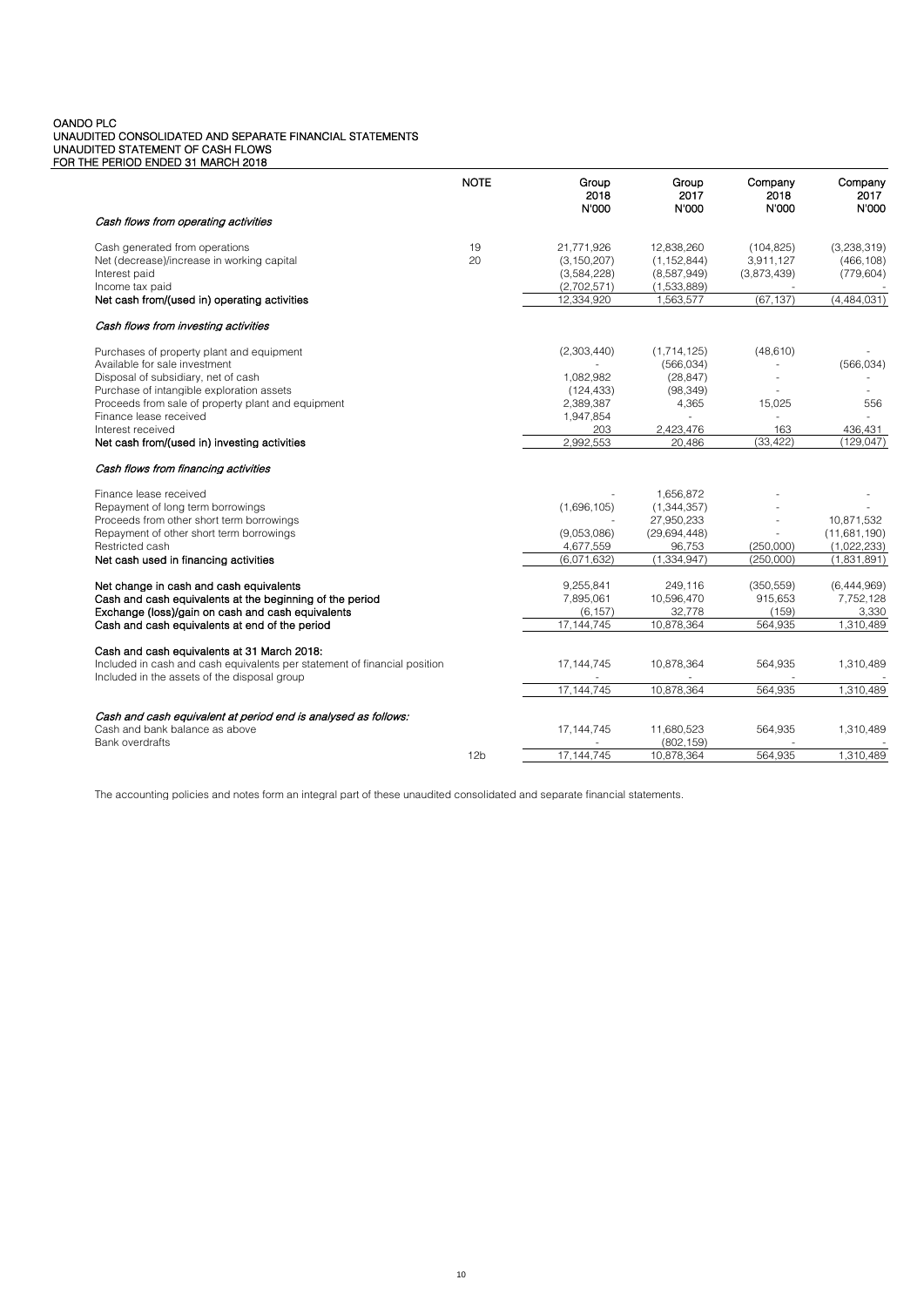#### 1. General information

Oando PLC (formerly Unipetrol Nigeria Plc.) was registered by a special resolution as a result of the acquisition of the shareholding of Esso Africa Incorporated (principal shareholder of Esso Standard Nigeria Limited) by the Federal Government of Nigeria. It was partially privatised in 1991 and fully privatised in the year 2000 following the disposal of the 40% shareholding of Federal Government of Nigeria to Ocean and Oil Investments Limited and the Nigerian public. In December 2002, the Company merged with Agip Nigeria Plc. following its acquisition of 60% of Agip Petrol's stake in Agip Nigeria Plc. The Company formally changed its name from Unipetrol Nigeria Plc. to Oando PLC in December 2003.

Oando PLC (the "Company') is listed on the Nigerian Stock Exchange and the Johannesburg Stock Exchange. In 2016, the Company embarked on a reorganisation and disposed some subsidiaries in the Energy, Downstream and Gas & Power segments. The Company disposed Oando Energy Services and Akute Power Ltd effective 31 March 2016 and also target companies in the Downstream division effective 30 June 2016. It also divested its interest in the Gas and Power segment in December 2016 with the exception of Alausa Power Ltd which was disposed off on 31 March 2017. The Company retains its significant ownership in Oando Trading Bermuda (OTB), Oando Trading Dubai (OTD) and its upstream businesses (See note 3 for segment result), hereinafter referred to as the Group.

On October 13, 2011, Exile Resources Inc. ('Exile') and the Oando Exploration and Production Division ('OEPD') of Oando PLC ('Oando') announced that they had entered into a definitive master agreement dated September 27, 2011 providing for the previously announced proposed acquisition by Exile of certain shareholding interests in Oando subsidiaries via a Reverse Take Over ('RTO') in respect of Oil Mining Leases ('OMLs') and Oil Prospecting Licenses ('OPLs') (the 'Upstream Assets') of Oando (the 'Acquisition') first announced on August 2, 2011. The Acquisition was completed on July 24, 2012 (Completion date"), giving birth to Oando Energy Resources Inc. ('OER'); a company which was listed on the Toronto Stock Exchange between the Completion date and May 2016. Immediately prior to completion of the Acquisition, Oando PLC and the Oando Exploration and Production Division first entered into a reorganization transaction (the 'Oando Reorganization') with the purpose of facilitating the transfer of the OEPD interests to OER (formerly Exile).

OER effectively became the Group's main vehicle for all oil exploration and production activities.

In 2016, OER previously quoted on Toronto Stock Exchange (TSX), notified the (TSX) of its intention to voluntarily delist from the TSX. The intention to delist from the TSX was approved at a Board meeting held on the 18th day of December, 2015. The shares of OER were delisted from the TSX at the close of business on Monday, May 16th 2016. Upon delisting, the requirement to file annual reports and quaterly reports to the Exchange will no longer be required. The Company believes the objectives of the listing in the TSX was not achieved and the Company judges that the continued listing on the TSX was not economically justified.

To effect the delisting, a restructuring of the OER Group was done and a special purpose vehicle, Oando Exploration and Production Holdings Limited ('OEPH') was set up to acquire all of the issued and outstanding shares of OER. As a result of the restructuring, shares held by the previous owners of OER (Oando PLC (93.49%), the institutional investors in OER (5.08%) and certain Key Management Personnel (1.43%) were required to be transferred to OEPH, in exchange for an equivalent number of shares in OEPH. The share for share exchange between entities in the Oando Group is considered as a business combination under common control not within the scope of IFRS 3.

OEPH purchased the remaining shares in OER from the remaining shareholders who did not partake in the share exchange arrangement for a cash consideration. The shareholders of the 5,733,277 shares were paid a cash consideration of US\$1.20 per share in accordance with the plan of arrangement. As a result of the above, OEPH Holdings now owns 100% of the shares in OER.

'Pursuant of the Amended and Restated Loan Agreement between West Africa Investment Limited (the 'Lender' /'WAIL'), Goldeneye Energy Resources Limited (the 'Borrower') and Oando PLC (the 'Guarantor') dated March 31, 2016, on one hand; and another Amended and Restated Loan Agreement between Goldeneye Energy Resources Limited (the 'Borrower'), Southern Star Shipping Co Inc. (the 'Lender"/'SS') and Oando Plc (the 'Guarantor') also dated 31 March 2016; Oando PLC provided financial guarantee to the Lenders to the tune of US\$32m (WAIL: US\$27m, SS: US\$5m). The essence of the loans was for the borrower to acquire shares owned by the Lenders in Oando Exploration and Production Holdings Limited (OEPH), a wholly owned subsidiary of Oando PLC. The Borrower agreed to repay the loans in 12 installments starting from March 2017.

The financial guarantee required Oando Plc to pay to the Lenders in its capacity as Guarantor, the loan amounts due (inclusive of accrued interest) if the Borrower is unable to pay while the Borrower is also required to transfer the relevant number of shares held in OEPH to the Guarantor or its Nominee in the event of default.

Upon failure by the Borrower to honour the repayment agreement, the Guarantor paid US\$ 6.1m (which represented principal plus accrued interest) to SS on October 4, 2017. On the same date, the borrower executed a share transfer instrument for the purpose of transferring all the shares previously acquired from SS to the Calabar Power Limited, a wholly owned subsidiary of Oando PLC. Consequently, the Guarantor was discharged of the financial guarantee to SS and Oando PLC now owns 78.18% (2016: 77.74%) shares in OEPH Holdings. The Borrower and Lenders are not related parties to the Guarantor.

# 2. Summary of significant accounting policies

#### 2.1 Basis of preparation

The consolidated financial statements of Oando Plc. have been prepared in accordance with IAS 34 of the International Financial Reporting Standards (IFRS) issued by the International Accounting Standards Board (IASB). The interim consolidated financial statements are presented in Naira, rounded to the nearest thousand, and prepared under the historical cost convention, except for the revaluation of land and buildings, available-for-sale financial assets, and financial assets and financial liabilities (including derivative instruments) at fair value through profit or loss.

The preparation of financial statements in conformity with IFRS requires the use of estimates and assumptions that affect the reported amounts of assets and liabilities and disclosure of contingent assets and liabilities at the date of the financial statements and the reported amounts of revenues and expenses during the reporting period. Although these estimates are based on the Directors' best knowledge of current events and actions, actual results ultimately may differ from those estimates.

The accounting policies adopted are consistent with those of the previous financial year & corresponding interim reporting period except for the estimation of income tax and adoption of new and amended standards.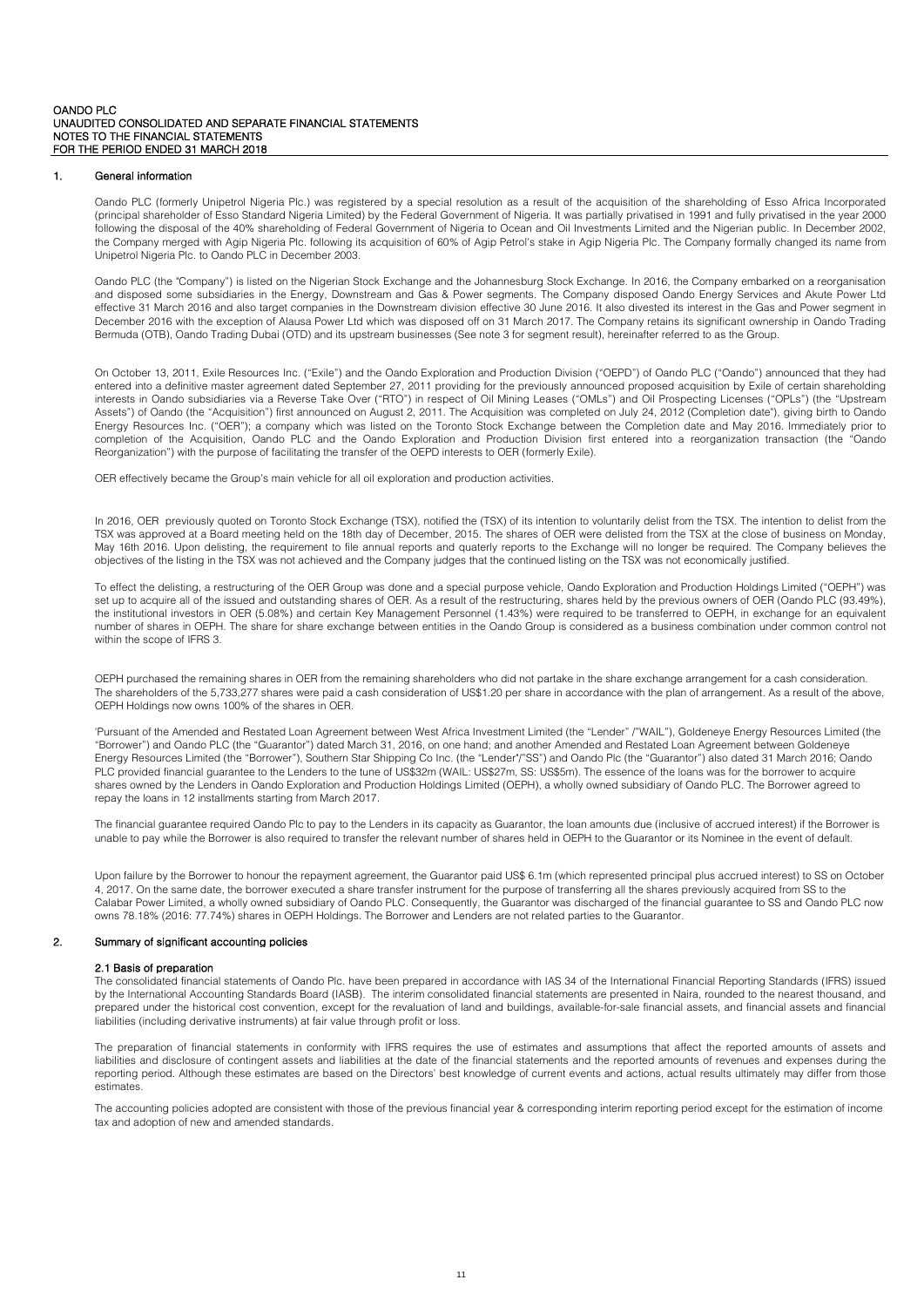# 2.2 Basis of Consolidation

## (i) Subsidiaries

Subsidiaries are all entities (including structured entities) over which the Group has power or control. The Group controls an entity when the Group is exposed to, or has rights to, variable returns from its involvement with the entity and has the ability to use its power over the entity to affect the amount of the entity's return. Subsidiaries are fully consolidated from the date on which control is transferred to the Group. They are de-consolidated from the date that control ceases.

In the separate financial statement, investment in subsidiaries is measured at cost less accumulated impairments. Investment in subsidiary is impaired when its recoverable amount is lower than its carrying value and when there are indicators of impairments.

The Group considers all facts and circumstances', including the size of the Group's voting rights relative to the size and dispersion of other vote holders in the determination of control.

Identifiable assets acquired and liabilities and contingent liabilities assumed in a business combination are measured initially at their fair values at the acquisition date. On an acquisition-by-acquisition basis, the Group recognises any non-controlling interest in the acquiree, either at fair value or at the non-controlling interest's proportionate share of the recognised amounts of acquiree's identifiable net assets. Any contingent consideration to be transferred by the Group is recognised at .<br>fair value at the acquisition date. Subsequent changes to the fair value of the contingent consideration that is deemed to be an asset or liability is recognised in accordance with IAS 39 either in profit or loss or as a change to other comprehensive income. Contingent consideration that is classified as equity is not remeasured, and its subsequent settlement is accounted for within equity.

#### Acquisition-related costs are expensed as incurred.

The excess of the consideration transferred, the amount of any non-controlling interest in the acquiree, and the acquisition date fair value of any previous equity interest in the acquiree over the fair value of the identifiable net assets acquired is recorded as goodwill. If the total of consideration transferred, non-controlling interest recognised and previously held interest is less than the fair value of the net assets of the subsidiary acquired in the case of a bargain purchase, the difference is recognised directly in the statement of profit or loss.

Inter-company transactions, amounts, balances and income and expenses on transactions between Group companies are eliminated. Profits and losses resulting from transactions that are recognised in assets are also eliminated. Accounting policies and amounts of subsidiaries have been changed where necessary to ensure consistency with the policies adopted by the Group.

#### (ii) Changes in ownership interests in subsidiaries without change of control

The Group treats transactions with non-controlling interests that do not result in loss of control as equity transactions. For purchases from non-controlling interests, the difference between fair value of any consideration paid and the relevant share acquired of the carrying value of net assets of the subsidiary is recorded in equity. Gains or losses on disposals to non-controlling interests are also recorded in equity.

Cash flows arising from changes in ownership interests in a subsidiary that do not result in a loss of control are classified as cash flows from financing activities.

#### (iii) Disposal of subsidiaries

When the Group ceases to have control, any retained interest in the entity is re-measured to its fair value at the date when control is lost, with the change in carrying amount recognised in profit or loss. The fair value is the initial carrying amount for the purposes of subsequently accounting for the retained interest as an associate, joint venture or financial asset. In addition, any amounts previously recognised in other comprehensive income in respect of that entity are accounted for as if the Group had directly disposed of the related assets or liabilities. This may mean that amounts previously recognised in other comprehensive income are reclassified to profit or loss.

#### (iv) Investment in associates

Associates are all entities over which the Group has significant influence but not control. Investments in associates are accounted for using the equity method of accounting. Under the equity method, the investment is initially recognised at cost, and the carrying amount is increased or decreased to recognise the investor's share of the change in the associate's net assets after the date of acquisition. The Group's investment in associates includes goodwill identified on acquisition.

If the ownership interest in an associate is reduced but significant influence is retained, only a proportionate share of the amounts previously recognised in other comprehensive income is reclassified to profit or loss where appropriate.

The Group's share of post-acquisition profit or loss is recognised in the statement of profit or loss, and its share of post-acquisition movements in other comprehensive income is recognised in other comprehensive income with a corresponding adjustment to the carrying amount of the investment. When the Group's share of losses in an associate equals or exceeds its interest in the associate, including any other long term receivables, loans or unsecured receivables, the Group does not recognise further losses, unless it has incurred legal or constructive obligations or made payments on behalf of the associate.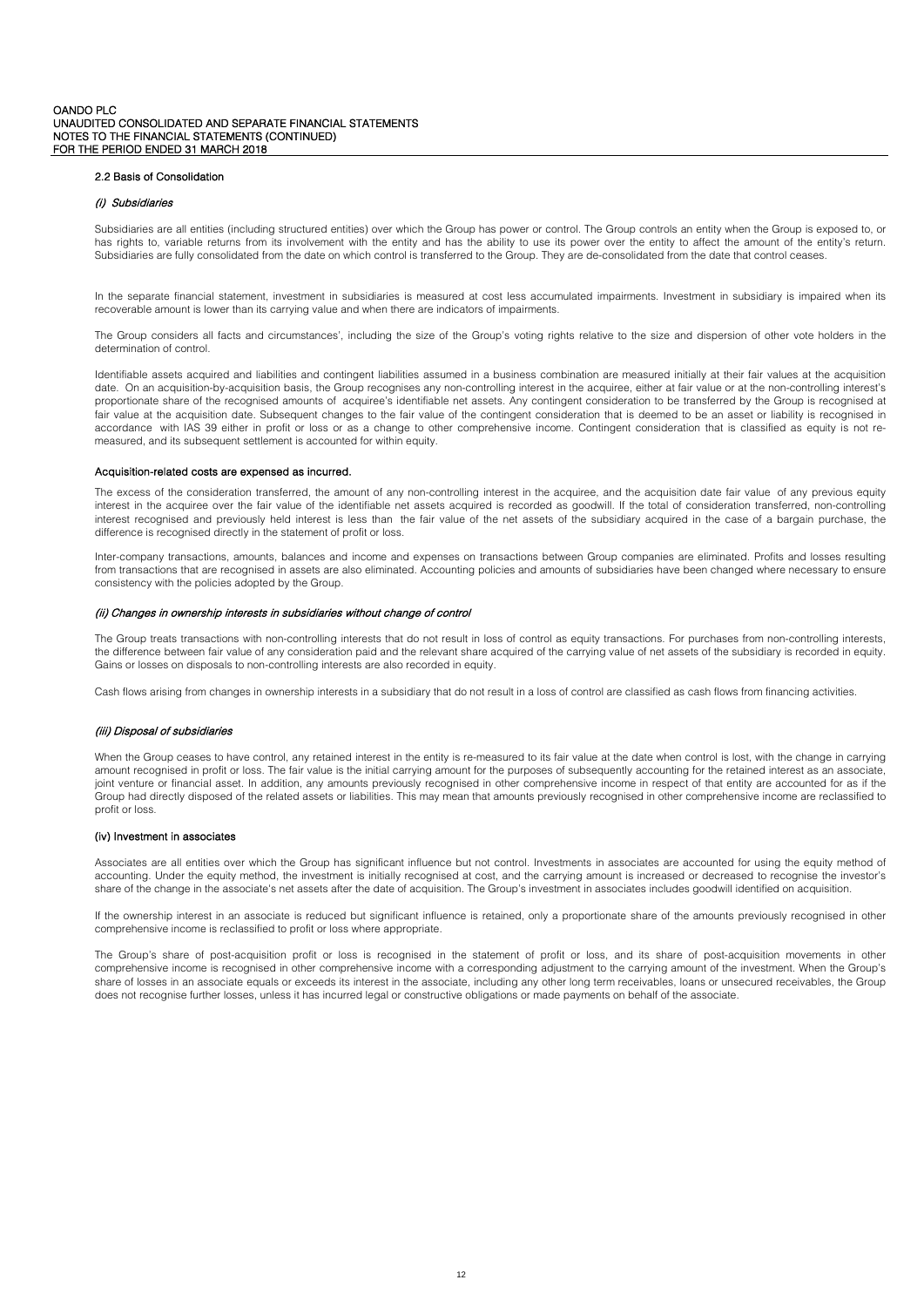The Group determines at each reporting date whether there is any objective evidence that the investment in the associate is impaired. If this is the case, the group calculates the amount of impairment as the difference between the recoverable amount of the associate and its carrying value and recognises the amount adjacent to share of profit/(loss) of associates in the statement of profit or loss.

Profits and losses resulting from transactions between the Group and its associate are recognised in the Group's financial statements only to the extent of unrelated investor's interests in the associates. Unrealised losses are eliminated unless the transaction provides evidence of an impairment of the asset transferred.

Dilution gains and losses arising in investments in associates are recognised in the statement of profit or loss.

In the separate financial statements of the Company, investment in associates are measured at cost less impairment. Investment in associate is impaired when its recoverable amount is lower than its carrying value.

#### (v) Joint arrangements

The group applies IFRS 11 to all joint arrangements as of 1 January 2013. Under IFRS 11 investments in joint arrangements are classified as either joint operations or joint ventures depending on the contractual rights and obligations of each investor. Joint ventures are accounted for using the equity method.

Under the equity method of accounting, interests in joint ventures are initially recognised at cost and adjusted thereafter to recognise the Group's share of the postacquisition profits or losses and movements in other comprehensive income. When the Group's share of losses in a joint venture equals or exceeds its interests in the joint ventures (which includes any long-term interests that, in substance, form part of the Group's net investment in the joint ventures), the Group does not recognise further losses, unless it has incurred obligations or made payments on behalf of the joint ventures.

Unrealised gains and losses on transactions between the Group and its joint ventures are eliminated to the extent of the Group's interest in the joint ventures. Unrealised losses are also eliminated unless the transaction provides evidence of an impairment of the asset transferred. Accounting policies of the joint ventures have been changed where necessary to ensure consistency with the policies adopted by the Group.

For the arrangements determined to be joint operations, the Group recognises in relation to its interest the following:

- its assets, including its share of any assets held jointly;
- its liabilities, including its share of any liabilities incurred jointly;
- its share of the revenue from the sale of the output by the joint operation; and
- its expenses, including its share of any expenses incurred jointly.

The Group accounts for the assets, liabilities, revenues and expenses relating to its interest in a joint operation in accordance with the IFRSs applicable to the particular assets, liabilities, revenues and expenses

Transactions with other parties in the joint operations

When the Group enters into a transaction in a joint operation, such as a sale or contribution of assets, the Group recognises gains and losses resulting from such a transaction only to the extent of its interests in the joint operation.

When such transactions provide evidence of a reduction in the net realisable value of the assets to be sold or contributed to the joint operation, or of an impairment loss of those assets, those losses are recognised fully by the Group

When the Group enters into a transaction with a joint operation in which it is a joint operator, such as a purchase of assets, the Group does not recognise its share of the gains and losses until it resells those assets to a third party. When such transactions provide evidence of a reduction in the net realisable value of the assets to be purchased or of an impairment loss of those assets, the Group recognises its share of those losses.

## (vi) Functional currency and translation of foreign currencies

Functional and presentation currency

These consolidated financial statements are presented in Naira, which is the Group's presentation currency. Items included in the financial statements of each of the Group's entities are measured using the currency of the primary economic environment in which the entity operates ('the functional currency').

The Company's functional and presenation currency is Naira.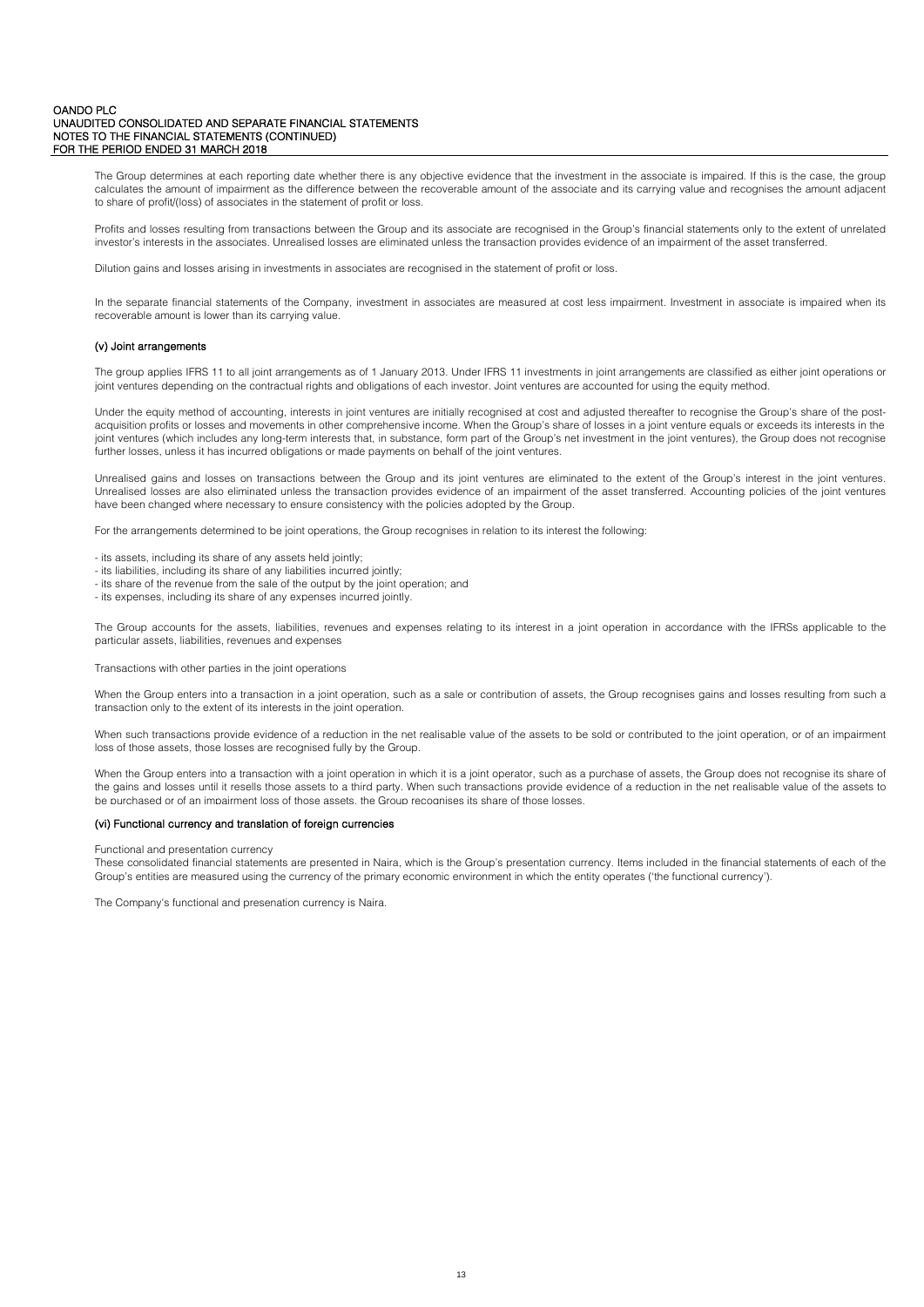#### (vii) Transactions and balances in Group entities

Foreign currency transactions are translated into the functional currency of the respective entity using the exchange rates prevailing on the dates of the transactions or the date of valuation where items are re-measured. Foreign exchange gains and losses resulting from the settlement of such transactions and from the translation at year-end exchange rates of monetary assets and liabilities denominated in foreign currencies are recognised in the statement of profit or loss except when deferred in other comprehensive income as qualifying cashflow hedges and qualifying net investment hedges. Foreign exchange gains and losses that relate to borrowings and cash and cash equivalents are presented in the statement of profit or loss within 'finance income or costs'. All other foreign exchange gains and losses are presented in the statement of profit or loss within 'other (losses)/gains - net'. Changes in the fair value of monetary securities denominated in foreign currency classified as available for sale are analysed between translation differences resulting from changes in the amortised cost of the security and other changes in the carrying amount of the security. Translation differences related to changes in amortised cost are recognised in profit or loss, and other changes in carrying amount are recognised in other comprehensive income. Translation differences on non-monetary financial assets and liabilities such as equities held at fair value through profit or loss are recognised in profit or loss as part of the fair value gain or loss. Translation differences on non-monetary financial assets, such as equities classified as available for sale, are included in other comprehensive income.

#### (viii) Consolidation of Group entities

The results and financial position of all the Group entities (none of which has the currency of a hyperinflationary economy) that have a functional currency different from the presentation currency are translated into the presentation currency as follows:

- assets and liabilities for each statement of financial position items presented, are translated at the closing rate at the reporting date;

- income and expenses for each statement of profit or loss are translated at average exchange rates where it is impracticable to translate using spot rate. Where the average is not a reasonable approximation of the cumulative effect of the rates prevailing on the transaction dates, in which case the income and expense are translated at a rate on the dates of the transactions; and

- all resulting exchange differences are recognised in other comprehensive income.

On consolidation, exchange differences arising from the translation of the net investment in foreign entities are taken to other comprehensive income. When a foreign operation is sold, such exchange differences are recognised in the profit or loss as part of the gain or loss on sale.

Goodwill and fair value adjustments arising on the acquisition of a foreign entity are treated as assets and liabilities of the foreign entity and translated at the closing rate.

#### (ix) Business combinations and goodwill

Business combinations are accounted for using the acquisition method. The cost of an acquisition is measured as the aggregate of the consideration transferred, which is measured at acquisition date fair value, and the amount of any non-controlling interests in the acquiree. For each business combination, the Group elects whether to measure the non-controlling interests in the acquiree at fair value or at the proportionate share of the acquiree's identifiable net assets. Acquisition-related costs are expensed as incurred and included in administrative expenses.

When the Group acquires a business, it assesses the financial assets and liabilities assumed for appropriate classification and designation in accordance with the contractual terms, economic circumstances and pertinent conditions as at the acquisition date. This includes the separation of embedded derivatives in host contracts by the acquiree.

Any contingent consideration to be transferred by the acquirer will be recognised at fair value at the acquisition date. Contingent consideration classified as an asset or liability that is a financial instrument and within the scope of IAS 39 Financial Instruments: Recognition and Measurement, is measured at fair value with the changes in fair value recognised in the statement of profit or loss.

If the business combination is achieved in stages, the acquisition date carrying value of the acquirer's previously held equity interest in the acquiree is re-measured to fair value at the acquisition date; any gains or losses arising from such re-measurement are recognised in profit or loss.

Goodwill is initially measured at cost (being the excess of the aggregate of the consideration transferred and the amount recognised for non-controlling interests and any previous interest held over the net identifiable assets acquired and liabilities assumed). If the fair value of the net assets acquired is in excess of the aggregate consideration transferred, the Group re-assesses whether it has correctly identified all of the assets acquired and all of the liabilities assumed and reviews the procedures used to measure the amounts to be recognised at the acquisition date. If the reassessment still results in an excess of the fair value of net assets acquired over the aggregate consideration transferred, then the gain is recognised in profit or loss.

After initial recognition, goodwill is measured at cost less any accumulated impairment losses. For the purpose of impairment testing, goodwill acquired in a business combination is, from the acquisition date, allocated to each of the Group's cash-generating units that are expected to benefit from the combination, irrespective of whether other assets or liabilities of the acquiree are assigned to those units. Where goodwill has been allocated to a cash-generating unit (CGU) and part of the operation within that unit is disposed of, the goodwill associated with the disposed operation is included in the carrying amount of the operation when determining the gain or loss on disposal. Goodwill disposed in these circumstances is measured based on the relative values of the disposed operation and the portion of the cash-generating unit retained.

#### 2.3 Other significant accounting policies

#### (a) Segment reporting

Operating segments are reported in a manner consistent with internal reporting provided to the chief operating decision-maker. The chief operating decision-maker, who is responsible for allocating resources and assessing performance of the operating segments, has been identified as the Group Leadership Council (GLC).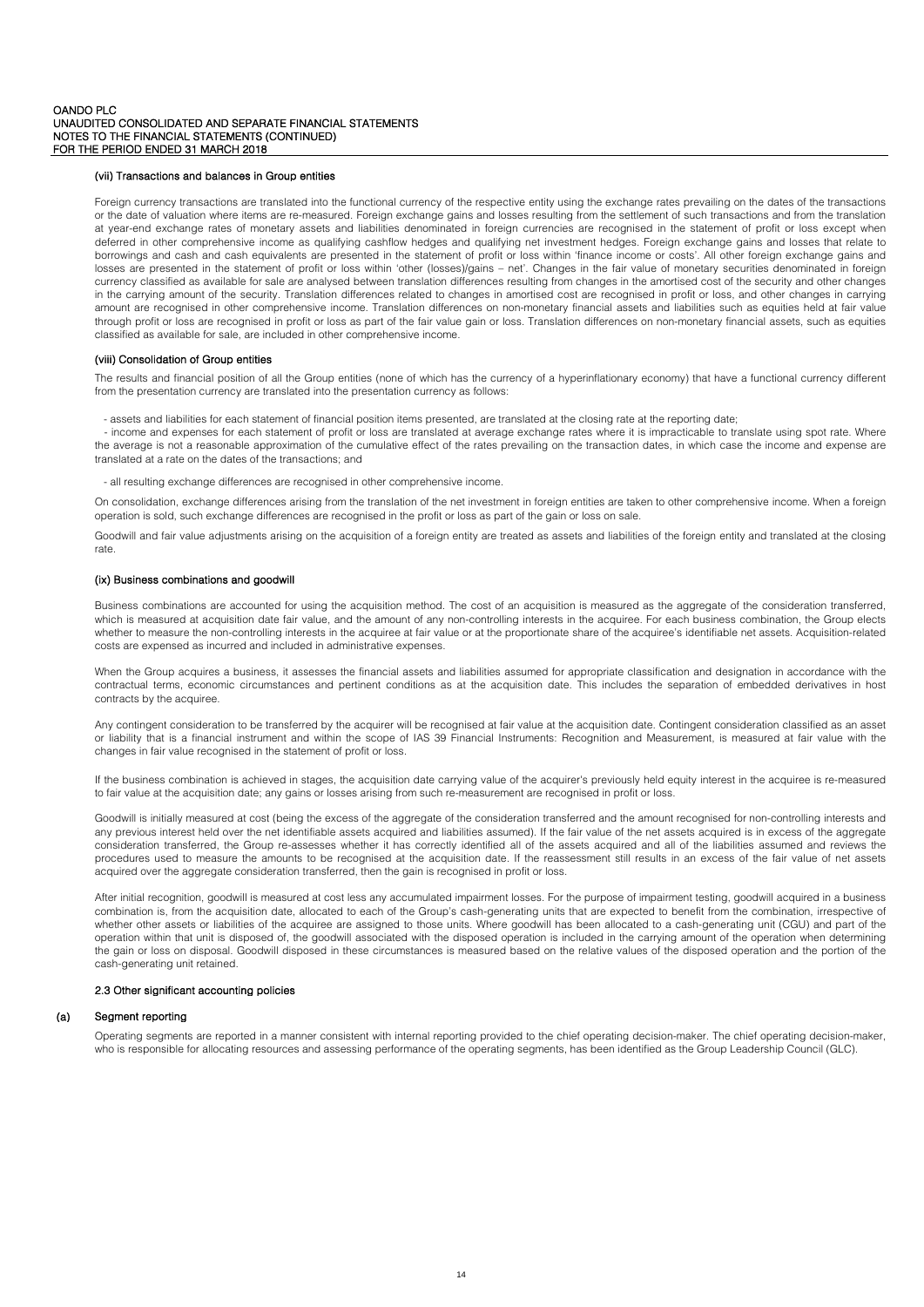#### (b) Revenue recognition

Revenue is measured at the fair value of the consideration received or receivable for sales of goods and services, in the ordinary course of the Group's activities and is stated net of value-added tax (VAT), rebates and discounts and after eliminating sales within the Group. The Group recognises revenue when the amount of revenue can be reliably measured, it is probable that future economic benefits will flow to the entity and when specific criteria have been met for each of the Group's activities as described below:

## (i) Sale of goods

Revenue from sales of oil, natural gas, chemicals and all other products is recognized at the fair value of consideration received or receivable, after deducting sales taxes, excise duties and similar levies, when the significant risks and rewards of ownership have been transferred.

In Exploration & Production, transfer of risks and rewards generally occurs when the product is physically transferred into a vessel, pipe or other delivery mechanism. For sales to refining companies, it is either when the product is placed on-board a vessel or delivered to the counterparty, depending on the contractually agreed terms. For wholesale sales of oil products and chemicals it is either at the point of delivery or the point of receipt, depending on contractual terms.

Revenue resulting from the production of oil and natural gas properties in which Oando has an interest with other producers is recognised on the basis of Oando's working interest (entitlement method).

Sales between subsidiaries, as disclosed in the segment information.

#### (ii) Rendering of services

Services rendered are recognised in the period in which the services are rendered, by reference to the stage of completion of the specific transaction assessed on the basis of the actual service provided as a proportion of the total services to be provided. The outcome of a transaction can be estimated reliably when all the following conditions are satisfied:

(a) the amount of revenue can be measured reliably;

(b) it is probable that the economic benefits associated with the transaction will flow to the entity;

(c) the stage of completion of the transaction at the reporting date can be measured reliably; and

(d) the costs incurred for the transaction and the costs to complete the transaction can be measured reliably.

## (iii) Interest income

Interest income is recognized using the effective interest method. When a loan or receivable is impaired, the Group reduces the carrying amount to its recoverable amount, being the estimated future cash flows discounted at the original effective interest rate of the instrument, and continues unwinding the discount as interest income. Interest income on impaired loans and receivables are recognised using the original effective interest rate.

#### (iv) Dividend

Dividend income is recognised when the right to receive payment is established.

# (c) Property, plant and equipment

All categories of property, plant and equipment are initially recorded at cost. Buildings and freehold land are subsequently shown at fair value, based on valuations by external independent valuers, less subsequent depreciation for buildings and plant & machinery. Valuations are performed with sufficient regularity to ensure that the fair value of a revalued asset does not differ materially from its carrying amount. Any accumulated depreciation at the date of revaluation is eliminated against the gross carrying amount of the asset, and the net amount is restated to the revalued amount of the asset. All other property, plant and equipment are stated at historical cost less depreciation. Historical cost includes expenditure that is directly attributable to the acquisition of the items.

Subsequent costs are included in the asset's carrying amount or recognised as a separate asset, as appropriate, only when it is probable that future economic benefits associated with the item will flow to the Group and the cost of the item can be measured reliably. The carrying amount of the replaced part is derecognised. All other repairs and maintenance are charged to the statement of profit or loss during the financial period in which they are incurred.

Increases in the carrying amount arising on revaluation of property, plant & equipment are credited to other comprehensive income and shown as a component of other reserves in shareholders' equity. Decreases that offset previous increases of the same asset are charged in other comprehensive income and debited against other reserves directly in equity; all other decreases are charged to the statement of profit or loss. Revaluation surplus is recovered through disposal or use of property plant and equipment. In the event of a disposal, the whole of the revaluation surplus is transferred to retained earnings from other reserves. Otherwise, each year, the difference between depreciation based on the revalued carrying amount of the asset charged to the statement of profit or loss, and depreciation based on the assets original cost is transferred from "other reserves" to "retained earnings".

Freehold land is not depreciated. Depreciation on other assets is calculated using the straight line method to write down their cost or revalued amounts to their residual values over their estimated useful lives as follows:

| <b>Buildings</b>             | $20 - 50$ years          | $(2 - 5\%)$     |
|------------------------------|--------------------------|-----------------|
| Plant and machinery          | $8 - 20$ years           | $(5 - 121/2%)$  |
| Equipment and motor vehicles | $3 - 5$ vears            | $(20 - 331/3%)$ |
| Production wells             | Unit-of-production (UOP) |                 |

Where the cost of a part of an item of property, plant and equipment is significant when compared to the total cost, that part is depreciated separately based on the pattern which reflects how economic benefits are consumed. The assets' residual values and useful lives are reviewed, and adjusted if appropriate, at each reporting period. An asset's carrying amount is written down immediately to its estimated recoverable amount if the asset's carrying amount is greater than its estimated recoverable amount. Gains and losses on disposal of property, plant and equipment are determined by comparing proceeds with carrying amount and are recognised within "operating profit/(loss)" in the statement of profit or loss .

Property, plant and equipment under construction is not depreciated until they are available for use.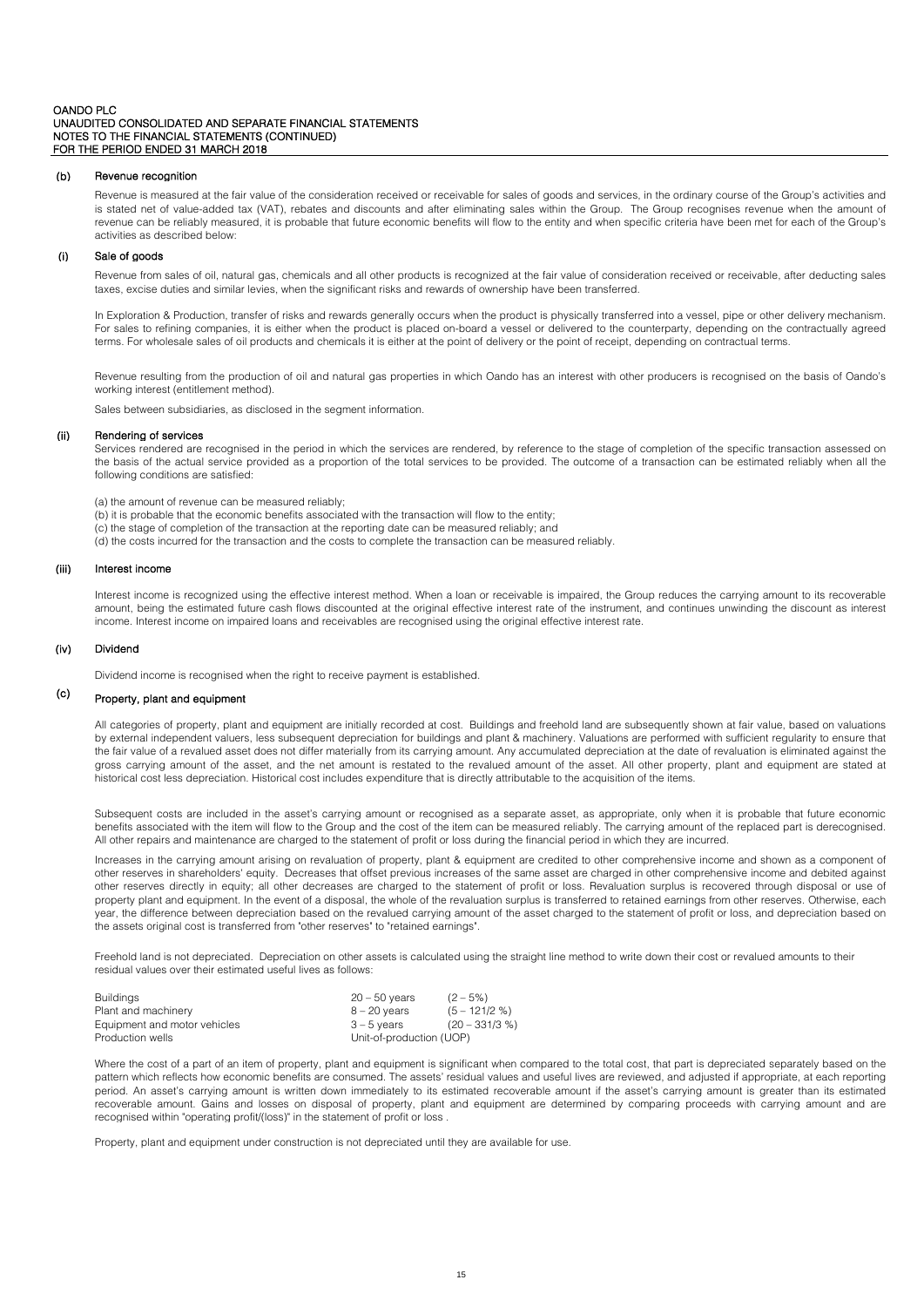#### (d) Intangible assets

# (a) Goodwill

Goodwill arises from the acquisition of subsidiaries and is initially measured at cost, being the excess of the aggregate of the consideration transferred and the amount recognized for non-controlling interest and any interest previously held over the net identifiable assets acquired, liabilities assumed. Goodwill on acquisitions of subsidiaries is included in intangible assets. After initial recognition, goodwill is measured at cost less any accumulated impairment losses.

Goodwill is allocated to cash-generating units (CGU's) for the purpose of impairment testing. The allocation is made to those CGU's expected to benefit from the business combination in which the goodwill arose, identified according to operating segment. Each unit or group of units to which goodwill is allocated represents the lower level within the entity at which the goodwill is monitored for internal management purposes.

Goodwill is tested annually for impairment or more frequently if events or changes in circumstances indicate a potential impairment. The carrying value of goodwill is compared to the recoverable amount, which is the higher of value in use and the fair value less costs to sell. Any impairment is recognised immediately as an expense and is not subsequently reversed. Gains and losses on disposal of an entity include the carrying amount of goodwill relating to the entity sold.

#### (b) Computer software

Acquired computer software licences are capitalised on the basis of the costs incurred to acquire and bring to use the specific software. Software licenses have a finite useful life and are carried at cost less accumulated amortisation. Amortisation is calculated using straight line method to allocate the cost over their estimated useful lives of three to five years. The amortisation period and residual values are reviewed at each balance sheet date. Costs associated with maintaining computer software programmes are recognised as an expense when incurred.

#### (e) Impairment of non financial assets

The Group assesses, at each reporting date, whether there is an indication that an asset may be impaired. If any indication exists, or when annual impairment testing for an asset is required, the Group estimates the asset's recoverable amount. An asset's recoverable amount is the higher of an asset's or CGU's fair value less costs of disposal and its value in use. The recoverable amount is determined for an individual asset, unless the asset does not generate cash inflows that are largely independent of those from other assets or groups of assets in which case, it is included within the recoverable amount of those group of assets. When the carrying amount of an asset or CGU exceeds its recoverable amount, the asset is considered impaired and is written down to its recoverable amount.

In assessing value in use, the estimated future cash flows are discounted to their present value using a pre-tax discount rate that reflects current market assessments of the time value of money and the risks specific to the asset. In determining fair value less costs of disposal, recent market transactions are taken into account. If no such transactions can be identified, an appropriate valuation model is used. These calculations are corroborated by valuation multiples, quoted share prices for publicly traded companies or other available fair value indicators.

Intangible assets that have an indefinite useful life or intangible assets not ready to use are not subject to amortisation and are tested annually for impairment. Assets that are subject to amortisation are reviewed for impairment whenever events or changes in circumstances indicate that the carrying amount may not be recoverable.

# (f) Financial instruments

# Financial assets classification

The Group classifies its financial assets into the following categories: financial assets at fair value through profit or loss, loans and receivables and available-for-sale financial assets. The classification depends on the purpose for which the investments were acquired. Management determines the classification of its financial assets at initial recognition.

#### (i) Financial assets at fair value through profit or loss

This category has two sub-categories: financial assets held for trading, and those designated at fair value through profit or loss (FVTPL) at inception. A financial asset is classified in this category if acquired principally for the purpose of selling in the short term or if so designated by directors. Derivatives are also categorised as held for trading. Assets in this category are classified as current assets if they are either held for trading or are expected to be realised within 12 months of the reporting date. Otherwise, they are classified as non-current. The Group's derivatives are categorized as FVTPL unless they are designated as hedges and hedge accounting is applied; hedge accounting has not been applied for the Group's derivatives in the periods presented.

#### (ii) Loans and receivables

Loans and receivables are non-derivative financial assets with fixed or determinable payments that are not quoted in an active market. They arise when the Group provides goods or services and funding directly to a debtor with no intention of trading the receivable. They are included in current assets, except for maturities greater than twelve months after the reporting date. These are classified as non-current assets. The Group's loans and receivables comprise of non-current receivables; trade and other receivables and cash and cash equivalents.

#### (iii) Available-for-sale financial assets

Available-for-sale financial assets are non-derivatives that are either designated in this category or not classified in any of the other categories. They are included in non-current assets unless the Group intend to dispose of the investment within twelve months of the reporting date.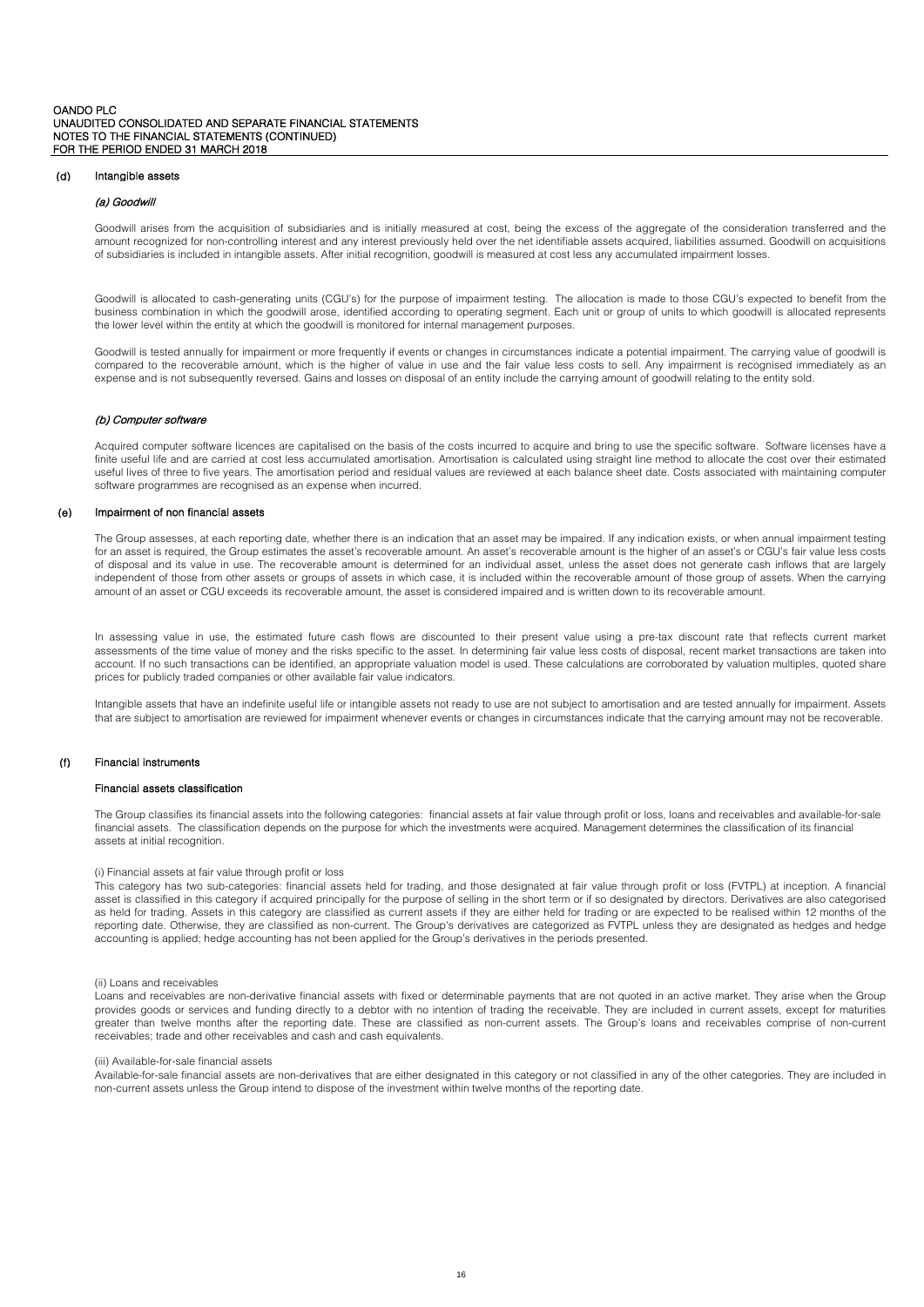#### Recognition and measurement

Purchases and sales of financial assets are recognised on the trade date, which is the date at which the Group commits to purchase or sell the asset. Investments are initially recognised at fair value plus transaction costs for all financial assets not carried at fair value through profit or loss.

Financial assets carried at fair value through profit or loss are initially recognised at fair value, and transaction cost are expensed in the statement of profit or loss.

Available for-sale financial assets and financial assets at fair value through profit or loss are subsequently carried at fair value.

Loans and receivables are subsequently carried at amortised cost using the effective interest method.

Realised and unrealised gains and losses arising from changes in the fair value of the 'financial assets at fair value through profit or loss' category are included in the statement of profit or loss within "operating profit/(loss)" in the period in which they arise. Dividend income from financial assets at fair value through profit or loss is recognised in the statement of profit or loss as part of other income when the Group's right to receive payment is established. Changes in the fair value of monetary and non-monetary securities classified as available-for-sale are recognised in other comprehensive income. When securities classified as available-for-sale are sold or impaired, the accumulated fair value adjustments are included in the statement of profit or loss as "gains and losses from investment securities".

#### Derecognition

A financial asset (or, where applicable, a part of a financial asset or part of a group of similar financial assets) is primarily derecognised (i.e., removed from the Group's consolidated statement of financial position) when:

#### (i) The rights to receive cash flows from the asset have expired; or

(ii) The Group has transferred its rights to receive cash flows from the asset or has assumed an obligation to pay the received cash flows in full without material delay to a third party under a 'pass-through' arrangement; and either (a) the Group has transferred substantially all the risks and rewards of the asset, or (b) the Group has neither transferred nor retained substantially all the risks and rewards of the asset, but has transferred control of the asset.

When the Group has transferred its rights to receive cash flows from an asset or has entered into a pass-through arrangement, it evaluates if and to what extent it has retained the risks and rewards of ownership. When it has neither transferred nor retained substantially all of the risks and rewards of the asset, nor transferred control of the asset, the Group continues to recognise the transferred asset to the extent of the Group's continuing involvement. In that case, the Group also recognises an associated liability. The transferred asset and the associated liability are measured on a basis that reflects the rights and obligations that the Group has retained.

Continuing involvement that takes the form of a guarantee over the transferred asset is measured at the lower of the original carrying amount of the asset and the maximum amount of consideration that the Group could be required to repay.

#### Impairment of financial assets

The Group assesses, at each reporting date, whether there is objective evidence that a financial asset or a group of financial assets is impaired. An impairment exists if one or more events that has occurred since the initial recognition of the asset (an incurred 'loss event'), has an impact on the estimated future cash flows of the financial asset or the group of financial assets that can be reliably estimated. Evidence of impairment may include indications that the debtors or a group of debtors is experiencing significant financial difficulty, default or delinquency in interest or principal payments, the probability that they will enter bankruptcy or other financial reorganisation and observable data indicating that there is a measurable decrease in the estimated future cash flows, such as changes in arrears or economic conditions that correlate with defaults.

#### (i) Assets carried at amortized cost

The Group assesses at the end of each reporting period whether there is objective evidence that a financial asset or group of financial assets is impaired. For financial assets carried at amortised cost, the Group first assesses whether impairment exists individually for financial assets that are individually significant, or collectively for financial assets that are not individually significant.

For loans and receivables category, the amount of loss is measured as the difference between the assets carrying amount and the present value of estimated future cash flows (excluding future credit loss that have been incurred) discounted at the financial assets original effective interest rate. The carrying amount of the asset is reduced and the amount of the loss is recognized in the consolidated statement of profit or loss. If a loan or held-to-maturity investment has a variable interest rate, the discount rate for measuring any impairment loss is the current effective interest rate determined under the contract.

Objective subsequent decreases in impairment loss are reversed against previously recognized impairment loss in the consolidated statement of profit or loss.

#### Receivables

Receivables are recognised initially at fair value and subsequently measured at amortised cost using the effective interest method less allowance for impairment. An impairment allowance of receivables is established when there is objective evidence that the Group will not be able to collect all the amounts due according to the original terms of receivables. Significant financial difficulties of the debtor, probability that debtor will enter bankruptcy and default or delinquency in payment (more than 90 days overdue), are the indicators that a trade receivable is impaired. The carrying amount of the asset is reduced through the use of an allowance account and the amount of the loss is recognised in the profit or loss within administrative costs. When a trade receivable is uncollectible, it is written off against the allowance account for trade receivables. Subsequent recoveries of amounts previously written off are credited against administrative costs in the consolidated statement of profit or loss.

The amount of the allowance is the difference between the carrying amount and the present value of estimated future cash flows, discounted at the original effective interest rate. If collection is expected within the normal operating cycle of the Group they are classified as current, if not they are presented as non-current assets.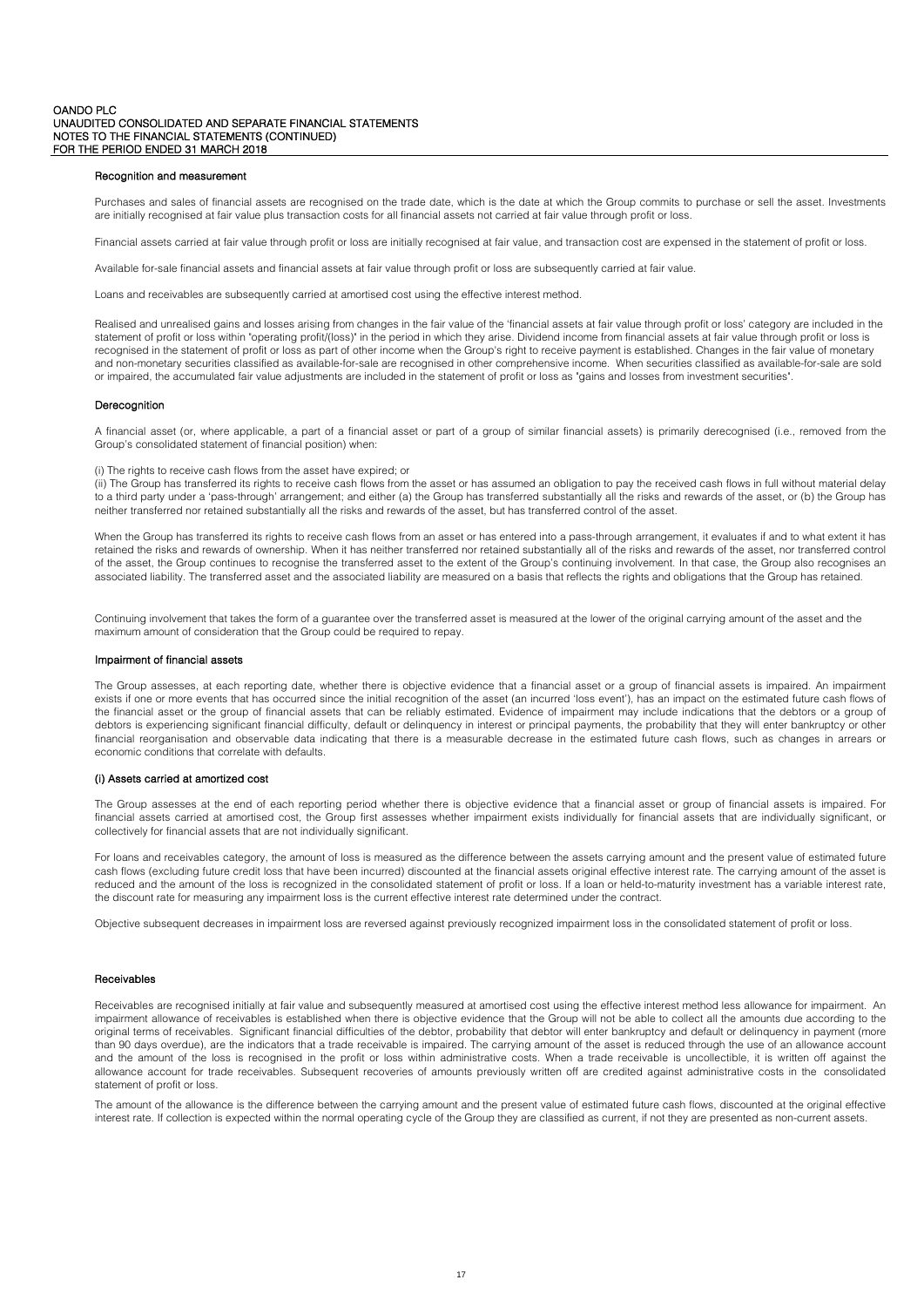#### (ii) Assets classified as available for sale

The Group assess at the end of each reporting period whether there is objective evidence that a financial asset or group of financial assets is impaired. For debt securities, the Group uses the criteria referred to in a) above. In the case of equity investment classified as available for sale, a significant or prolonged decline in the fair share of the security below its cost is also evidence that the assets are impaired. If such evidence exists for available-for-sale financial assets, the cumulative loss (measured as the difference between the acquisition cost and the current fair value, less any impairment loss on that financial asset previously recognized in profit or loss) is removed from equity and recognized in profit or loss. Impairment losses recognized in the consolidated statement of profit or loss on equity instruments are not reversed through the consolidated statement of profit or loss. If in a subsequent period, the fair value of a debt instrument classified as available for sale increases and the increase can be objectively related to an event occurring after the impairment loss was recognized in profit or loss, the impairment loss is reversed through the consolidated statement of profit or loss.

#### Derivative financial instruments

A derivative is a financial instrument or contract whose value changes in response to the change in a specified interest rate, financial instrument price, commodity price, foreign exchange rate, index of prices or rates, credit rating or credit index, or other variable, provided in the case of a non-financial variable that the variable is not specific to a party to the contract (sometimes called the 'underlying'); requires no initial net investment or an initial net investment that is smaller than would be required for other types of contracts that would be expected to have a similar response to changes in market factors; and is settled at a future date.

Derivatives are initially recognised at fair value on the date a derivative contract is entered into and are subsequently re-measured at their fair value. The resulting gains or losses are recognised in profit or loss.

#### Embedded derivatives

An embedded derivative is a component of a hybrid (combined) instrument that also includes a non-derivative host contract. An embedded derivative causes some or all of the cash flows that otherwise would be required by the contract to be modified according to a specified interest rate, financial instrument price, commodity price, foreign exchange rate, index of prices or rates or other variable (provided in the case of a non-financial variable that the variable is not specific to a party to the contract).

An embedded derivative is only separated and reported at fair value with gains and losses being recognised in the profit or loss component of the statement of comprehensive income when the following requirements are met:

- where the economic characteristics and risks of the embedded derivative are not clearly and closely related to those of the host contract.
- the terms of the embedded derivative are the same as those of a stand-alone derivative; and
- the combined contract is not held for trading or designated at fair value through profit or loss.

#### Offsetting financial instruments

Financial assets and liabilities are offset and the net amount reported in the statement of financial position, when there is a legally enforceable right to offset the recognised amounts and there is an intention to settle on a net basis or realise the asset and settle the liability simultaneously.

#### Financial liabilities

#### Initial recognition and measurement

Financial liabilities are classified, at initial recognition, as financial liabilities at fair value through profit or loss, loans and borrowings, payables, or as derivatives designated as hedging instruments in an effective hedge, as appropriate.

All financial liabilities are recognised initially at fair value and, in the case of loans and borrowings and payables, net of directly attributable transaction costs. The Group's financial liabilities include trade and other payables, loans and borrowings including bank overdrafts, financial guarantee contracts and derivative financial instruments.

#### Subsequent measurement

The measurement of financial liabilities depends on their classification, as described below:

## Financial liabilities at fair value through profit or loss

Financial liabilities at fair value through profit or loss include financial liabilities held for trading and financial liabilities designated upon initial recognition as at fair value through profit or loss.

Financial liabilities are classified as held for trading if they are incurred for the purpose of repurchasing in the near term. This category also includes derivative financial instruments entered into by the Group that are not designated as hedging instruments in hedge relationships as defined by IAS 39. Separated embedded derivatives are also classified as held for trading unless they are designated as effective hedging instruments.

Financial liabilities designated upon initial recognition at fair value through profit or loss are designated at the initial date of recognition, and only if the criteria in IAS 39 are satisfied. The Group has not designated any financial liability at fair value through profit or loss.

#### **Borrowings**

Borrowings are recognised initially at fair value, net of transaction costs incurred. Borrowings are subsequently carried at amortised cost using the effective interest method; any differences between proceeds (net of transaction costs) and the redemption value is recognised in the consolidated statement of profit or loss over the period of the borrowings, using the effective interest method.

Borrowings are classified as current liabilities unless the Group has an unconditional right to defer settlement of the liability for at least twelve months after the reporting date.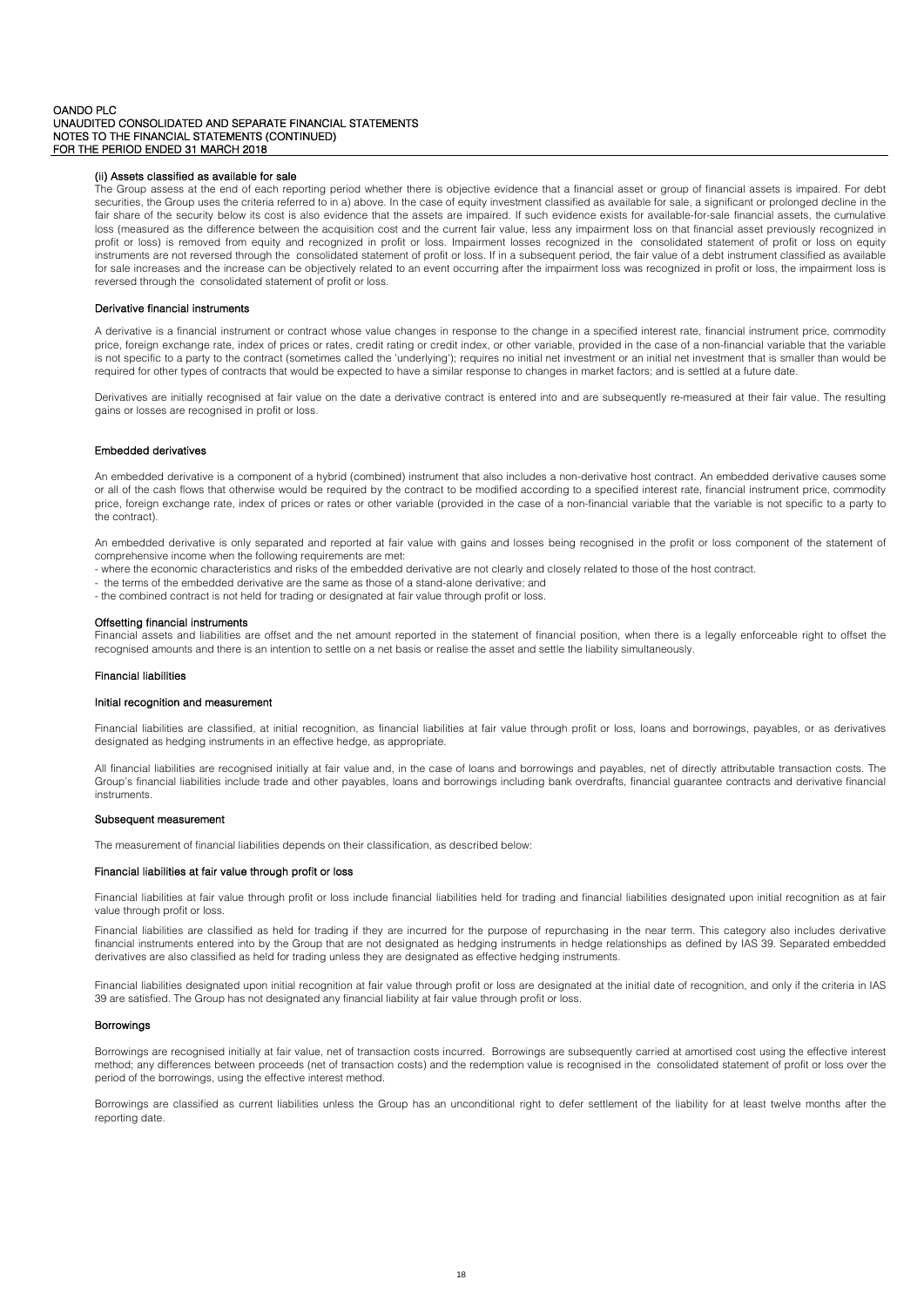#### Borrowing costs

Borrowing costs are recognised as an expense in the period in which they are incurred, except when they are directly attributable to the acquisition, construction or production of a qualifying asset, which are assets that necessarily take a substantial period of time to get ready for their intended use or sale. These are added to the cost of the assets, until such a time as the assets are substantially ready for their intended use or sale.

#### Convertible debts

On issue, the debt and equity components of convertible bonds are separated and recorded at fair value net of issue costs. The fair value of the debt component is estimated using the prevailing market interest rate for similar non-convertible debt. This amount is classified as a liability and measured on an amortised cost basis until extinguished on conversion or maturity of the bonds. The remainder of the proceeds is allocated to the conversion option and is recognised in equity, net of income tax effects. The carrying amount of the equity component is not re-measured in subsequent years. On early repurchase of the convertible bond, the consideration paid is allocated to the liability and equity components at the date of transaction. The liability component at the date of transaction is determined using the prevailing market interest rate for similar non-convertible debt at the date of the transaction, with the equity component as the residual of the consideration paid and the liability component at the date of transaction. The difference between the consideration paid for the repurchase allocated to the liability component and the carrying amount of the liability at that date is recognised in profit or loss. The amount of consideration paid for the repurchase and transaction costs relating to the equity component is recognised in equity. Where the convertible notes are issued in foreign currency, it gives rise to an embedded derivative which is split from the host contract.

#### Payables

Payables are recognised initially at fair value and subsequently measured at amortised cost using the effective interest method. Payables are classified as current if they are due within one year or less. If not, they are presented as non-current liabilities.

#### Derecognition

A financial liability is derecognised when the obligation under the liability is discharged or cancelled or expires. When an existing financial liability is replaced by another from the same lender on substantially different terms, or the terms of an existing liability are substantially modified, such an exchange or modification is treated as the derecognition of the original liability and the recognition of a new liability. The difference in the respective carrying amounts is recognised in the statement of profit or loss.

#### $(a)$ Accounting for leases

#### Leases

The determination of whether an arrangement is, or contains, a lease is based on the substance of the arrangement at the inception of the lease. The arrangement is, or contains, a lease if fulfilment is dependent on the use of a specific asset or assets and the arrangement conveys a right to use the asset (or assets), even if that right is not explicitly specified in an arrangement. Leases in which a significant portion of the risks and rewards of ownership are retained by the lessor are classified as operating leases.

#### Group as a lessee

Finance leases, which transfer substantially all of the risks and benefits incidental to ownership of the leased item to the Group, are capitalised at the commencement of the lease at the fair value of the leased property or, if lower, at the present value of the minimum lease payments. Lease payments are apportioned between finance charges and reduction of the lease liability to achieve a constant rate of interest on the remaining balance of the liability. Finance charges are recognised in finance costs in the statement of profit or loss and other comprehensive income.

A leased asset is depreciated over the useful life of the asset. However, if there is no reasonable certainty that the Group will obtain ownership by the end of the lease term, the asset is depreciated over the shorter of the estimated useful life of the asset and the lease term.

Operating lease payments are recognised as an operating expense in the statement of profit or loss and other comprehensive income on a straight line basis over the lease term.

#### Embedded leases

All take-or-pay contracts and concession contracts are reviewed at inception to determine whether they contain any embedded leases. If there are any embedded leases, they are assessed as either finance or operating leases and accounted for accordingly

#### Group as a lessor

Leases where the Group does not transfer substantially all of the risks and benefits of ownership of the asset are classified as operating leases. Initial direct costs incurred in negotiating an operating lease are added to the carrying amount of the leased asset and recognised over the lease term on the same basis as rental income. Contingent rents are recognised as revenue in the period in which they are earned.

Under a finance lease substantially all the risks and rewards incindental to legal ownership are transferred to the lessee, and a lease receivable is recognized which is equal to the net investment in the lease. The recognition of finance income shall be based on a pattern reflecting a constant periodic rate of return on the lessor's net investment in the finance lease.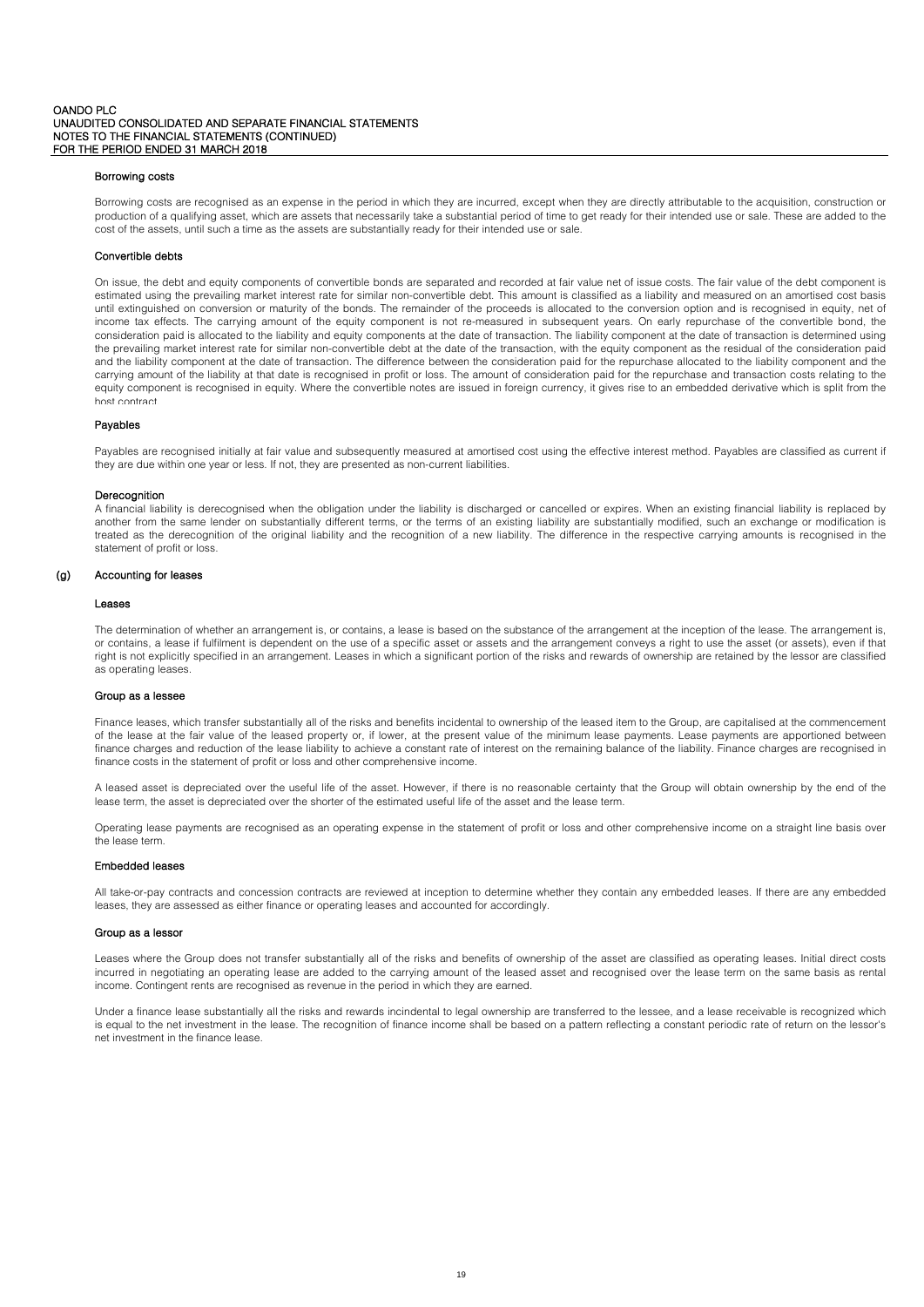#### (h) Inventories

Inventories are stated at the lower of cost and net realisable value. Cost is determined using the weighted average method. The cost of finished goods and work in progress comprises raw materials, direct labour, other direct costs and related production overheads (based on normal operating capacity), but excludes borrowing costs. Net realisable value is the estimated selling price in the ordinary course of business, less estimated costs of completion and selling expenses.

#### (i) Share capital

Ordinary shares are classified as equity. Share issue costs net of tax are charged to the share premium account.

#### (j) Cash and cash equivalents

Cash and cash equivalents include cash in hand, deposits held at call with banks, other short term highly liquid investments with original maturities of three months or less and bank overdrafts. Bank overdrafts are shown within borrowings in current liabilities in the consolidated statement of financial position.

#### $(k)$ Employee benefits

#### (i) Retirement benefit obligations

#### Defined contribution scheme

The Group operates a defined contribution retirement benefit schemes for its employees. A defined contribution plan is a pension plan under which the Group pays fixed contributions into a separate entity. The Group has no legal or constructive obligations to pay further contributions if the fund does not hold sufficient assets to pay all employees the benefits relating to employee service in the current and prior periods. The Group's contributions to the defined contribution plan are charged to the profit or loss in the year to which they relate. The assets of the scheme are funded by contributions from both the Group and employees and are managed by pension fund custodians in line with the National Pension Commission (PenCom) Pension Reform Act (PRA).

#### Defined benefit scheme

The Group operated a defined benefit gratuity scheme in Nigeria, where members of staff who had spent 3 years or more in employment are entitled to benefit payments upon retirement. This defined benefit plan was curtailed in 2012 and 2013 for management and non-management staff respectively.

The liability recognized in respect of the discontinued defined benefit plan at the time of curtailment was based on the final settlement amounts communicated to each employee. The settlement amounts bore an interest rate equivalent to 90 days deposit rate from the time of curtailment up until when they were paid to an external funds manager in 2017. Prior to the obligation being funded, the interest costs accruing to the employees are recorded in the statement of profit or loss and included as part of the liability in the statement of financial position.

After the settlement was paid to the fund manager in 2017, the Group no longer has any obligation on the statement of financial position.

#### (ii) Employee share-based compensation

The Group operates a number of equity-settled, share-based compensation plans, under which the entity receives services from employees as consideration for equity instruments (options/ awards) of the Group. The fair value of the employee services received in exchange for the grant of the option/awards is recognised as an expense. The total amount to be expensed is determined by reference to the fair value of the options granted, including any market performance conditions (for example, an entity's share prices); excluding the impact of any service and non-market performance vesting conditions (for example, profitability, sales growth targets and remaining an employee of the entity over a specified time period); and including impact of any non-vesting conditions (for example, the requirement for employees to save).

Non-market vesting conditions are included in assumptions about the number of options that are expected to vest. The total amount expensed is recognised over the vesting period, which is the period over which all of the specified vesting conditions are to be satisfied. At each reporting date, the entity revises its estimates of the number of options that are expected to vest based on the non-market vesting conditions. It recognises the impact of the revision to original estimates, if any, in the statement of profit or loss, with a corresponding adjustment to share-based payment reserve in equity.

When the options are exercised, the Group issues new shares. The proceeds received net of any directly attributable transaction costs are credited to share capital (nominal value) and share premium.

Share-based compensation are settled in Oando PLC's shares, in the separate or individual financial statements of the subsidiary receiving the employee services, the share based payments are treated as capital contribution as the subsidiary entity has no obligation to settle the share-based payment transaction.

The entity subsequently re-measures such an equity-settled share-based payment transaction only for changes in non-market vesting conditions.

In the separate financial statements of Oando PLC, the transaction is recognised as an equity-settled share-based payment transaction and additional investments in the subsidiary.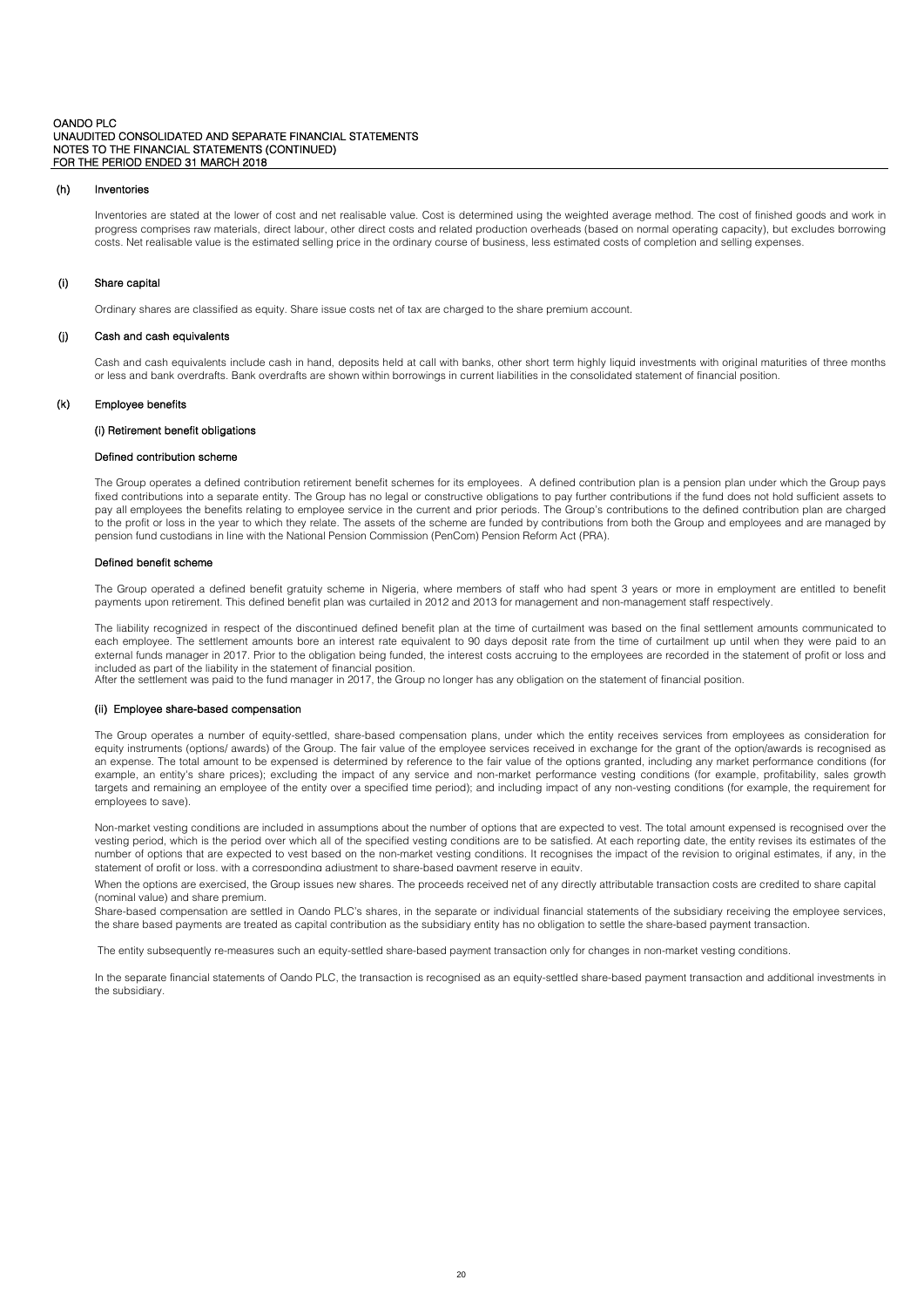#### (iii) Other share based payment transactions

Where the Group obtains goods or services in compensation for its shares or the terms of the arrangement provide either the entity or the supplier of those goods or services with a choice of whether the Group settles the transaction in cash (or other assets) or by issuing equity instruments, such transactions are accounted as share based payments in the Group's financial statements.

#### (iv) Profit-sharing and bonus plans

The Group recognises a liability and an expense for bonuses and profit-sharing, based on a formula that takes into consideration the profit attributable to the company's shareholders after certain adjustments. The group recognises a provision where contractually obliged or where there is a past practice that has created a constructive obligation.

#### (l) Provisions

Provisions are recognised when the Group has a present obligation (legal or constructive) as a result of a past event, it is probable that an outflow of resources embodying economic benefits will be required to settle the obligation and a reliable estimate can be made of the amount of the obligation. When the Group expects some or all of a provision to be reimbursed, for example, under an insurance contract, the reimbursement is recognised as a separate asset, but only when the reimbursement is virtually certain. The expense relating to a provision is presented in the statement of profit or loss.

Provisions for environmental restoration and legal claims are recognised when: the Group has a present legal or constructive obligation as a result of past events; it is more likely than not that an outflow of resources will be required to settle the obligation; and the amount has been reliably estimated

Where there are a number of similar obligations, the likelihood that an outflow will be required in settlement is determined by considering the class of obligations as a whole. A provision is recognised even if the likelihood of an outflow with respect to any one item included in the same class of obligations may be small

Provisions are measured at the present value of management's best estimate of the expenditure required to settle the present obligation at the reporting date. The discount rate used to determine the present value is a pre-tax rate which reflects current market assessments of the time value of money and the specific risk. The increase in the provision due to the passage of time is recognised as interest expense.

#### Decommissioning liabilities

A provision is recognised for the decommissioning liabilities for underground tanks described in Note 14. Based on management estimation of the future cash flows required for the decommissioning of those assets, a provision is recognised and the corresponding amount added to the cost of the asset under property, plant and equipment for assets measured using the cost model. For assets measured using the revaluation model, subsequent changes in the liability are recognised in revaluation reserves through OCI to the extent of any credit balances existing in the revaluation surplus reserve in respect of that asset. The present values are determined using a pre-tax rate which reflects current market assessments of the time value of money and the risks specific to the obligation. Subsequent depreciation charges of the asset are accounted for in accordance with the Group's depreciation policy and the accretion of discount (i.e. the increase during the period in the discounted amount of provision arising from the passage of time) included in finance costs.

Estimated site restoration and abandonment costs are based on current requirements, technology and price levels and are stated at fair value, and the associated asset retirement costs are capitalized as part of the carrying amount of the related tangible fixed assets. The obligation is reflected under provisions in the statement of financial position.

#### (m) Current income and deferred tax

Income tax expense is the aggregate of the charge to profit or loss in respect of current and deferred income tax.

Current income tax is the amount of income tax payable on the taxable profit for the year determined in accordance with the relevant tax legislation. Education tax is provided at 2% of assessable profits of companies operating within Nigeria. Tax is recognised in the statement of profit or loss except to the extent that it relates to items recognised in OCI or equity respectively. In this case, tax is also recognised in other comprehensive income or directly in equity, respectively.

Deferred tax is provided in full, using the liability method, on all temporary differences arising between the tax bases of assets and liabilities and their carrying amount in the consolidated financial statements. However, if the deferred tax arises from the initial recognition of an asset or liability in a transaction other than a business combination that at the time of the transaction affects neither accounting nor taxable profit or loss, it is not accounted for. Current income deferred tax is determined using tax rates and laws enacted or substantively enacted at the reporting date and are expected to apply when the related deferred tax liability is settled.

Deferred tax assets are recognised only to the extent that it is probable that future taxable profits will be available against which the temporary differences can be utilised. Deferred tax is provided on temporary differences arising on investments in subsidiaries and associates, except where the timing of the reversal of the temporary difference is controlled by the Group and it is probable that the temporary difference will not reverse in the foreseeable future.

Deferred tax assets and liabilities are offset when there is a legally enforceable right to offset current tax assets against current tax liabilities and when the deferred taxes assets and liabilities relate to income taxes levied by the same taxation authority on either the same taxable entity or different taxable entities where there is an intention to settle the balances on a net basis.

#### (n) Exceptional items

Exceptional items are disclosed separately in the financial statements where it is necessary to do so to provide further understanding of the financial performance of the Group. They are material items of income or expense that have been shown separately due to significance of their nature and amount.

#### (o) Dividend

Dividend payable to the Company's shareholders is recognised as a liability in the consolidated financial statements in the period in which they are declared (i.e. approved by the shareholders).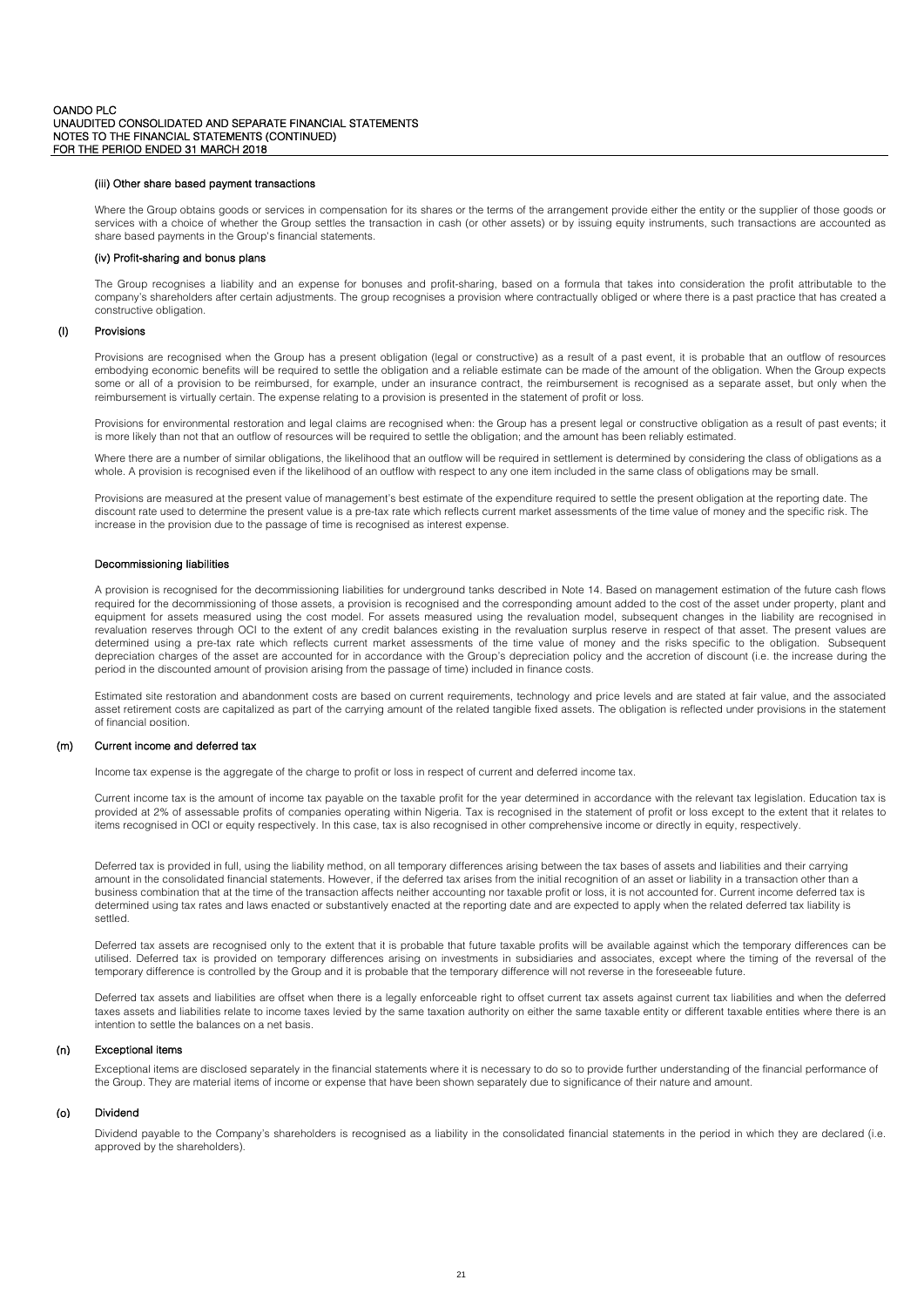## (p) Upstream activities

#### Exploration and evaluation assets

Exploration and evaluation ('E&E') assets represent expenditures incurred on exploration properties for which technical feasibility and commercial viability have not been determined. E&E costs are initially capitalized as either tangible or intangible exploration and evaluation assets according to the nature of the assets acquired, these costs include acquisition of rights to explore, exploration drilling, carrying costs of unproved properties, and any other activities relating to evaluation of technical feasibility and commercial viability of extracting oil and gas resources. OER will expense items that are not directly attributable to the exploration and evaluation asset pool. Costs that are incurred prior to obtaining the legal right to explore, develop or extract resources are expensed in the statement of income (loss) as incurred. Costs that are capitalized are recorded using the cost model with which they will be carried at cost less accumulated impairment. Costs that are capitalized are accumulated in cost centers by well, field or exploration area pending determination of technical feasibility and commercial viability.

Once technical feasibility and commercial viability of extracting the oil or gas is demonstrable, intangible exploration and evaluation assets attributable to those reserves are first tested for impairment and then reclassified from exploration and evaluation assets to a separate category within Property Plant and Equipment ('PP&E') referred to as oil and gas development assets and oil and gas assets. If it is determined that commercial discovery has not been achieved, these costs are charged to expense.

Pre-license cost are expensed in the profit or loss in the period in which they occur

Farm-out arrangements for E&E assets for which OER is the farmor are accounted for by recognizing only the cash payments received and do not recognize any consideration in respect of the value of the work to be performed by the farmee. The carrying value of the remaining interest is the previous cost of the full interest reduced by the amount of cash consideration received for entering the agreement. The effect will be that there is no gain recognized on the disposal unless the cash consideration received exceeds the carrying value of the entire asset held.

#### Oil and gas assets

When technical feasibility and commercial viability is determinable, costs attributable to those reserves are reclassified from E&E assets to a separate category within Property Plant and Equipment ('PP&E') referred to as oil and gas properties under development or oil and gas producing assets. Costs incurred subsequent to the determination of technical feasibility and commercial viability and the costs of replacing parts of property, plant and equipment are recognized as oil and gas interests only when they increase the future economic benefits embodied in the specific asset to which they relate. All other expenditures are recognized in profit or loss as incurred. Such capitalized oil and natural gas interests generally represent costs incurred in developing proved and/or probable reserves and bringing in or enhancing production from such reserves, and are accumulated on a field or geotechnical area basis. The carrying amount of any replaced or sold component is derecognized. The costs of the day-to-day servicing of property and equipment are recognized in the statement of comprehensive loss as incurred.

Oil and gas assets are measured at cost less accumulated depletion and depreciation and accumulated impairment losses. Oil and gas assets are incorporated into Cash Generating Units 'CGU's' for impairment testing.

The net carrying value of development or production assets is depleted using the unit of production method by reference to the ratio of production in the year to the related proved and probable reserves, taking into account estimated future development costs necessary to bring those reserves into production. Future development costs are estimated taking into account the level of development required to produce the reserves. These estimates are reviewed by independent reserve engineers at least annually.

Proved and probable reserves are estimated using independent reserve engineer reports and represent the estimated quantities of crude oil, natural gas and natural gas liquids which geological, geophysical and engineering data demonstrate with a specified degree of certainty to be recoverable in future years from known reservoirs and which are considered commercially producible.

#### (q) Impairment

The Group assesses its assets for indicators of impairments annually. All assets are reviewed whenever events or changes in circumstances indicate that the carrying amounts for those assets may not be recoverable. If assets are determined to be impaired, the carrying amounts of those assets are written down to their recoverable amount, which is the higher of fair value less costs to sell and value in use, the latter being determined as the amount of estimated risk-adjusted discounted future cash flows. For this purpose, assets are grouped into cash-generating units based on separately identifiable and largely independent cash inflows.

Estimates of future cash flows used in the evaluation for impairment of assets related to hydrocarbon production are made using risk assessments on field and reservoir performance and include expectations about proved reserves and unproved volumes, which are then risk-weighted utilising the results from projections of geological, production, recovery and economic factors.

Exploration and evaluation assets are tested for impairment by reference to group of cash-generating units (CGU). Such CGU groupings are not larger than an operating segment. A CGU comprises of a concession with the wells within the field and its related assets as this is the lowest level at which outputs are generated for which independent cash flows can be segregated. Management makes investment decisions/allocates resources and monitors performance on a field/concession basis. Impairment testing for E&E assets is carried out on a field by field basis, which is consistent with the Group's operating segments as defined by IFRS 8.

Impairments, except those related to goodwill, are reversed as applicable to the extent that the events or circumstances that triggered the original impairment have changed.

Impairment charges and reversals are reported within depreciation, depletion and amortisation.

#### (r) Non-current assets (or disposal groups) held for sale.

Non-current assets are classified as assets held for sale when their carrying amount is to be recovered principally through a sale transaction and a sale is considered highly probable. They are stated at lower of carrying amount and fair value less costs to sell.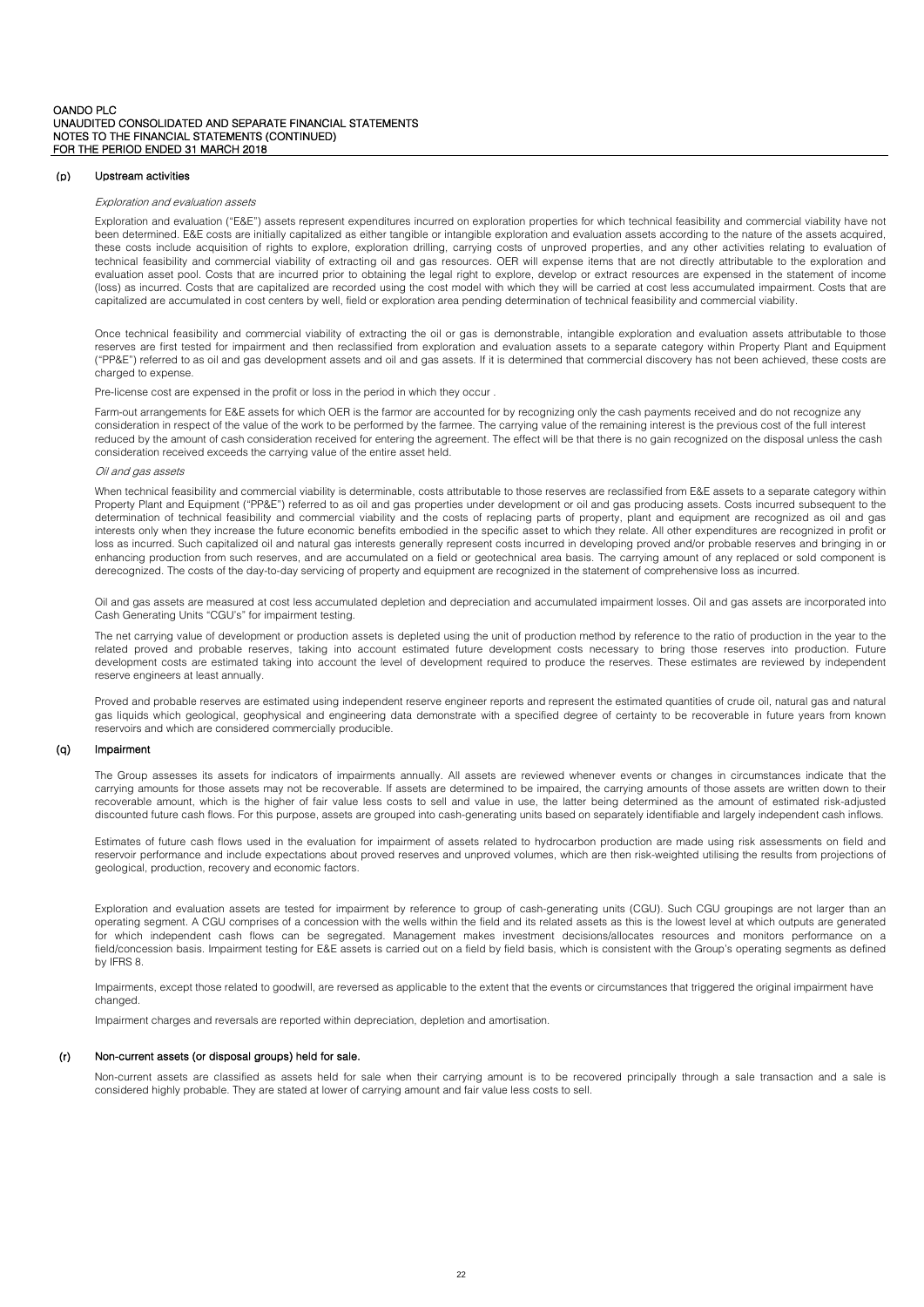# (s) Production underlift and overlift

The Group receives lifting schedules for oil production generated by the Group's working interest in certain oil and gas properties. These lifting schedules identify the order and frequency with which each partner can lift. The amount of oil lifted by each partner at the balance sheet date may not be equal to its working interest in the field. Some partners will have taken more than their share (overlifted) and others will have taken less than their share (underlifted). The initial measurement of the overlift liability and underlift asset is at the market price of oil at the date of lifting, consistent with the measurement of the sale and purchase. Overlift balances are subsequently measured at fair value, while Underlift balances are carried at lower of carrying amount and current fair value.

## (t) Fair value

Fair value is the price that would be received to sell an asset or paid to transfer a liability in an orderly transaction between market participants at the measurement date. The fair value measurement is based on the presumption that the transaction to sell the asset or transfer the liability takes place either:

- In the principal market for the asset or liability, or
- In the absence of a principal market, in the most advantageous market for the asset or liability.

The principal or the most advantageous market must be accessible to the Group.

The fair value of an asset or a liability is measured using the assumptions that market participants would use when pricing the asset or liability, assuming that market participants act in their economic best interest. A fair value measurement of a non-financial asset takes into account a market participant's ability to generate economic benefits by using the asset in its highest and best use or by selling it to another market participant that would use the asset in its highest and best use. The Group uses valuation techniques that are appropriate in the circumstances and for which sufficient data are available to measure fair value, maximising the use of relevant observable inputs and minimising the use of unobservable inputs.

All assets and liabilities for which fair value is measured or disclosed in the financial statements are categorized within the fair value hierarchy, described as follows, based on the lowest level input that is significant to the fair value measurement as a whole:

Level 1 - Quoted (unadjusted) market prices in active markets for identical assets or liabilities

Level 2 - Valuation techniques for which the lowest level input that is significant to the fair value measurement is directly or indirectly observable

Level 3 - Valuation techniques for which the lowest level input that is significant to the fair value measurement is unobservable.

For assets and liabilities that are recognised in the financial statements on a recurring basis, the Group determines whether transfers have occurred between Levels in the hierarchy by re-assessing categorization (based on the lowest level input that is significant to the fair value measurement as a whole) at the end of each reporting period. External valuers are involved for valuation of significant assets, such as available for sale financial assets, and significant liabilities. Involvement of external valuers is decided upon annually by the valuation committee after discussion with and approval by the Group's audit committee. Selection criteria include market knowledge, reputation, independence and whether professional standards are maintained. Valuers are normally rotated every three years. The valuation committee decides, after discussions with the Group's external valuers, which valuation techniques and inputs to use for each case.

At each reporting date, the Board analyses the movements in the values of assets and liabilities which are required to be re-measured or re-assessed as per the Group's accounting policies. For this analysis, the Board verifies the major inputs applied in the latest valuation by agreeing the information in the valuation computation to contracts and other relevant documents. The Board, in conjunction with the Group's external valuers, also compares the changes in the fair value of each asset and liability with relevant external sources to determine whether the change is reasonable. On an interim basis, the Board and the Group's external valuers present the valuation results to the audit committee and the Group's independent auditors. This includes a discussion of the major assumptions used in the valuations.

For the purpose of fair value disclosures, the Group has determined classes of assets and liabilities on the basis of the nature, characteristics and risks of the asset or liability and the level of the fair value hierarchy as explained above.

# (u) Offshore processing arrangements

An offshore processing arrangement involves the lifting of crude oil from an owner (usually government/third party) in agreed specifications and quantities for a swap for agreed yields and specifications of refined petroleum products. Under such arrangements, the owner of the crude oil may not attach monetary value to the crude oil delivered to the Group or the refined products received from the Group. Rather, the owner defines the yields and specification of refined products expected from the Group. Sometimes, the owner may request the Group to deliver specific refined products, increase quantity of certain products contrary to previously agreed quantity ratios, or make cash payments in lieu of delivery of products not required ('retained products'). It is also possible that the owner may request the Group to pre-deliver refined products against future lifting of crude oil. Parties to offshore processing arrangements are often guided by terms and conditions codified in an Agreement/Contract. Such terms may include risk and title to crude oil and refined products, free on board or cost, insurance and freight deliveries by counterparties, obligations of counterparties, costs and basis of reimbursements, etc. Depending on the terms of an offshore processing arrangement, the Group may act as a principal or an agent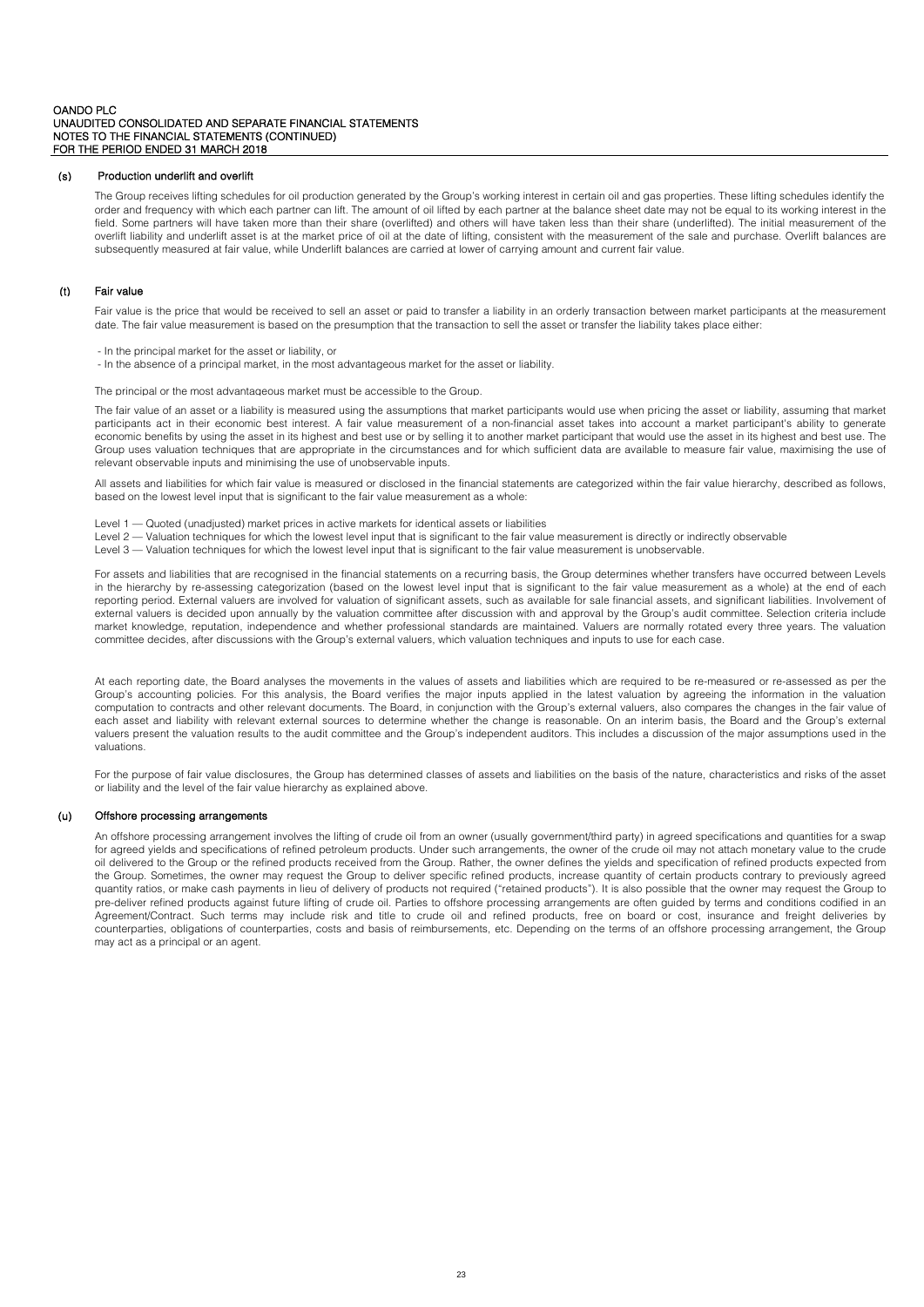#### The Group acting in the capacity of a principal

The Group acts as a principal in an offshore processing arrangement and has significant risks and rewards associated with the sale of products or rendering of services when the following conditions are met:

" it has the primary responsibility for providing the products or services to the customer or for fulfilling the order, for example by being responsible for the acceptability of the products or services ordered or purchased by the customer;

- . it has inventory risk before or after the customer order, during shipping or on return;
- " it has latitude in establishing prices, either directly or indirectly, for example by providing additional products or services; and
- it bears the customer's credit risk on the receivable due from the customer.

The Group shall recognise revenue from the sale of products when all the following conditions have been satisfied:

- " it has transferred to the counterparty the significant risks and rewards of ownership of the products;
- " it retains neither continuing managerial involvement to the degree usually associated with ownership nor effective control over the products sold;
- $\bullet$  the amount of revenue can be measured reliably;
- " it is probable that the economic benefits associated with the transaction will flow to the Group; and
- " the costs incurred or to be incurred in respect of the transaction can be measured reliably.

The gross amount of the crude oil received by the Group under an offshore processing arrangement represents consideration for the obligation to the counterparty. Risk and rewards transfer to the counter party upon delivery of refined products. At this point, the Group determines the value of crude oil received using the market price on the date of receipt and records the value as revenue. In addition, the Group records processing fees received/receivable from the counterparty as part of revenue. The Group determines the value of refined products at cost and includes the value in cost of sales in the Statement of profit or loss. All direct costs relating to an offshore processing arrangement that are not reimbursable are included in cost of sales, where applicable, in the Statement of profit or loss. Such costs may include processing, freight, demurrage, insurance, directly attributable fees and charges, etc. All expenses, which are not directly related to an offshore processing arrangement is included as part of administrative expenses.

Where the Group lifted crude oil but delivered petroleum products subsequent to the accounting period, it does not record the value of the crude oil received as part of revenue. Rather, the Group records the value of crude oil received as deferred revenue under current liabilities.

Where the Group pre-delivered products in expectation of lifting of crude oil in future, it does not record the value in the Statement of profit or loss in order to comply with the matching concept. Rather, it will deplete cash (where actual payment was done) or increase trade payables and receivables. The Group transfers the amount recognised from trade receivables to cost of sales and recognise the value of crude oil lifted as turnover, when crude oil is eventually lifted in respect of the pre-delivery.

## The Group acting in the capacity of an agent

The Group acts as an agent in an offshore processing arrangement where the gross inflows of economic benefits include amounts collected on behalf of a third party. Such amounts do not result in increases in equity for the Group. Thus, the amounts collected on behalf of the counterparty are not revenue. Instead, revenue is the amount of commission earned for acting as an agent. Costs incurred by the Group are done on behalf of the counterparty and they are fully reimbursable.

#### (v) Investment property

Investment properties are measured initially at cost, including transaction costs. Subsequent to initial recognition, investment properties are stated at fair value, which reflects market conditions at the reporting date. Gains or losses arising from changes in the fair values of investment properties are included in profit or loss in the period in which they arise, including the corresponding tax effect. Fair values are determined based on an annual valuation performed by an accredited external independent valuer applying a valuation model recommended by the International Valuation Standards Committee.

Investment properties are derecognised either when they have been disposed of or when they are permanently withdrawn from use and no future economic benefit is expected from their disposal. The difference between the net disposal proceeds and the carrying amount of the asset is recognised in profit or loss in the period of derecognition. The Group has elected to state investment properties at fair value in accordance with IAS 40.

## 3. Segment information

# 3.1 Primary reporting format - business segments

At 31 March, the Group has three operating segments namely:

(i) Exploration and production (E&P) – involved in the exploration for and production of oil and gas through the acquisition of rights in oil blocks on the Nigerian continental shelf and deep offshore.

(ii) Supply and Trading - involved in trading of crude refined and unrefined petroleum products. (iii) Corporate and others

The Group disposed all its interest in Alausa Power Limited to Elektron Pertroleum Energy & Mining Nigeria Limited effective 31 March 2017.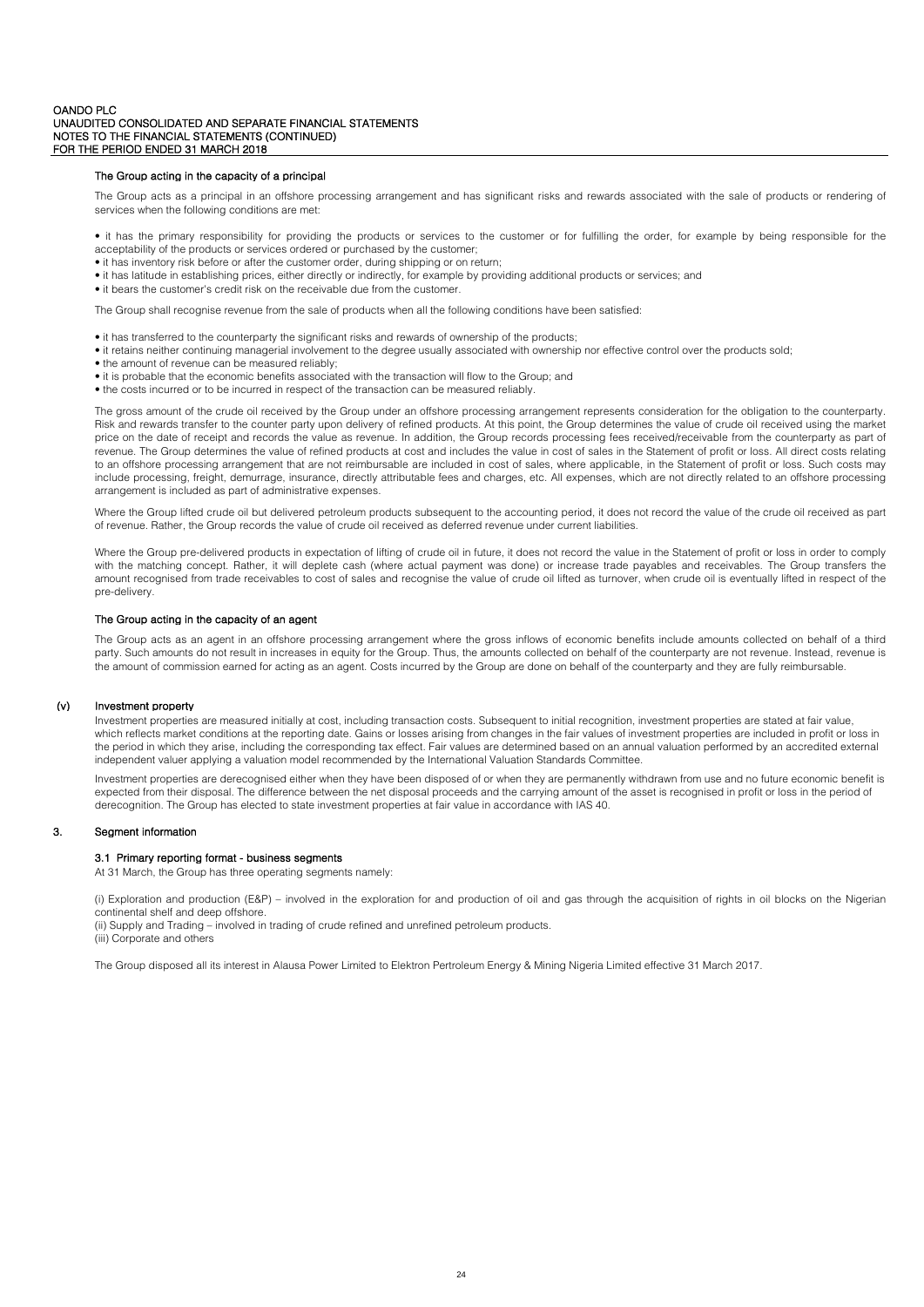# 3.2a The segment results (including discontinued operations) for the period ended 31 March 2018 are as follows:

|                                  | Exploration &<br>Production | Supply & Trading         | Alausa** | Corporate &<br>Other | Group       |
|----------------------------------|-----------------------------|--------------------------|----------|----------------------|-------------|
|                                  | N'000                       | N'000                    | N'000    | N'000                | N'000       |
| Total gross segment sales        | 41.955.758                  | 108.478.226              |          | 1.549.415            | 151,983,399 |
| Inter-segment sales              |                             |                          | ٠        | (1.436.443)          | (1,436,443) |
| Revenue from external customers* | 41.955.758                  | 108.478.226              |          | 112.972              | 150.546.956 |
| Operating profit/(loss)*         | 16.330.712                  | (674.947)                |          | (766.905)            | 14,888,860  |
| Finance cost - (net)*            | (4,547,915)                 | (6,271)                  | ٠        | (3.688.673)          | (8,242,859) |
| Share of loss in associates      |                             | $\overline{\phantom{a}}$ | ٠        | (139.915)            | (139,915)   |
| Profit/(loss) before income tax* | 11.782.797                  | (681, 218)               | ۰        | (4,595,493)          | 6,506,086   |
| Income tax expense*              | (2.314.506)                 | ۰                        | ۰        |                      | (2,314,506) |
| Profit/(loss) for the period     | 9.468.291                   | (681, 218)               |          | (4,595,493)          | 4.191.580   |

\*See note 3.3a for reconciliation to the statement of profit or loss

\*\*The Group disposed all its interest in Alausa Power Limited to Elektron Pertroleum Energy & Mining Nigeria Limited effective 31 March 2017.

# The segment results (including discontinued operations) for the period ended 31 March 2017 are as follows:

|                                  | Exploration &<br>Production | Supply &<br>Trading** | Alausa** | Corporate &<br>Other | Group         |
|----------------------------------|-----------------------------|-----------------------|----------|----------------------|---------------|
|                                  | N'000                       | N'000                 | N'000    |                      | N'000         |
| Total gross segment sales        | 22.630.687                  | 115.634.532           | 140.510  | 1,470,352            | 139,876,081   |
| Inter-segment sales              | $\overline{\phantom{a}}$    |                       | ۰        | (1.463.525)          | (1,463,525)   |
| Revenue from external customers* | 22.630.687                  | 115.634.532           | 140.510  | 6.827                | 138.412.556   |
| Operating profit/(loss)*         | 10.096.127                  | (578.611)             | (42.082) | (841.616)            | 8.633.818     |
| Finance (cost)/income (net)*     | (4,200,305)                 | (5,616)               | 130.233  | (4, 189, 058)        | (8, 264, 746) |
| Share of profit in associates    | $\overline{\phantom{a}}$    |                       | ٠        | 124.557              | 124.557       |
| Profit/(loss) before income tax* | 5.895.822                   | (584, 227)            | 88.151   | (4,906,117)          | 493.629       |
| Income tax credit/(expense)*     | 1.255.117                   |                       |          | (37.043)             | 1.218.074     |
| Profit/(loss) for the period     | 7.150.939                   | (584.227)             | 88.151   | (4,943,160)          | 1,711,703     |

\*\*Discontinued operations - Alausa Power Limited

# 3.3a Reconciliation of reporting segment information for the period ended 31 March 2018 are as follows:

| 3.38 Reconciliation of reporting segment information for the period ended 31 March 2018 are as follows: |                  |                           |                                |                                      |                                       |
|---------------------------------------------------------------------------------------------------------|------------------|---------------------------|--------------------------------|--------------------------------------|---------------------------------------|
|                                                                                                         | Revenue<br>N'000 | Operating profit<br>N'000 | Finance cost<br>(net)<br>N'000 | Profit before<br>income tax<br>N'000 | Income tax<br>expense<br><b>N'000</b> |
| As reported in the segment report                                                                       | 151.983.399      | 14.888.860                | (8.242.859)                    | 6.506.086                            | (2,314,506)                           |
| Elimination of inter-segment transactions on consolidation                                              | (1.436.443)      |                           |                                |                                      |                                       |
| Classfied as discontinued operations                                                                    |                  |                           |                                |                                      |                                       |
| As reported in the statement of profit or loss                                                          | 150.546.956      | 14.888.860                | (8,242,859)                    | 6.506.086                            | (2,314,506)                           |

# Reconciliation of reporting segment information for the period ended 31 March 2017 are as follows:

| 2016                                                       | Revenue     | Operating profit | Finance cost<br>(net) | .<br>before income<br>tax | <br>credit |
|------------------------------------------------------------|-------------|------------------|-----------------------|---------------------------|------------|
|                                                            | N'000       | N'000            | N'000                 | N 000                     | N'000      |
| As reported in the segment report                          | 139.876.081 | 8.633.818        | (8.264.746)           | 493.629                   | 1.218.074  |
| Elimination of inter-segment transactions on consolidation | (1,463,525) |                  |                       |                           |            |
| Classfied as discontinued operations                       | (140.510)   | (1.010.430)      | (130.233)             | .140.663)                 |            |
| As reported in the statement of profit or loss             | 138.272.046 | 7.623.388        | (8.394.979)           | (647.034)                 | 1.218.074  |

Profit/(loss)

Income tax

Profit on inter-segment sales have been eliminated on consolidation.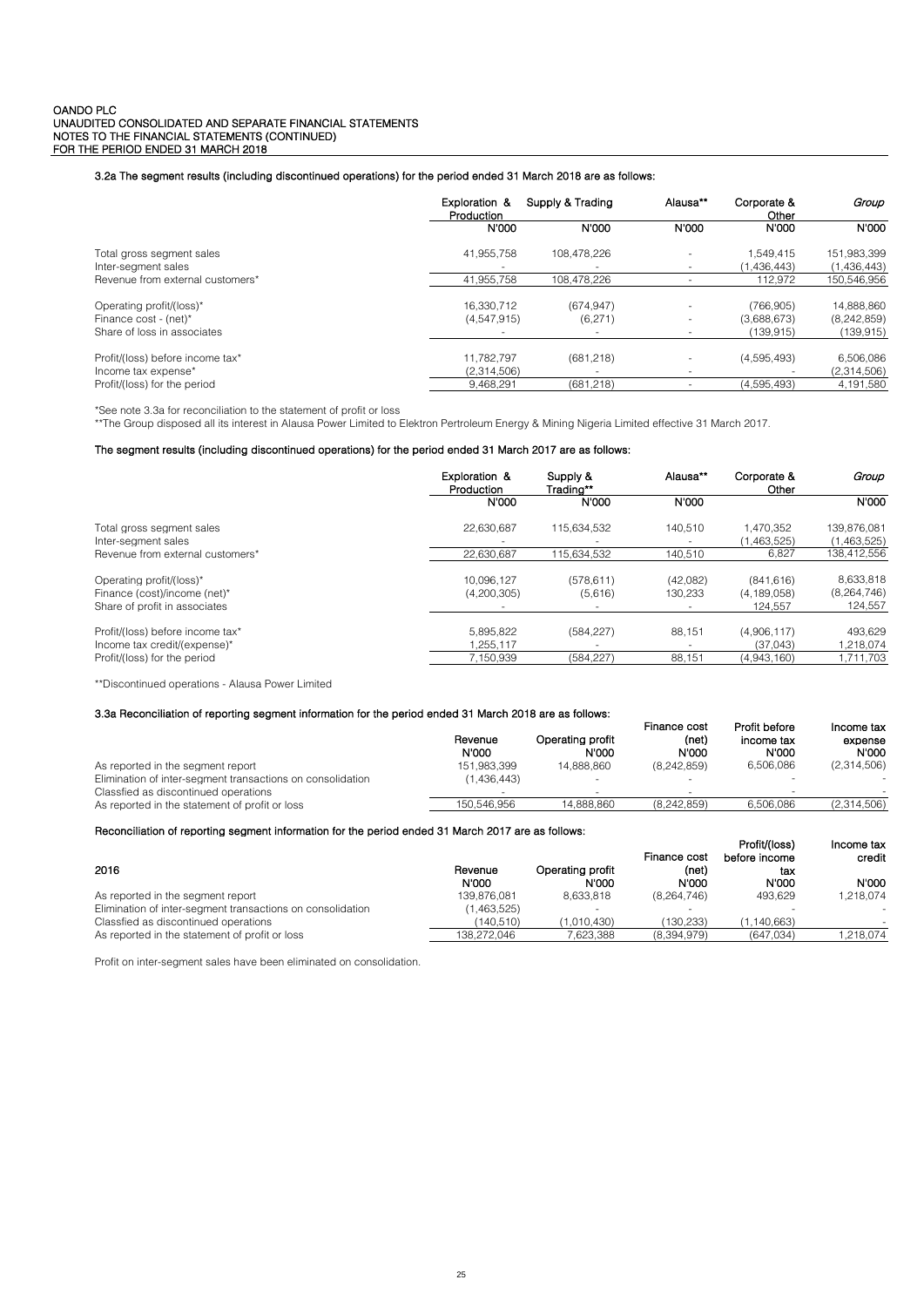# 4 Property plant and equipment

| $(4.1)$ Group                      |                          |                       |                        | Fixtures,<br>fittings, motor |                             |               |
|------------------------------------|--------------------------|-----------------------|------------------------|------------------------------|-----------------------------|---------------|
|                                    | Upstream<br>Assets       | Land and<br>buildings | Plant and<br>machinery | vehicle<br>and equipment     | Construction<br>in progress | Total         |
| At 31 December, 2017               | N'000                    | N'000                 | N'000                  | N'000                        | N'000                       | N'000         |
| Cost                               | 474,663,959              | 869.378               | 19,066,506             | 4,807,087                    | ٠                           | 499,406,930   |
| Accumulated Depreciation           | (144.981.328)            | (7.690)               | (7.240.721)            | (3.711.078)                  | $\overline{\phantom{a}}$    | (155,940,817) |
| Net book values                    | 329,682,631              | 861,688               | 11,825,785             | 1.096.009                    | $\overline{\phantom{a}}$    | 343,466,113   |
| Company<br>At 31 December, 2017    |                          |                       |                        |                              |                             |               |
| Cost                               |                          | 868,929               | 154,241                | 1,722,574                    |                             | 2,745,744     |
| Accumulated Depreciation           |                          | (7, 241)              | (121, 849)             | (1, 108, 932)                | $\overline{\phantom{a}}$    | (1, 238, 022) |
| Net book values                    | $\overline{\phantom{a}}$ | 861,688               | 32,392                 | 613,642                      | $\overline{\phantom{a}}$    | ,507,722      |
| Net book values 31 December, 2017  |                          |                       |                        |                              |                             |               |
| Group                              | 329,682,631              | 861,688               | 11,825,785             | .096.009                     | $\overline{\phantom{a}}$    | 343,466,113   |
| Company                            |                          | 861,688               | 32.392                 | 613,642                      | $\overline{\phantom{a}}$    | 1,507,722     |
| $(4.2)$ Group<br>At 31 March, 2018 |                          |                       |                        |                              |                             |               |
| Cost                               | 474,663,938              | 869,379               | 11,575,825             | 4,138,829                    | $\overline{\phantom{a}}$    | 491,247,971   |
| Accumulated Depreciation           | (150,054,296)            | (29, 414)             | (3,010,462)            | (2,894,440)                  | $\overline{\phantom{a}}$    | (155,988,612) |
| Net book values                    | 324,609,642              | 839,965               | 8,565,363              | 1,244,389                    | $\overline{\phantom{a}}$    | 335,259,359   |
| (4.2) Company                      |                          |                       |                        | Fixtures.<br>fittings, motor |                             |               |

|                          | Upstream<br>Assets | Land and<br>buildings | Plant and<br>machinery | Tituriys, Thotor<br>vehicle<br>and equipment | Construction<br>in progress | Total       |
|--------------------------|--------------------|-----------------------|------------------------|----------------------------------------------|-----------------------------|-------------|
| At 31 March, 2018        | N'000              | N'000                 | N'000                  | N'000                                        | N'000                       | N'000       |
| Cost                     |                    | 868.929               | 123.641                | .708.208                                     |                             | 2.700.778   |
| Accumulated Depreciation |                    | (28.964)              | (105, 923)             | (1, 104, 977)                                |                             | (1,239,864) |
| Net book values          |                    | 839,965               | 17.718                 | 603.231                                      |                             | ,460,914    |

| Net book values 31 March, 2018 |             |         |           |         |             |
|--------------------------------|-------------|---------|-----------|---------|-------------|
| Group                          | 324.609.642 | 839.965 | 3.565.363 | 244.389 | 335.259.359 |
| Company                        |             | 839.965 |           | 603.23  | .460.914    |

On Feb 27, 2018, a subsidiary of Oando PLC, Churchill Finance C300-0462 Limited, sold its 2009 Bombardier model BD-100-1A10 (Challenger 300) aircraft with Registration number T7-GOB to Genmark Ventures, LLC for a consideration less cost to sell of \$6.6mn. The transaction, which has been accounted for as a sale of PPE, gave rise to a loss of N412mn. The loss has been recognised in these unaudited consolidated financial statements.

# 5 Intangible assets Group Group Group Group Group Group Company Company Company

|          | 2018        | 2017        | 2018                     | 2017  |
|----------|-------------|-------------|--------------------------|-------|
|          | N'000       | N'000       | N'000                    | N'000 |
| E&E      | 51.808.100  | 51.702.320  |                          |       |
| Goodwill | 375.031.515 | 375.164.250 | $\overline{\phantom{a}}$ |       |
|          | 426.839.615 | 426.866.570 |                          |       |

# 6 Investment property

|                                                           | Group<br>2018<br>N'000 | Group<br>2017<br>N'000   | Group<br>2018<br>N'000   | Companv<br>2017<br><b>N'000</b> |
|-----------------------------------------------------------|------------------------|--------------------------|--------------------------|---------------------------------|
| At 1 January                                              | 1.033.000              | $\overline{\phantom{0}}$ | 1.033.000                |                                 |
| Purchase                                                  |                        | 127.983                  | $\overline{\phantom{0}}$ | 127.983                         |
| Fair value gain recognised in statement of profit or loss |                        | 905.017                  | $\overline{\phantom{0}}$ | 905.017                         |
| At 31 December                                            | .033.000               | .033.000                 | .033.000                 | .033.000                        |

For the purpose of completion of the audited consolidated financial statements for the year ended 31 December 2017 , the fair value of the Company's investment property was determined and valued by an independent Estate Valuer, Ubosi Eleh and Co on March 16, 2018 as N1bn. Given that there has been no significant change to the basis of valuation between the last valuation date and the interim reporting date, management has retained the same fair value as of the interim reporting date.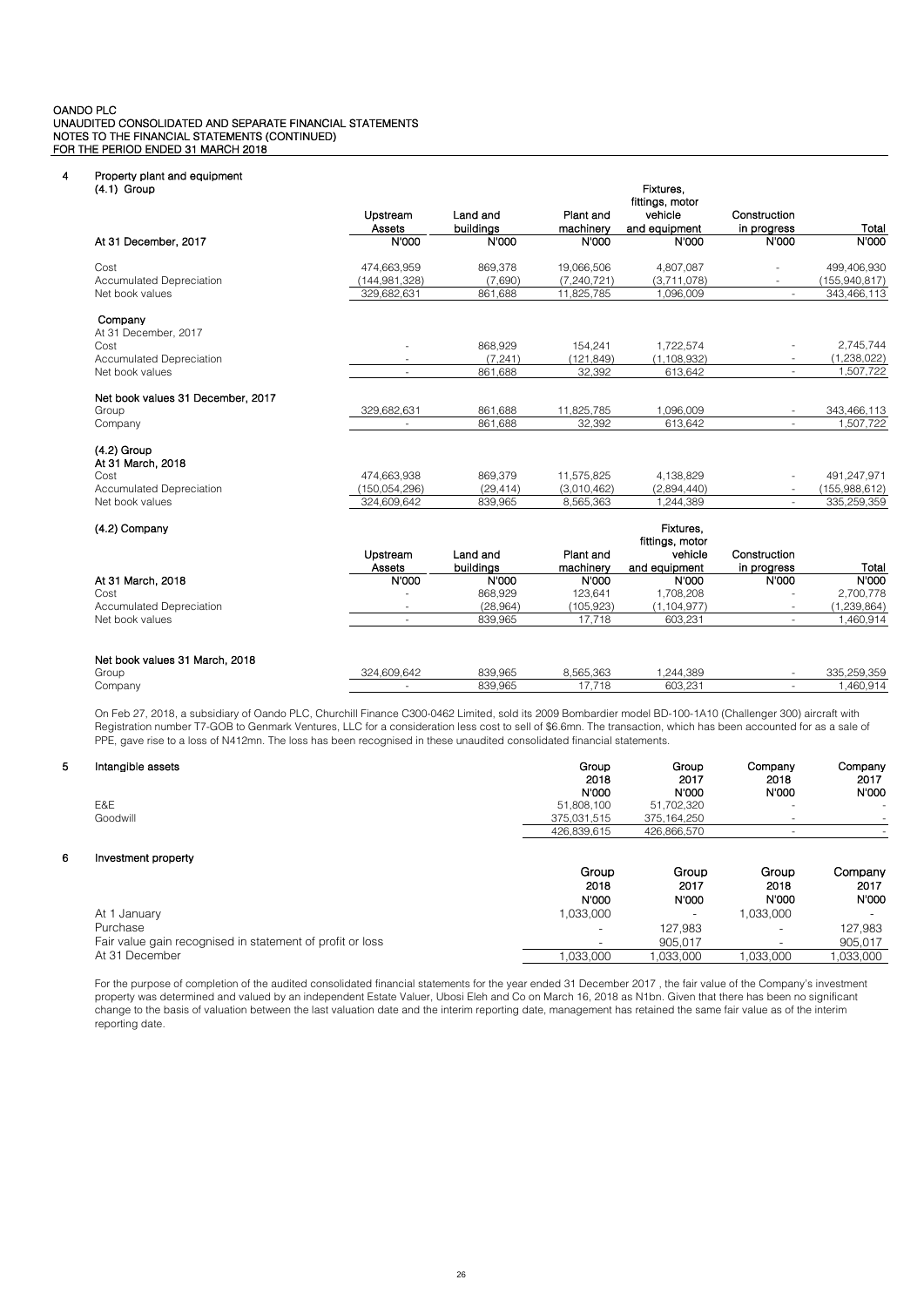|                |                                                                                                                               | Umugini Asset<br>Company |                             | <b>OVH Energy</b>     |                       |                               |
|----------------|-------------------------------------------------------------------------------------------------------------------------------|--------------------------|-----------------------------|-----------------------|-----------------------|-------------------------------|
| $\overline{7}$ | Investment in associate<br>Group                                                                                              | Limited<br>2017<br>N'000 | Glover BV*<br>2017<br>N'000 | BV**<br>2017<br>N'000 | OWDL<br>2017<br>N'000 | <b>TOTAL</b><br>2017<br>N'000 |
|                | Carrying value:                                                                                                               |                          |                             |                       |                       |                               |
|                | As at beginning of the year                                                                                                   |                          | 2,344,121                   | 5,314,596             | 2,994,708             | 10,653,425                    |
|                | Investment in Umugini Asset Company Limited                                                                                   | 2,444                    |                             |                       |                       | 2,444                         |
|                | Share of profit/(loss) in associate                                                                                           | 330.553                  | 1,064,481                   | (4,716,598)           | 1,192,559             | (2, 129, 005)                 |
|                | Share of associate's foreign currency translation reserve                                                                     |                          |                             | 3,291,936             | (54, 363)             | 3,237,573                     |
|                | Sale of 5% interest in Glover BV                                                                                              |                          | (387,781)                   |                       |                       | (387, 781)                    |
|                | Derecognition of the carrying value of investment in associate<br>following the deemed disposal of 35% interest in OVH Energy |                          |                             |                       |                       |                               |
|                | <b>BV</b>                                                                                                                     |                          |                             | (3,889,934)           |                       | (3,889,934)                   |
|                | Exchange difference                                                                                                           | 53,292                   |                             |                       |                       | 53,292                        |
|                | At 31 December 2017                                                                                                           | 386,289                  | 3,020,821                   |                       | 4,132,904             | 7,540,014                     |
|                | At 1 January 2018                                                                                                             | 386,289                  | 3,020,821                   |                       | 4,132,904             | 7,540,014                     |
|                | Profit/(loss) for the period                                                                                                  |                          | 63,314                      |                       | (203, 229)            | (139, 915)                    |
|                | Share of associate's foreign currency translation reserve                                                                     | (139)                    |                             |                       |                       | (139)                         |
|                | At 31 March 2018                                                                                                              | 386,150                  | 3,084,135                   |                       | 3,929,675             | 7,399,960                     |

|   | Company                                                                 | Oando Wings<br>N'000 | OVH Energy BV<br>N'000   | Glover BV<br>N'000 | Total<br>N'000 |
|---|-------------------------------------------------------------------------|----------------------|--------------------------|--------------------|----------------|
|   | At 1 January 2017                                                       | 2.716.431            | 10.440.000               | 2,344,121          | 15,500,552     |
|   | Investment transferred to Oando Netherlands Holdings 2 Cooperative U.A. |                      | (10, 440, 000)           |                    | (10, 440, 000) |
|   | Investment transferred to Oando Netherlands Holdings 3 Cooperative U.A  |                      | $\overline{\phantom{a}}$ | (2,344,121)        | (2,344,121)    |
|   | At 31 December 2017                                                     | 2,716,431            |                          |                    | 2,716,431      |
|   | At 1 January 2018                                                       | 2.716.431            | $\overline{\phantom{a}}$ |                    | 2,716,431      |
|   | At 31 March 2018                                                        | 2,716,431            |                          |                    | 2,716,431      |
|   |                                                                         | Group                | Group                    | Company            | Company        |
| 8 | Available-for-sale financial assets                                     | 2018                 | 2017                     | 2018               | 2017           |
|   |                                                                         | N'000                | N'000                    | N'000              | N'000          |
|   | At start of the period                                                  | 61.856               | 115.642                  | 59.895             | 113,985        |
|   | Disposal                                                                |                      | (71,780)                 |                    | (71,780)       |
|   | Fair value gain                                                         |                      | 17.690                   |                    | 17,690         |
|   | Exchange difference                                                     | (1)                  | 304                      |                    |                |
|   |                                                                         | 61.855               | 61.856                   | 59,895             | 59,895         |
|   | Non current portion                                                     |                      |                          |                    |                |
|   | Current                                                                 | 61,855               | 61,856                   | 59,895             | 59,895         |
|   |                                                                         | 61.855               | 61.856                   | 59.895             | 59.895         |
|   |                                                                         | Group                | Group                    | Company            | Company        |
| 9 | Non-current receivables                                                 | 2018                 | 2017                     | 2018               | 2017           |
|   |                                                                         | N'000                | N'000                    | N'000              | N'000          |
|   | Underlift receivables (a)                                               | 26,186,448           | 26,195,899               | 17,027,473         | 17,033,619     |
|   | Other non-current receivables (b, c)                                    | 37,162,193           | 37.758.471               | 9.365.366          | 9.365.366      |
|   |                                                                         | 63.348.641           | 63,954,370               | 26,392,839         | 26,398,985     |
|   | Less: Allowance for impairment of non-current receivables               | (40, 737, 087)       | (40, 751, 790)           | (17, 027, 473)     | (17,033,619)   |
|   |                                                                         | 22.611.554           | 23.202.580               | 9.365.366          | 9.365.366      |

(a) Under lift receivables represent the Group's crude oil entitlements of N22.2 billion (\$72.7 million) as a result of operations on OML 125. The balance is owed by the Nigerian National Petroleum Corporation (NNPC). OER is currently in dispute with the NNPC in relation to certain liftings done by the NNPC in 2008 and 2009. The Group has made full provision for the recievables due to the uncertainty associated with the timing of collectability and the related dispute. The increase in the underlift receivables of N6.1 million is as a result of exchange difference, which also impacted on the translated accumulated provisions amount.

(b) Other non-current receivables comprise of joint venture (JV) receivable of N13.2 billion and N9.4 billion outstanding loan note receivable from Glover BV as part of consideration for the sale of Oando Gas and Power in December 2016.

N14.6 billion out of the JV receivable of N27.8 billion has been impaired and included in the alllowance for impairment above.

(c) On 24 January 2017, the Group through Oando Netherlands Cooperatief 3 ("Coop 3"), issued a Transfer Interest Notification to HIP Glover S.a.r.l ("Luxco") in accordance with SHA Side Letter dated 13 September 2016. In particular, Coop 3 offered 5,000 A Shares with a nominal value of USD 0.01 each in the capital of Glover Gas & Power B.V. ("Glover BV"), comprising 5% of the total issued share capital of Glover BV and 5% of Oando's loan notes issued by Glover BV at closing in the principal amount of \$7,033,811.49. Both transfers amounted to USD 8,275,072.36 (N2.6 billion). Luxco accepted the Transfer Interest Notification on 31 January 2017 and paid N3.1billion to the Company on 8 March 2017.

Consequently, the Group's interest reduced from 30% to 25% in Glover BV effective 31 January 2017. The transfers and residual interest have been accounted for in these unaudited interim consolidated and separate financial statements.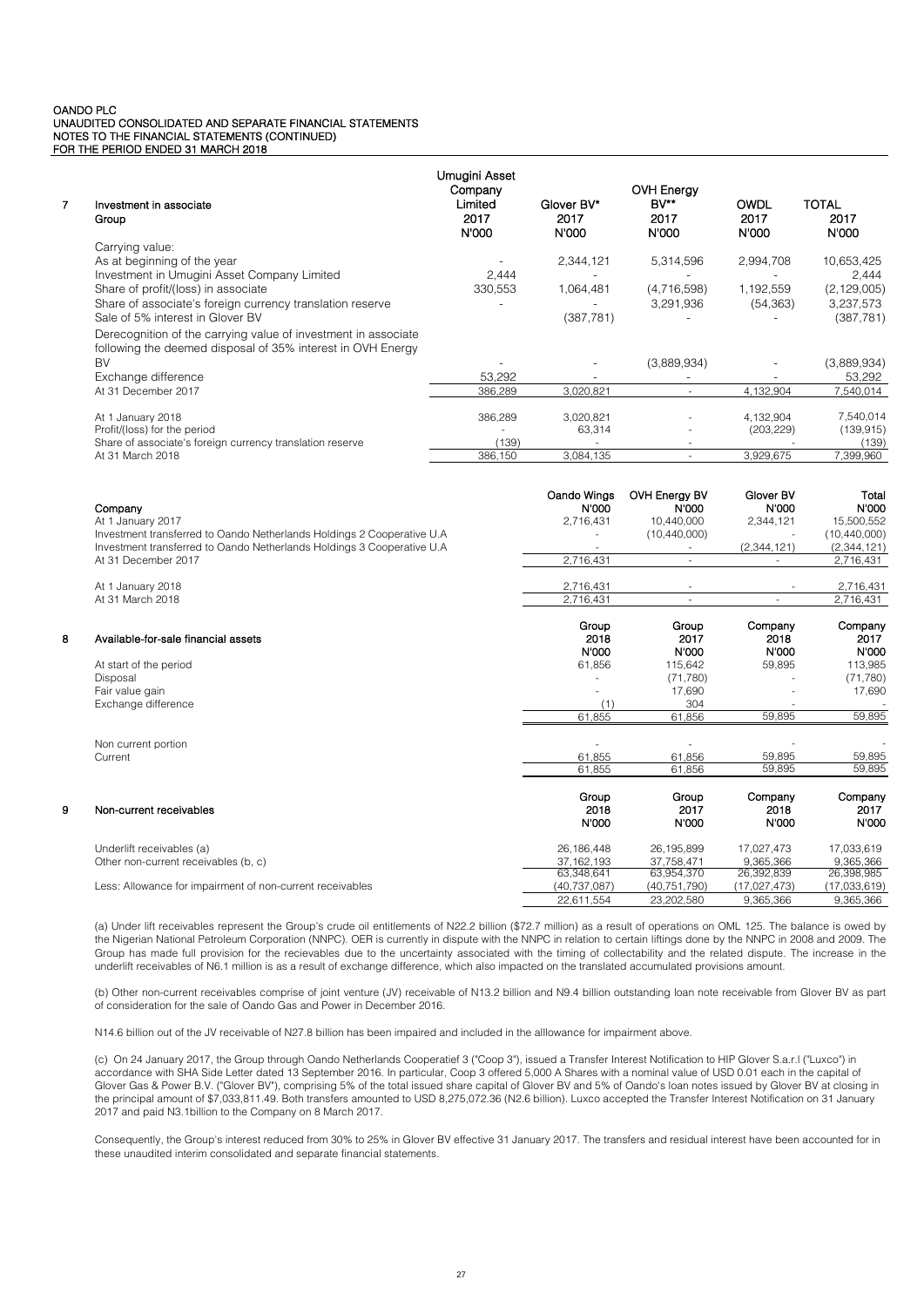| 10  | Inventories                                         | Group<br>2017 | Group<br>2016 | Company<br>2017          | Company<br>2016 |
|-----|-----------------------------------------------------|---------------|---------------|--------------------------|-----------------|
|     |                                                     | N'000         | N'000         | N'000                    | N'000           |
|     | Finished products                                   | 898,001       | 1,647,997     |                          |                 |
|     | Materials                                           | 934,760       | 935,097       |                          |                 |
|     |                                                     | 1,832,761     | 2,583,094     | $\overline{\phantom{a}}$ |                 |
| 11  | Trade and other receivables                         | Group         | Group         | Company                  | Company         |
|     |                                                     | 2018          | 2017          | 2018                     | 2017            |
|     |                                                     | N'000         | N'000         | N'000                    | N'000           |
|     | Trade receivables                                   | 78,875,575    | 43,567,693    |                          |                 |
|     | Other receivables                                   | 72,382,021    | 66,320,014    | 41,144,862               | 41,601,804      |
|     | Witholding tax receivable                           | 3,894,019     | 3,884,340     | 2,817,245                | 2,817,245       |
|     | Amounts due from related companies                  |               |               | 152.702.908              | 151,474,243     |
|     |                                                     | 155, 151, 615 | 113,772,047   | 196,665,015              | 195,893,292     |
|     | Less: Allowance for impairment of other receivables | (19,901,229)  | (19,973,091)  | (54, 409, 293)           | (54, 304, 370)  |
|     |                                                     | 135,250,386   | 93,798,956    | 142,255,722              | 141,588,922     |
| 12a | Cash and cash equivalents                           | Group         | Group         | Company                  | Company         |
|     |                                                     | 2018          | 2017          | 2018                     | 2017            |
|     |                                                     | N'000         | N'000         | N'000                    | N'000           |
|     | Cash at bank and in hand                            | 17,144,745    | 7,895,061     | 564,935                  | 915,653         |
|     | Restricted cash                                     | 7.799.105     | 12,479,146    | 250,000                  |                 |
|     |                                                     | 24.943.850    | 20,374,207    | 814,935                  | 915,653         |

Restricted cash relates to cash collateral and is excluded from cash and cash equivalents for cash flows purposes. For the purposes of the statement of cash flows, cash and cash equivalents comprise cash in hand, deposits held at call with banks, net of bank overdrafts. In the statement of financial position, bank overdrafts are included in borrowings under current liabilities. The period-end cash and cash equivalents comprise the following:

|    |                                         | Group<br>2018<br>N'000 | Group<br>2017<br>N'000 | Company<br>2018<br>N'000 | Company<br>2017<br>N'000 |
|----|-----------------------------------------|------------------------|------------------------|--------------------------|--------------------------|
| b  | Cash and bank balance as above          | 17.144.745             | 7,895,061              | 564,935                  | 915,653                  |
|    | Bank overdrafts (Note 14)               |                        |                        |                          |                          |
|    |                                         | 17.144.745             | 7.895.061              | 564.935                  | 915,653                  |
| 13 | Trade and other pavables                | Group<br>2018<br>N'000 | Group<br>2017<br>N'000 | Company<br>2018<br>N'000 | Company<br>2017<br>N'000 |
|    | Trade payables                          | 98.193.454             | 59.691.474             | ٠                        |                          |
|    | Other payables                          | 40.153.775             | 40.189.452             | 18.853.407               | 18,063,702               |
|    | Statutory payables (WHT, VAT, PAYE etc) | 5.920.226              | 5.687.037              | 2.995.341                | 2.819.371                |
|    | Accrued expenses                        | 87.733.558             | 82.367.982             | 8.920.179                | 6,419,681                |
|    | Amounts due to related companies        |                        |                        | 91.140.618               | 90.086.514               |
|    |                                         | 232.018.678            | 187.935.945            | 121.909.545              | 117.389.268              |
|    |                                         |                        |                        |                          |                          |

| 14 | <b>Borrowings</b>               | Group<br>2018<br>N'000 | Group<br>2017<br>N'000 | Company<br>2018<br>N'000 | Company<br>2017<br>N'000 |
|----|---------------------------------|------------------------|------------------------|--------------------------|--------------------------|
|    | Current                         |                        |                        |                          |                          |
|    | Bank overdraft (Note 12b)       |                        |                        |                          |                          |
|    | Bank loans                      | 128,970,858            | 137.854.339            | 17,236,247               | 17,239,886               |
|    |                                 | 128,970,858            | 137,854,339            | 17,236,247               | 17,239,886               |
|    | Non-current                     |                        |                        |                          |                          |
|    | Non-current bank loan           | 98,168,386             | 99,587,920             | 87,320,834               | 87,320,834               |
|    | <b>Total borrowings</b>         | 227, 139, 244          | 237,442,259            | 104,557,081              | 104,560,720              |
| 15 | Provision and other liabilities | Group<br>2018          | Group<br>2017          | Company<br>2018          | Company<br>2017          |
|    |                                 | N'000                  | N'000                  | N'000                    | N'000                    |
|    | Oil and gas fields              | 54,959,226             | 54,880,692             |                          |                          |
|    | Other liabilities - Deposits    | 217,350                | 217.350                | 217,350                  | 217,350                  |
|    | Balance, end of period          | 55,176,576             | 55,098,042             | 217,350                  | 217,350                  |
|    | Non current portion             | 54,959,226             | 54,880,692             |                          |                          |
|    | Current                         | 217.350                | 217.350                | 217,350                  | 217,350                  |
|    |                                 | 55,176,576             | 55,098,042             | 217,350                  | 217,350                  |

The decommissioning provisions represent present value of decommissioning costs relating to oil & gas assets. These provisions have been created based on internal estimates, and the estimates are reviewed regularly to take account of material changes to the assumptions. A corresponding amount is included under property, plant and equipment and depreciated in accordance with the Group accounting policy.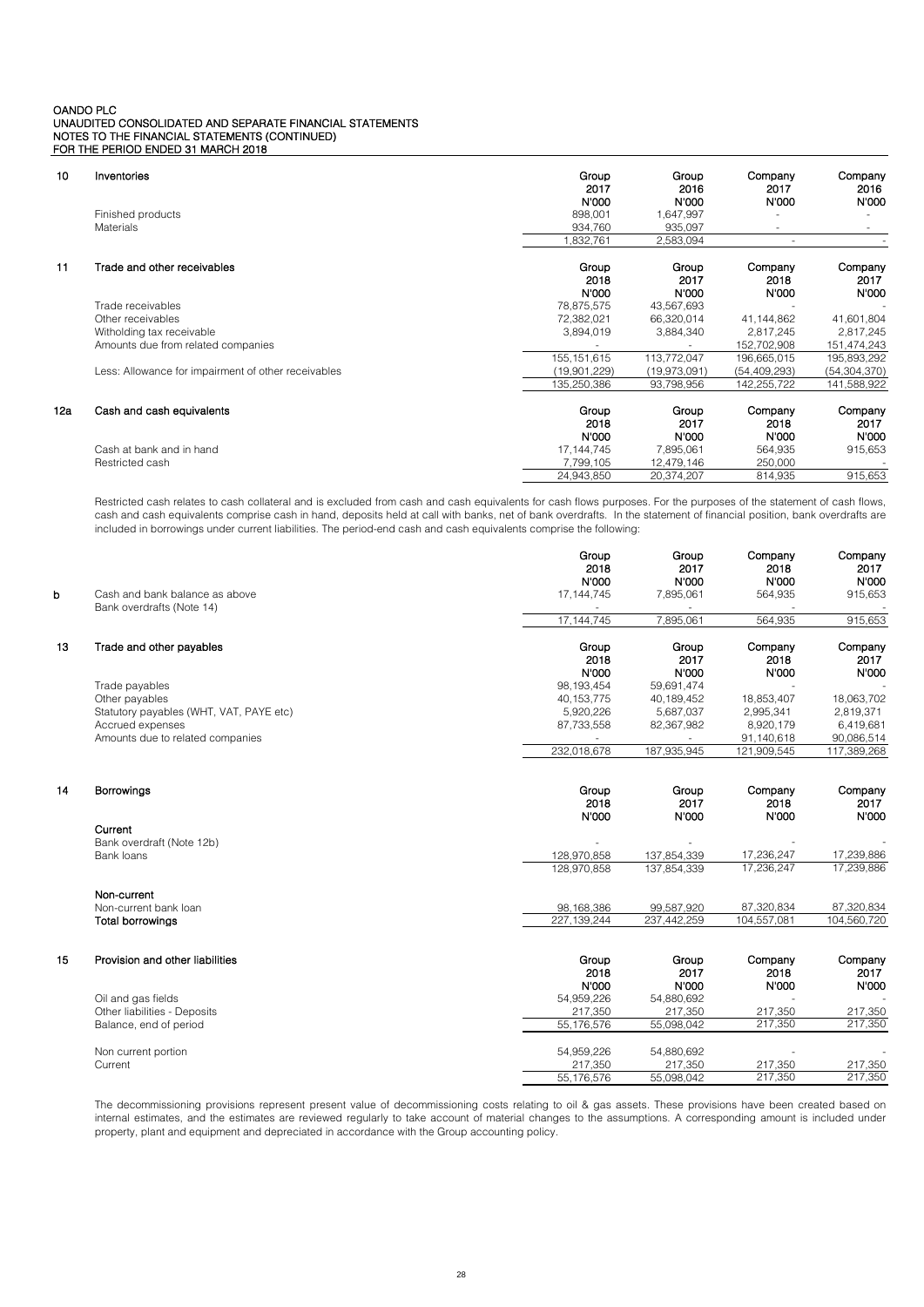| 16 | Share capital & share premium          | Number of<br>shares<br>(thousands) | Ordinary shares<br>N'000 | Share premium<br>N'000 | Total<br>N'000 |
|----|----------------------------------------|------------------------------------|--------------------------|------------------------|----------------|
|    | At 1 January 2017                      | 12.034.618                         | 6.017.309                | 174.806.923            | 180.824.232    |
|    | Conversion of OODP's convertible debt* | 396.794                            | 198.397                  | 1.781.604              | 1.980.001      |
|    | At 31 December 2017                    | 12.431.412                         | 6.215.706                | 176.588.527            | 182,804,233    |
|    | At 1 January 2018                      | 12.431.412                         | 6.215.706                | 176.588.527            | 182.804.233    |
|    | At 31 March 2018                       | 12,431,412                         | 6.215.706                | 176.588.527            | 182,804,233    |
|    |                                        |                                    |                          |                        |                |

\*See note 25 for details

# 17 Earnings per share

|                                                                                                                                       | Three months<br>ended 31 March<br>2018 | Three months<br>ended 31 March<br>2017 |
|---------------------------------------------------------------------------------------------------------------------------------------|----------------------------------------|----------------------------------------|
|                                                                                                                                       | N'000                                  | N'000                                  |
| Profit/(loss) from continuing operations attributable to equity holders of the parent                                                 | 2,228,496                              | (532, 674)                             |
| Profit from discontinued operations attributable to equity holders of the parent                                                      |                                        | 1.140.663                              |
|                                                                                                                                       | 2,228,496                              | 607,989                                |
| Weighted average number of Ordinary shares outstanding (thousands)<br>As previously reported<br>Conversion of OODP's convertible debt | 12,431,412                             | 12,034,618<br>396.794                  |
|                                                                                                                                       | 12.431.412                             | 12,431,412                             |
| Basic earnings/(loss) per share<br>From continuing operations<br>From discontinued operations                                         | 18<br>18                               | (4)<br>5                               |

#### Diluted earnings per share

Diluted earnings per share is calculated by adjusting the weighted average number of Ordinary Shares outstanding to assume conversion of all dilutive potential Ordinary Shares. However, there were no convertible debts at 31 March 2018.

#### 18 Discontinued operations and disposal groups held for sale

Analysis of the result of entities classified as discontinued operations and held for sale are as shown below:

# (a) Subsidiaries disposed and presented as discontinued operations in/from Q1 2017

#### Sale of Alausa Power Limited

On 28th September 2016, the board of Oando PLC passed a resolution to dispose 100% of the issued shares of Alausa Power Ltd. The sale, which was concluded on 31 March 2017, was made to Elektron Petroleum Energy & Mining Nigeria Limited (the buyer) following a no objection consent obtained from SEC on the same date. Consequently, the Group lost control and derecognized assets & liabilities of the entity.

A gain on disposal of N1.1 billion (Group) and N1.9 billion (Company), was recognised as at 31 March 2017. Following the completion accounts agreed between the buyer and the seller after date of sale, a final gain on disposal of N132 million (Group) and N939 million (Company) was recognized in the 2017 annual audited consolidated and separate financial statements.

|                                   | Alausa Power | Total      |  |
|-----------------------------------|--------------|------------|--|
|                                   | Limited      |            |  |
|                                   | N'000        | N'000      |  |
| Consideration (less cost to sell) | 861.589      | .861.589   |  |
| Net asset                         | (809.078)    | (809, 078) |  |
| Gain on disposal*                 | 1.052.512    | .052.512   |  |

\*The gain on disposal of Alausa has been presented as part of profit from discontinued operations in the consolidated statement of profit or loss.

#### Sale of OML 125 & 134

In December 2015, the Group signed a Sale and Purchase Agreement (SPA), with Nigerian Agip Exploration Limited (NAE) for the sale of its non-operated interests in OMLs 125 and 134. As a result of this, the associated assets and liabilities were classified as held for sale as at December 31, 2015. Although the Group (through OER) was able to secure lenders consent in 2016, the minister's consent was obtained in 2017 and the sale became effective 30 June 2017. Consequently the Group lost control and derecognized assets & liabilities of the entity in these financial statements. As part of the arrangement with NAE, the Group retains its rights to the N22.2billion (\$72.7million) underlift receivable from NNPC (See Note 9a). Consequently, the underlift amount is excluded from the disposal group.

The gain recognised on the disposal was accounted for in the 2017 annual audited consolidated and separate financial statements but is not part of these comparative numbers as OML 125 & 134 was still classified as held for sale as at 31 March 2017.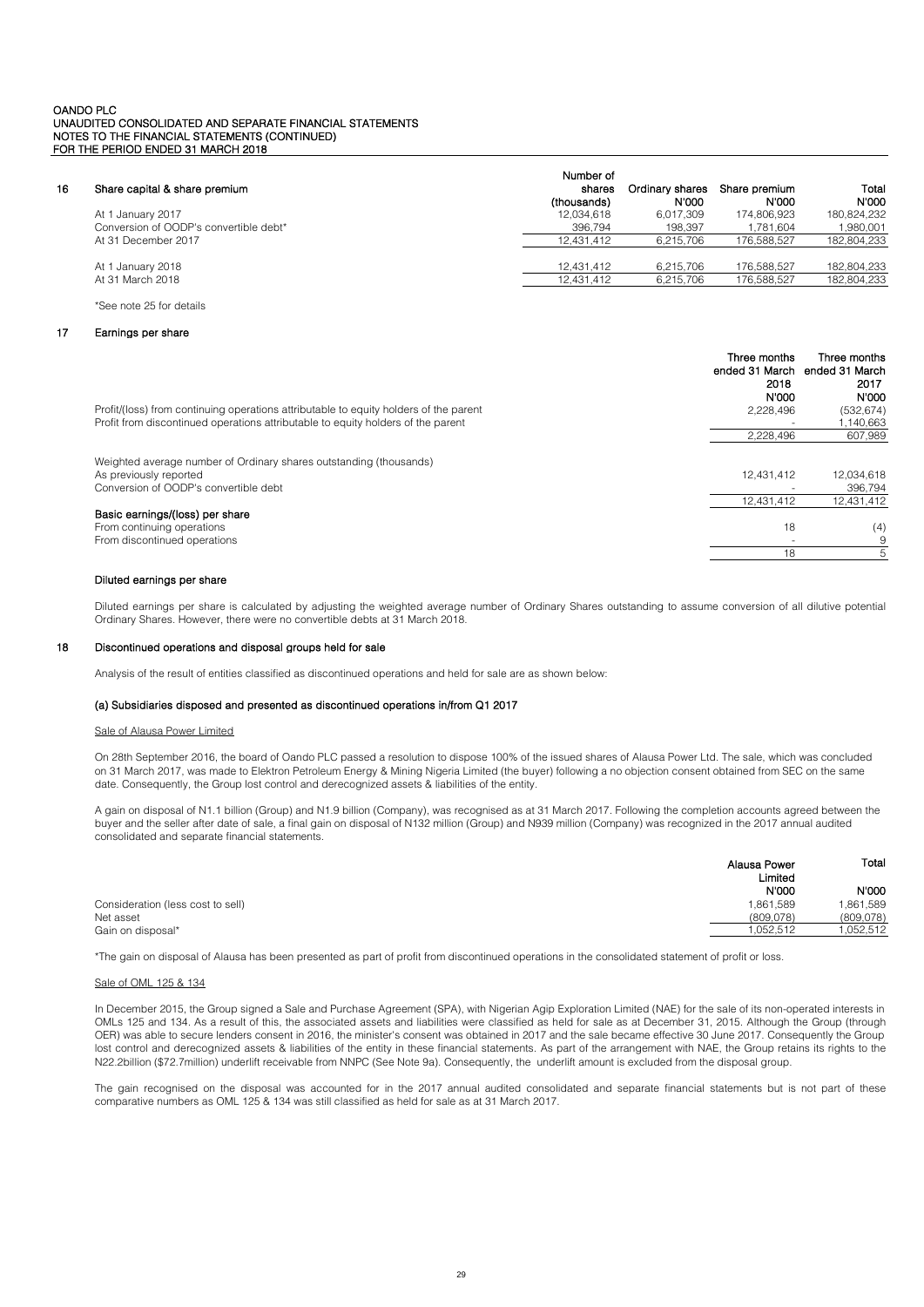| (b) Effect of disposal on the financial position of the Group             | Group<br>2018            | Group<br>2017 |
|---------------------------------------------------------------------------|--------------------------|---------------|
| Assets:                                                                   | N'000                    | N'000         |
| Property, plant and equipment                                             | $\overline{\phantom{a}}$ | 966           |
| Inventories                                                               | $\overline{\phantom{a}}$ | 30,497        |
| Trade and other receivables                                               | $\overline{\phantom{a}}$ | 614,922       |
| Finance lease receivables                                                 | $\overline{\phantom{a}}$ | 4,157,580     |
| Prepayment                                                                | ٠                        | 48,249        |
| Cash and cash equivalents disposed of                                     | $\overline{\phantom{a}}$ | 28,847        |
| Liabilities:                                                              |                          |               |
| Total borrowing                                                           | ٠                        | (1,553,928)   |
| Government grant                                                          | $\overline{\phantom{a}}$ | (449, 434)    |
| Trade and other payables                                                  | $\overline{\phantom{a}}$ | (2,068,620)   |
|                                                                           |                          | 809,078       |
| Profit on disposal                                                        |                          | 1,052,512     |
| Effect of disposal and liquidation on the financial position of the Group | $\overline{\phantom{a}}$ | ,861,589      |
| Satisfied by:                                                             |                          |               |
| Net intercompany payable net off                                          |                          | 14,037        |
| Deferred consideration                                                    |                          | 1,847,553     |
|                                                                           |                          | 1,861,589     |

#### (c) Analysis of the result of assets and liabilities from the subsidiary classified as held for sale after re-measurement of assets from the disposal group is as follows:

| Assets of disposal group classified as held for sale as at 31 March 2017      | Group<br>2018<br>N'000 | Group<br>2017<br>N'000 |
|-------------------------------------------------------------------------------|------------------------|------------------------|
| Property, plant and equipment                                                 | ٠                      | 42.119.219             |
| Intangible assets                                                             |                        | 1.147.900              |
| Deferred tax assets                                                           | ۰                      | 106.880                |
| Inventory                                                                     | ۰                      | 156.702                |
| Trade and other receivables                                                   |                        | 587.352                |
| Total assets                                                                  |                        | 44,118,053             |
| Liabilities of disposal group classified as held for sale as at 31 March 2017 |                        |                        |
| Trade and other payables                                                      | ۰                      | 30,430,326             |
| Current income tax liabilities                                                | ۰                      | 66.569                 |
| Provision for other liabilities & charges                                     | ۰                      | 12.165.570             |
| Deferred tax liabilities                                                      | ۰                      | 7.307.067              |
| <b>Total liabilities</b>                                                      | ۰                      | 49.969.532             |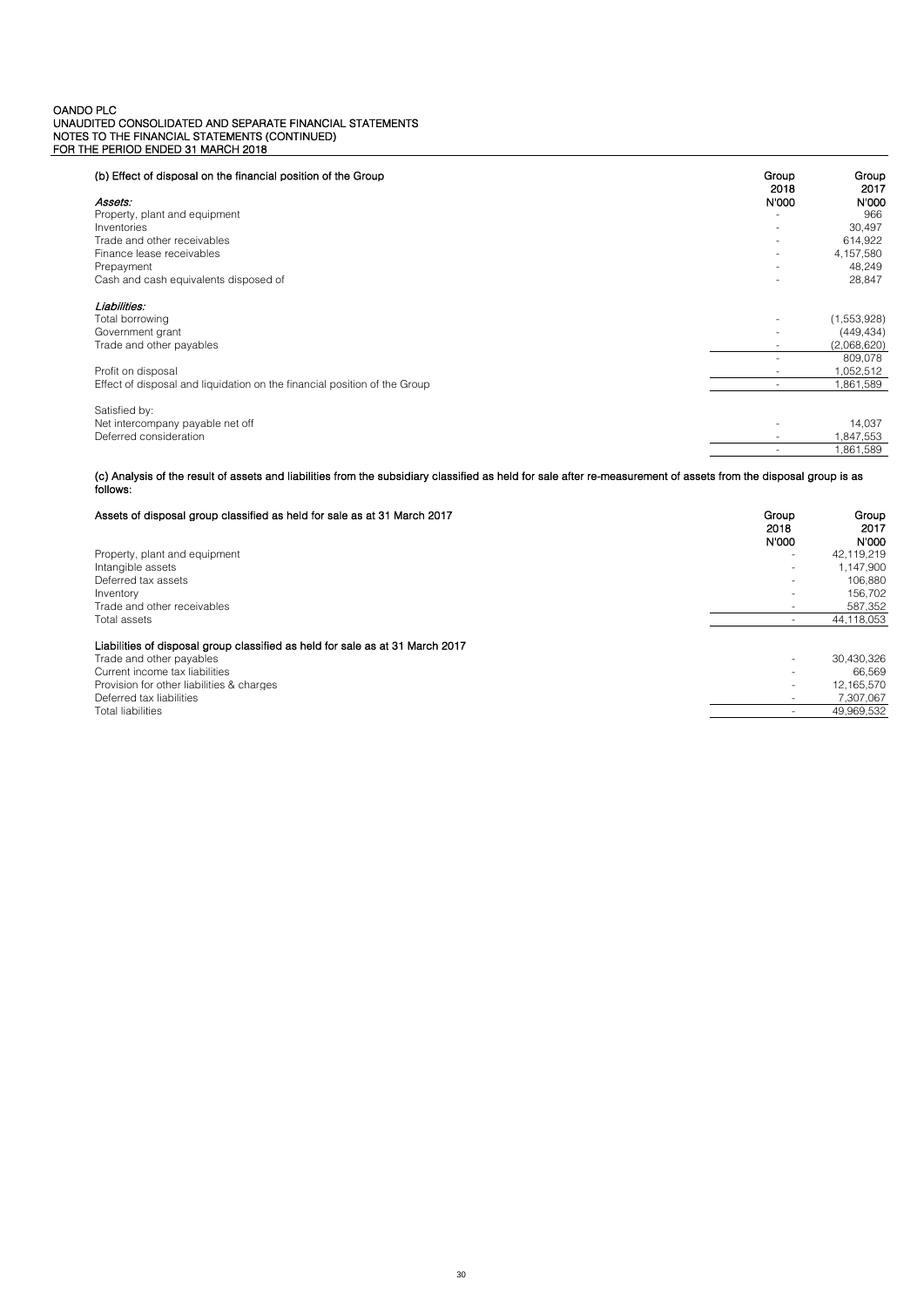# (d) Results of discontinued operations

| Analysis of the result of discontinued operations, and the result recognised on the re-<br>measurement of assets or disposal group is as follows: | Three months<br>2018<br>N'000 | Three months<br>ended 31 March ended 31 March<br>2017<br>N'000 |
|---------------------------------------------------------------------------------------------------------------------------------------------------|-------------------------------|----------------------------------------------------------------|
| Revenue                                                                                                                                           |                               | 140.510                                                        |
|                                                                                                                                                   |                               |                                                                |
| <b>Expenses</b>                                                                                                                                   |                               | (52, 359)                                                      |
| Profit before tax of discontinued operations                                                                                                      |                               | 88.151                                                         |
| Income tax expense                                                                                                                                |                               |                                                                |
| Profit after tax of discontinued operations                                                                                                       |                               | 88,151                                                         |
| Gain on sale of discontinued operations                                                                                                           |                               | 1,052,512                                                      |
| Profit for the period from discontinued operations                                                                                                |                               | 1.140.663                                                      |

# 19 Net cash flows from operating activities before changes in working capital

|                                                                                      | Group<br>2018<br>N'000 | Group<br>2017<br>N'000 | Company<br>2018<br>N'000 | Company<br>2017<br>N'000 |
|--------------------------------------------------------------------------------------|------------------------|------------------------|--------------------------|--------------------------|
| Reconciliation of profit/(loss) before income tax to cash generated from operations: |                        |                        |                          |                          |
| Profit/(loss) before income tax - continuing operations                              | 6,506,086              | (647, 034)             | (3,939,169)              | (5,501,168)              |
| Profit before income tax - discontinued operations                                   |                        | 1,140,663              |                          |                          |
| Adiustments for:                                                                     |                        |                        |                          |                          |
| Interest income                                                                      | (2,399,351)            | (2,269,846)            | (285, 360)               | (436, 431)               |
| Interest expenses                                                                    | 8,475,710              | 10,664,825             | 3,937,561                | 4,611,771                |
| Interest income - Discontinued operations                                            |                        | (153, 630)             |                          |                          |
| Interest expenses - Discontinued operations                                          |                        | 23.397                 |                          |                          |
| Depreciation                                                                         | 5,516,011              | 4,524,551              | 65,915                   | 38,939                   |
| Amortisation of intangible assets                                                    |                        | 55.853                 |                          | 6,591                    |
| Impairment allowance on current receivables                                          | 275,886                | 269.128                | 105,230                  | 89,313                   |
| Share of loss/(profit) of associates                                                 | 139.915                | (124, 557)             |                          |                          |
| Loss/(profit) on sale of property, plant and equipment                               | 422,759                | (3, 129)               | 14,478                   | (556)                    |
| Unwinding of discount on provisions                                                  | 2,166,501              | 2,100,273              |                          |                          |
| Profit on sale of subsidiary                                                         |                        | (1,052,512)            |                          |                          |
| Profit on sale of investment                                                         |                        |                        |                          | (1,859,089)              |
| Write off of intangible asset and property, plant and equipment                      |                        |                        |                          | (3,330)                  |
| Net foreign exchange loss/(gain)                                                     | 659,258                | (1,597,297)            | (3,480)                  |                          |
| Fair value loss on commodity options                                                 | 9,151                  | 91,934                 |                          |                          |
| Fair value gain on convertible options                                               |                        | (180, 929)             |                          | (180, 929)               |
| Fair value gain on available for sale asset                                          |                        | (3,430)                |                          | (3,430)                  |
|                                                                                      | 21,771,926             | 12,838,260             | (104, 825)               | (3, 238, 319)            |

| 20 | Net (decrease)/increase in working capital | Group<br>2018<br>N'000 | Group<br>2017<br><b>N'000</b> | Companv<br>2018<br>N'000 | Company<br>2017<br>N'000 |
|----|--------------------------------------------|------------------------|-------------------------------|--------------------------|--------------------------|
|    | Receivables and prepayments - current      | (41.068.254)           | (63, 147, 175)                | (545.028)                | (374, 720)               |
|    | Non current receivables and prepayments    | (2,520,424)            | 1.555.383                     |                          | 2.583.383                |
|    | Inventories                                | 749.403                | 10.417.097                    |                          |                          |
|    | Payables and accrued expenses              | 39.689.068             | 50.060.690                    | 4.456.155                | (2,573,881)              |
|    | Gratuity provisions                        |                        | (38.839)                      |                          | (100, 890)               |
|    |                                            | (3, 150, 207)          | (1.152.844)                   | 3.911.127                | (466.108)                |